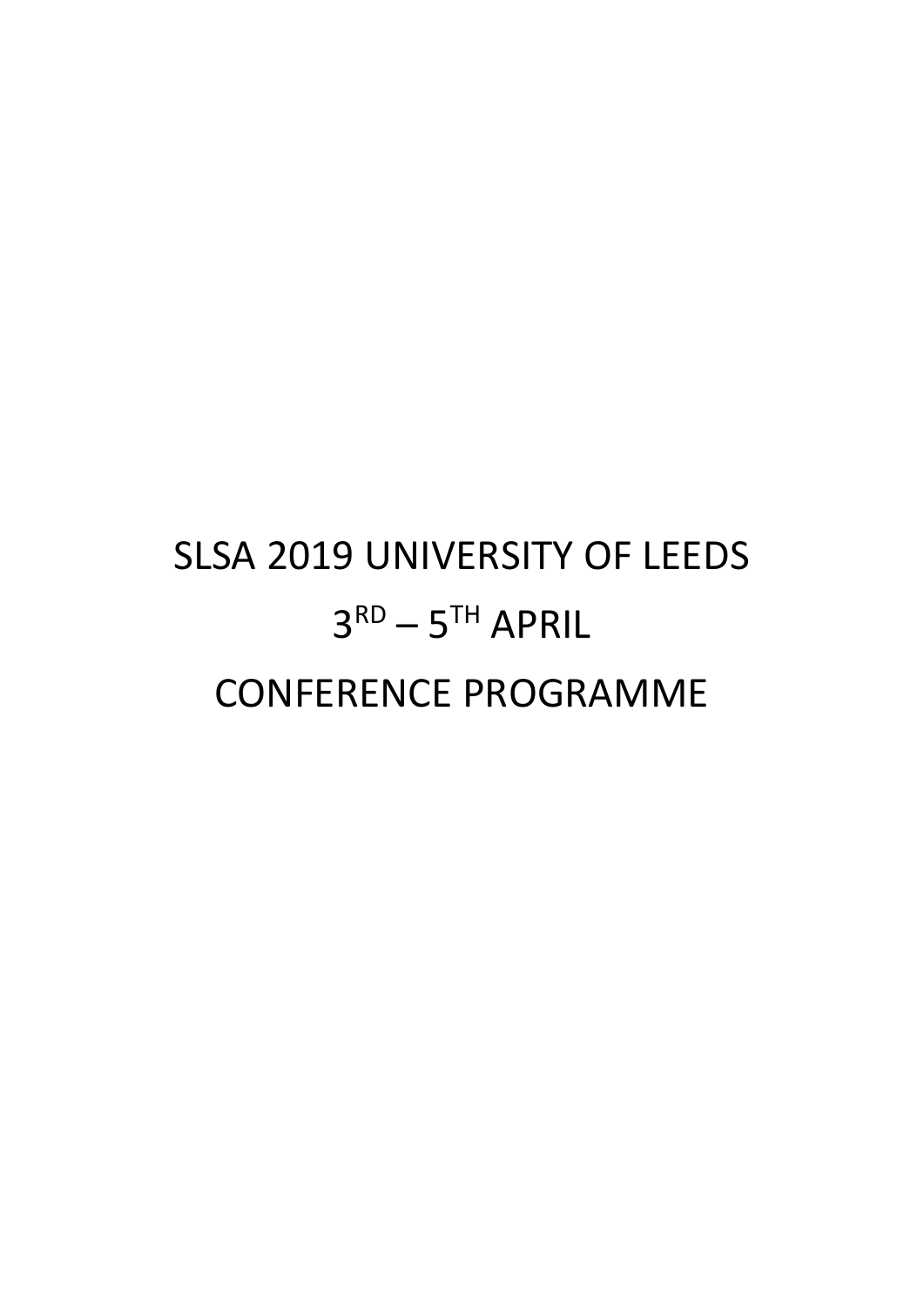## **PROGRAMME SCHEDULE**

## **Day 1 – Wednesday 3 rd April**

| 09.00 - 12.00 PGR Session               | Parkinson Building Room 1.08                               |
|-----------------------------------------|------------------------------------------------------------|
| $10.30 - 13.30$ Registration            | Parkinson Court                                            |
| 11.15 - 12.30 Leeds City Owl Trail Tour | Parkinson Steps at 10.45 or War Memorial in Leeds at 11.15 |
| 12.30 - 13.30 Welcome Lunch             | Parkinson Court                                            |
| 13.30 - 15.50 Session 1                 |                                                            |
| 15.00 - 15.30 Refreshments              | Parkinson Court                                            |
| 15.30 - 17.00 Session 2                 |                                                            |
| 17.15 - 18.45 Plenary Panel             | Clothworkers Centenary Concert Hall (School of Music)      |
| 18.45 - 20.00 Drinks Reception          | Parkinson Court                                            |
|                                         |                                                            |

# **Day 2 – Thursday 4th April**

| 08.30 - 09.00 Registration and                           | Parkinson Court              |
|----------------------------------------------------------|------------------------------|
| Refreshments                                             |                              |
| $09.00 - 10.30$ Session 3                                |                              |
| $10.30 - 11.00$ Refreshments                             | Parkinson Court              |
| 10.30 - 11.30 Poster Presentation Judging                | Parkinson Court              |
| $11.00 - 12.20$ Session 4                                |                              |
| $12.30 - 14.30$ Lunch                                    | Parkinson Court              |
| 12.30 - 13.30 Campus Art Tour                            | Parkinson Steps              |
| 12.30 - 13.30 Funding Talk                               | Parkinson Building Room 1.08 |
| 13.30 - 14.30 SLSA AGM                                   | Parkinson Building Room B.08 |
| $14.30 - 16.00$ Session 5                                |                              |
| $16.00 - 16.30$ Refreshments                             | Parkinson Court              |
| $16.30 - 18.00$ Session 6                                |                              |
| 19.00 - 00.00 Conference Dinner and Prize- The Refectory |                              |
| Giving                                                   |                              |

# **Day 3: Friday 5th April**

| $09.30 - 10.00$ Registration and    | <b>Parkinson Court</b>                      |
|-------------------------------------|---------------------------------------------|
| Refreshments                        |                                             |
| $10.00 - 11.30$ Session 7           |                                             |
| $11.30 - 12.00$ Refreshments        | <b>Parkinson Court</b>                      |
| 12.00 - 13.30 Session 8             |                                             |
| Packed lunch<br>13.30               | <b>Parkinson Court</b>                      |
| 14.00 Yorkshire Sculpture Park Trip | Leaves from outside Parkinson Court (steps) |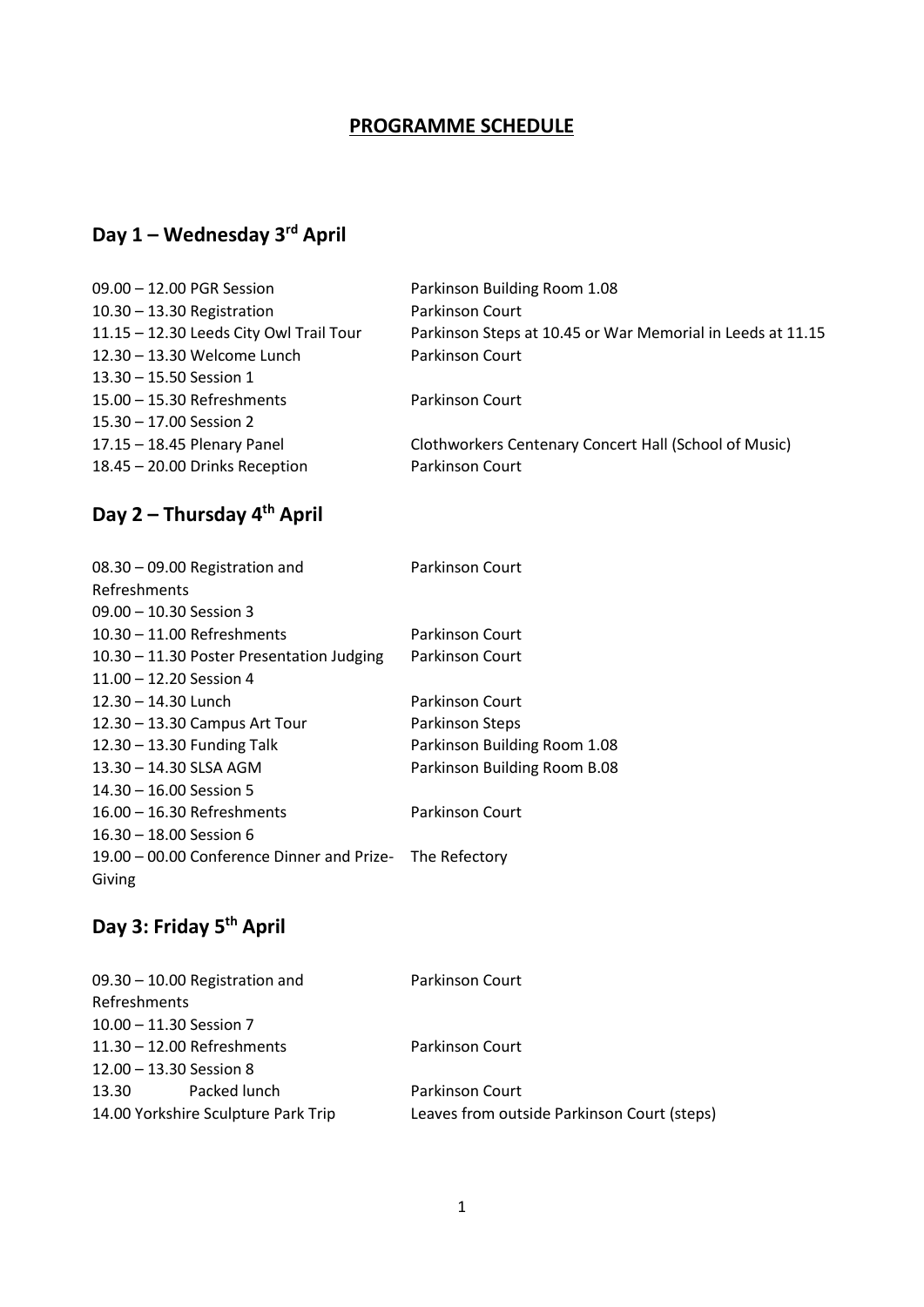#### **Poster Presentations**

We are delighted that, as part of the SLSA 2019, academics and postgraduate researchers will be showcasing their work through the poster presentations. During the conference, posters will be available for viewing in Parkinson Court. This is the same venue where lunch and tea/coffee will be served, so that attendees can take the opportunity to explore presenters' work during break periods.

As in previous years, there is a specific poster competition for postgraduate researchers, and the winner will be announced at the conference dinner. We are very grateful that Wiley Publishing has generously offered to sponsor this year's contest with a book voucher prize. Judging will take place on Thursday 4<sup>th</sup> April 10.30am-11.30am.

The authors and titles are as follows:

Sarah Alwahaibi *The principle of Mutual Trust and the EU Private International Law*

Budur Alnefaie *Towards transplanting ombudsman in Saudi Arabia in light of its scheme in the UK*

Jennie Bunt *Definition or discretion? Constructions of vulnerability in the enforcement of council tax in Wales*

Manon Chirgwin *The Age of Criminal Responsibility In England And Wales: Why the Age Should Be Maintained at Ten*

Lauren Cooper *Do asylum seekers play an active role in their asylum appeal?*

Lucy Davis *Do Not Attempt Resuscitation (DNAR) Orders in Ireland: Lessons to be Garnered from Ohio?*

Petronel Geyser *The Puzzle of The Failure to Prosecute Terrorism Financing*

Stephen Greatley-Hirsch *Building Bridges, Not Walls: Introducing Vulnerability Theory to International Criminal Law*

Anne-Marie Greenslade *How effective is UK Modern Slavery legislation and policy at a frontline level?*

James Greenwood-Reeves *A Right to Violence? Constitutional Limits to Moral Rights of Resistance*

Jenny Hamilton *The Disguise of Marital Rape: a Diagram for Application*

Hannah Hirst *Treating the Trans Child*

Marylin Howard *Universal Credit Split Payments – Scotland's Approach*

Allyson Hurst TBC

Krzysztof Krzystek *EU Merger Control and Mobile Telecommunications*

Gerard Maguire *Hiding in Plain Sight; The Invisible Evolution of Genocide*

Julie Mansuy *Geographical Indications of Origin, and Discourse: The Law and Unintended Consequences*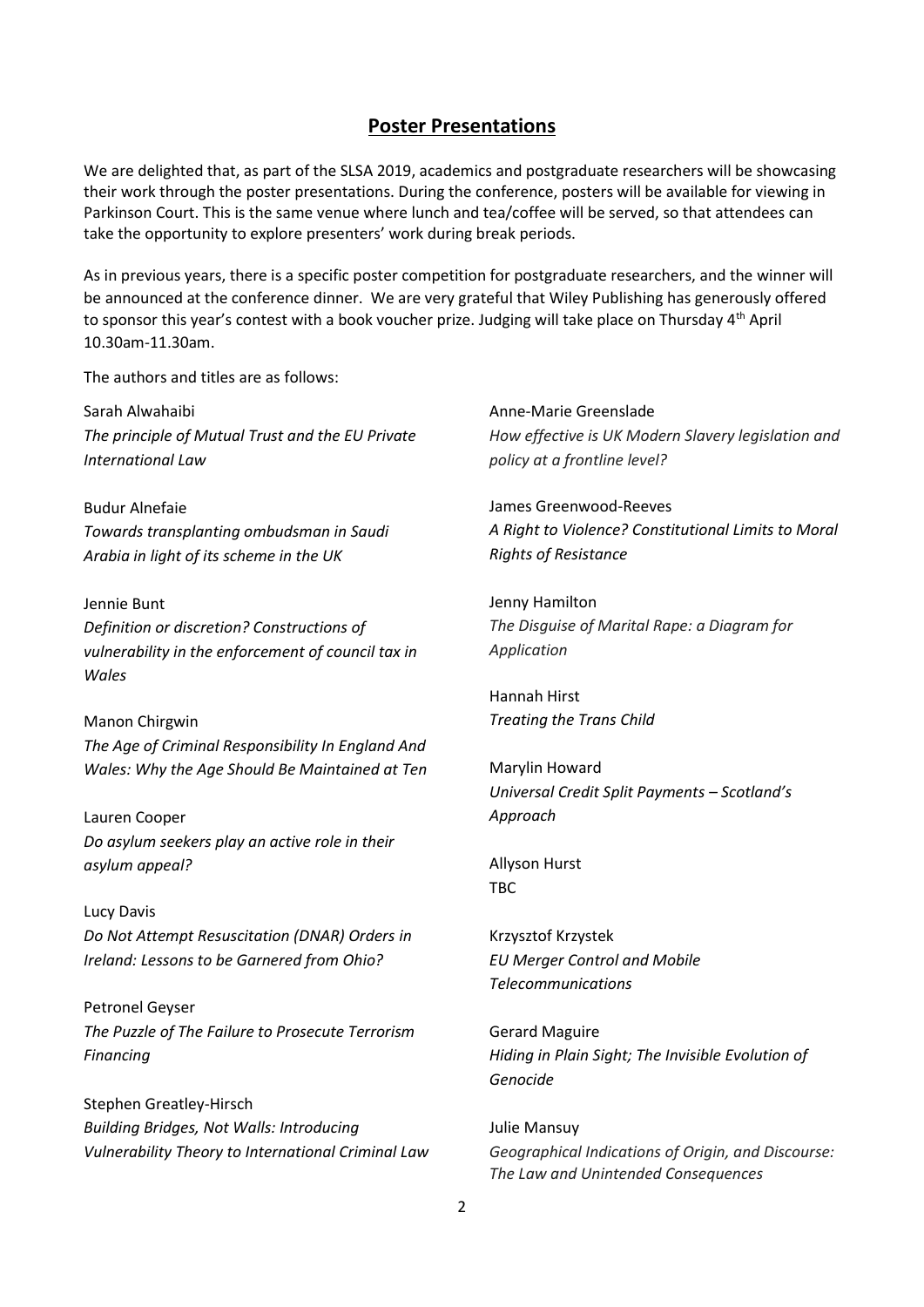Claire McGovern *Regulating Posthumous Reproduction*

Jed Meers *The prism of 'vertical drinking'* 

Lulwa Mubarak Al Ben Ali *The Evaluation of the Supervision and Enforcement Procedures of Kuwait's Capital Markets Authority*

Ini-Obong Nkang *Trafficking? In Football? Yes!*

Juliana Nnadi *Intra Party Democracy and Electoral Outcomes: The Nigeria Experience*

Amber Pugh *The Implications of An NHS Trust v Y [2018] UKSC 46 on the Non-Therapeutic Sterilisation of Patients Who Lack Capacity*

Jessica Randall *Queery-ing Trans Families: the recognition of transgender relationships in the EU and its impact on trans families*

Laura Scheinert *Training Judges in Refugee Status Determination*

Gift Sotonye-Frank *School Exclusion and Harmful Gender Stereotyping of Pregnant Girls*

Silvanus Taniflon and Brian Barry *Time for New Practical Propositions? A Comprehensive Evaluation Of The Common Law Response To Occupational Stress*

Louise Taylor *In Defence of Coercively Controlled Defendants Who Commit Crime Against Third Parties*

Christina Thomas *Reconsidering Redefining Rape*

Giorgos Vrakas *Does the Current UK Copyright Framework Promote User Creativity in the Realm of Music "Prosumption"?*

Charlotte Walker *Conducting Research in the Magistrates' Court: Practical and Ethical Issues*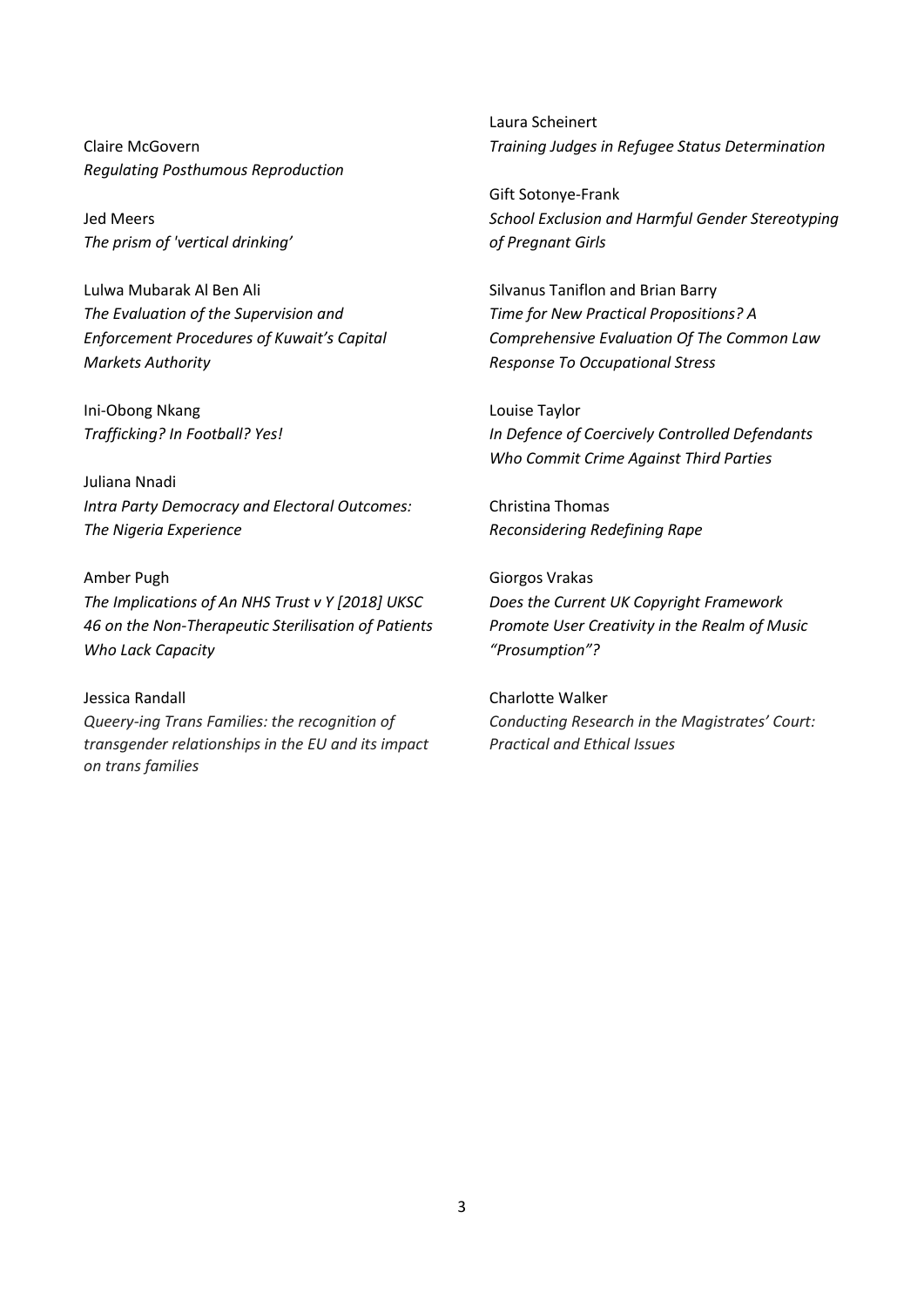# **Session 1: Wednesday 3rd April 13.30 - 15.00**

#### **CRIMINAL LAW AND CRIMINAL JUSTICE**

Roxanna Dehaghani and Daniel Newman *Experiences of Criminal Justice in South Wales* Matt Tidmarsh *Professionalism in Probation* Robyn Holder *Democratising Justice: Rethinking Victim Inclusion*

#### **FAMILY LAW AND POLICY**

Session: Families, Conflict and Violence Chair: Anne Barlow Grace Tsai *Women's Socio-Legal Status and Experiences of Domestic Violence in the Atayal Tribes* Rachel Treloar *The Interrelationship of Financial and Child Related Issues in Parents' Accounts of High-Conflict Post-Separation Disputes: Gender Matters*

#### **CHILDREN'S RIGHTS**

Session: Children's Rights and Childhood Maria Forsman *The Child, Children (in Vulnerable Situations) and the Child-in-Context: A Three-Dimensional View on Children's Rights, to Focus Social justice and Empowerment* Naomi Lott *Establishing the Right to Play as an Economic, a Social and a Cultural Right* Rebecca Thornburn Stern and Aoife Daly *Treated Like a Child: Age Discrimination and Children's Rights*

#### **LAWYERS AND LEGAL PROFESSIONS**

Agnieszka Kubal *Cause Lawyering 'with the grain'? Immigration and Refugee Lawyers in Russia* Jo Wilding *Legal Aid Lawyers and the 'Boom and Bust' Cycle*  Alex Batesmith *True Believers: International Criminal Justice Practitioners and the Inversion of the 'Cause Lawyer' Paradigm*

#### **EQUALITY AND HUMAN RIGHTS LAW**

Session: The Scope of Protection for People with Disabilities Chair: David Barrett Rhiannon Frost *Is Section 15 of the Equality Act 2010 Too Wide?*  Peter McTigue *Rethinking Equality Protection for People Living with HIV*  Anubhuti Jain and Shikha Rohra *Discrimination against Leprosy Victims as a Violation of International Human Rights*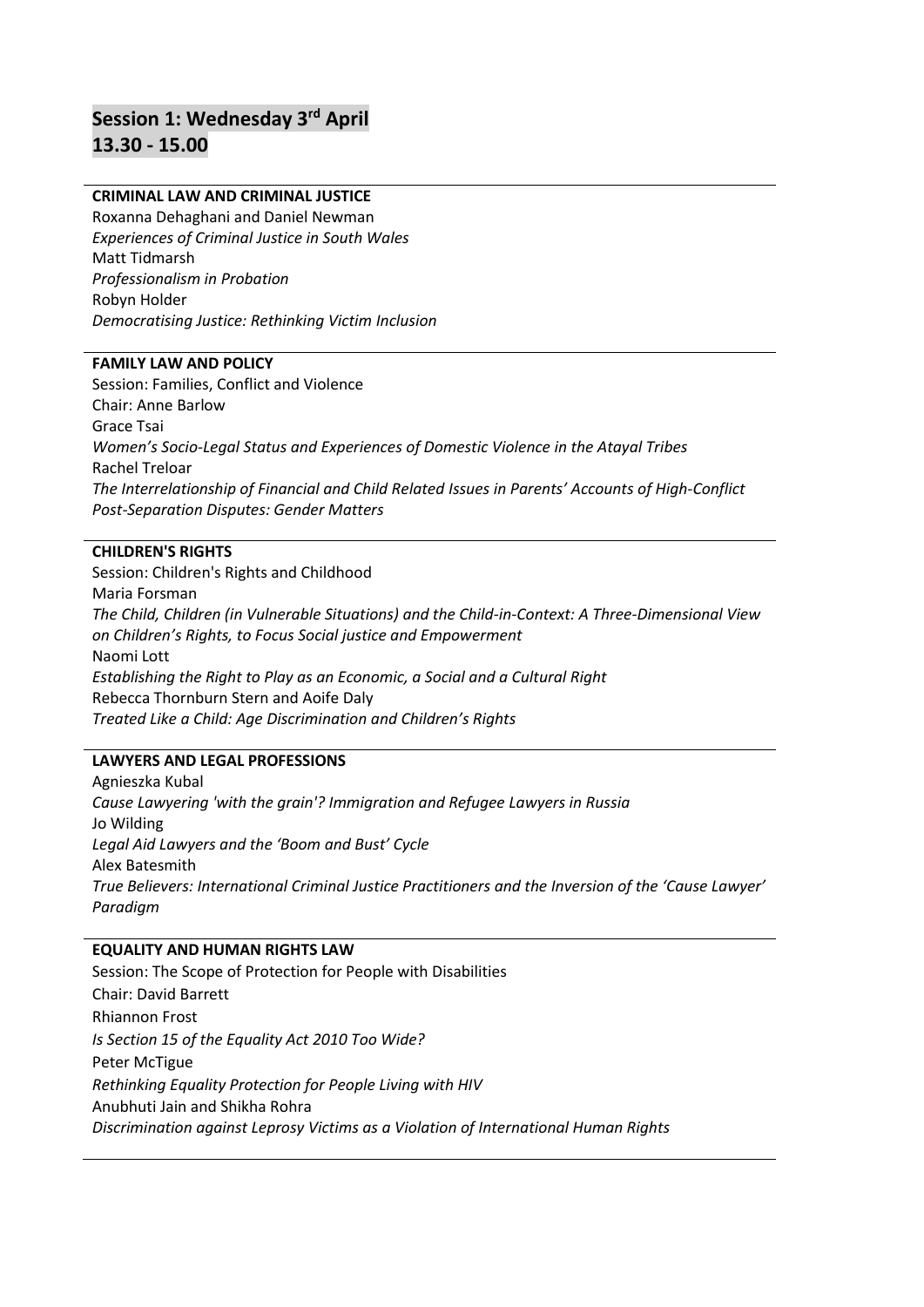#### **GRAPHIC JUSTICE: LAW, COMICS AND RELATED VISUAL MEDIA**

Laura Kalliomaa-Puha, Eliisa Pitkasalo, and Anne Ketola *Comic Contracts and Access to Social Rights: Can Comic-Style Communication Improve the Accessibility of Social Welfare Documents?* Thomas Giddens *The Law as Comics: Multimodality in the Motor Vehicles (Display of Registration Marks) Regulations 2001* Hannah Baumeister *Drawing on Genocide* Angus Nurse *Mothers and Daughters, Fathers and Sons: The Church as Political Oppressor in Dave Sim's Cerebus*

#### **REVISITING REFUGEE PROTECTION IN THE 21ST CENTURY**

Session: Comparative International Refugee Protection 1 Chair: Dr Dallal Stevens Tamara A. Kool and Zina Nimeh *The Conundrum of Palestinian Refugees: Citizenship and Inclusionary Practices in Jordan* Ria Sunga *Their Suffering is Our Suffering too": The Indochinese Refugees, Ferdinand Marcos and the Philippines as a Country of First Asylum*

#### **CIVIL JUSTICE SYSTEMS & ADR**

Dr Kate Leader *From the Bear-Gardens to the County Court: The Creation of the Litigant in Person* Ms Lisa Gibb *Tort Personal Injury Reforms; Ideological or Necessary? Is the Current System Fit for Purpose?* Mr Masood Ahmed *Public Bodies and Alternative Dispute Resolution in the Civil Court Process*

#### **SOCIAL RIGHTS, CITIZENSHIP AND THE WELFARE STATE**

Session: Universal credit Philip Larkin *Old Inequality and New Contracts: Non-Regular Employment Contracts and Impediments to Welfare Policy* Ciara Fitzpatrick and Alexandra Chapman *In-Work Conditionality and the Ageing Worker in Northern Ireland* Charlotte O'Brien *The Two-Child Rule: An Aristocratic Turn in the Law*

#### **METHODOLOGY AND METHODS**

Rossana Deplano

*Quantifying International law? An Empirical Study of the Legal Effects of UN General Assembly Resolutions*

Steven Hoffman, Mathieu Poirier, Susan Rogers Van Katwyk, Prativa Baral and Lathika Sritharan *Has the Framework Convention on Tobacco Control Reduced Global Cigarette Consumption? Quasi-Experimental Impact Evaluations Using Interrupted Time-Series Analysis and In-Sample Forecast Event Modelling*

Mary Guy

*EU Health – What Happens when Lawyers and Political Scientists Work Together?*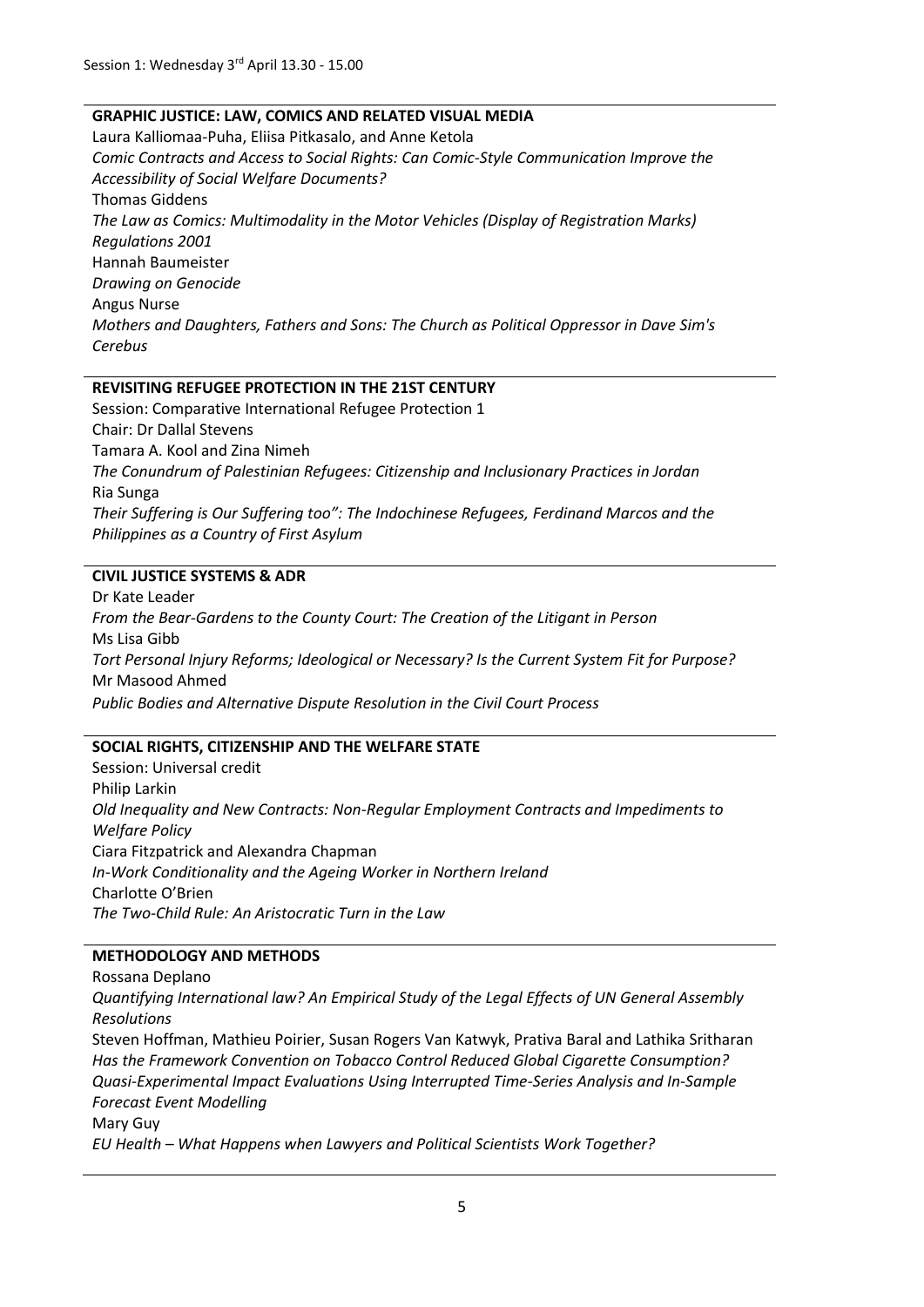#### **SENTENCING AND PUNISHMENT**

Chair: Gavin Dingwall Fiona Donson and Aisling Parkes *Framing Families as Interventions: Prison System Co-Option of Child and Family Contact with Incarcerated Parents* Marie Hutton *A Labour of Love: Prisoners' Families and the Legal Repercussions of Shouldering the Burden of Care* Guiseppe Zago *A Thin Line between Protection and Isolation: Experiences of Imprisonment of Queer Individuals in English and Italian Prisons*

#### **MEDICAL LAW, HEALTHCARE AND BIOETHICS**

Session: Beginning of Life Debra Wilson *Surrogacy and the Genetic Link Requirement* Elizabeth Chloe Romanis *Artificial Wombs, Terminating Pregnancies and the Abortion Act 1967* Samantha Halliday *The Protection of Human Dignity at the Margins of Life*

#### **INTERROGATING THE CORPORATION**

Session: Public and Governmental Interventions Tobore Okah-Avae *The Corporate Objective: Shareholder Primacy, Executive Pay and Public Policy* Colin Moore *Cut the Bullshit! Legitimate Expectations between the Corporation and Stakeholders* Durand Cupido *Public Law Intervention into Company Operations: The Law of Salvage as a Case Study* Metji Makgoba *Constructing Black Economic Empowerment in South African Mining: Government v Corporate Discourse*

#### **GENDER, SEXUALITY AND LAW**

Chair: Flora Renz Tsachi Keren-Paz *The Uniqueness of Harm in UDONI (Unauthorized Dissemination of Nude/intimate Images, a.k.a 'Revenge Porn')*  Sarah Singh *Criminalising Vulnerability: A Feminist Approach to Women who Fail to Protect their Children from Harm* Juliana Senra *The Consequences of Defining Sexual Violence through the Concept of Constraint, Dismissing Consent - Reflections on the Portuguese Legislation* Zulfia Abawe *Legal Pluralism and Domestic Violence*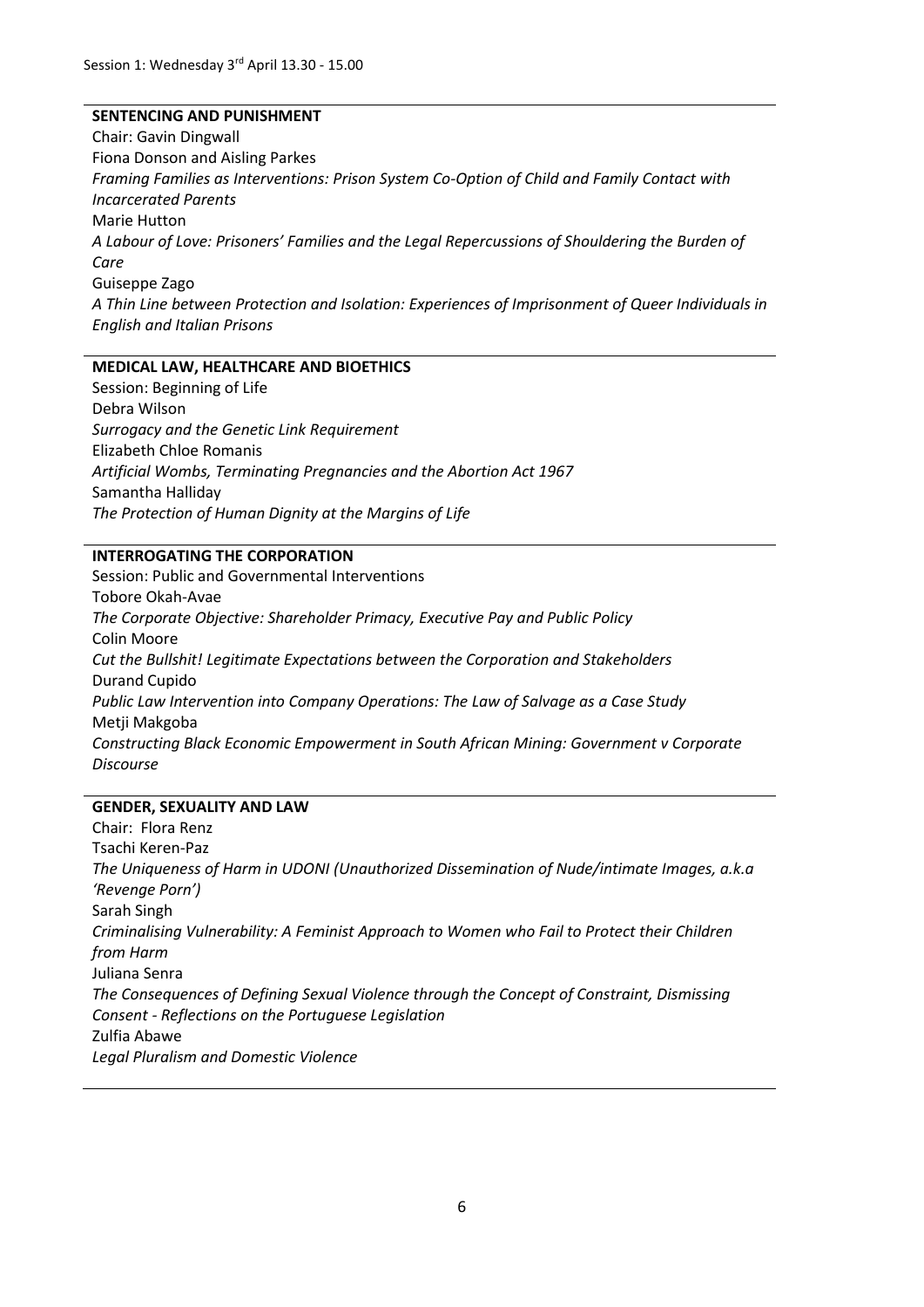#### **INTELLECTUAL PROPERTY LAW**

Chair: Jasem Tarawneh Felipe Figueroa *Popper's Three World Ontology as a Framework for IP* Andrew Griffiths *The Responsibility of Brand Owners for their Supply Chains: Potential Legal Liability and the Limits of Social Responsibility* Smita Kheria *An Exploration of the Dissonance between Protection of Moral Rights in the UK and Creative Practitioners' Perspectives*

#### **LABOUR LAW AND SOCIETY**

Aneta Tyc *The WTO Needs Reforms: Is there Space for Labour Rights?* Daire McCormack-George *On the Nature of Work and the Purpose of Labour Law* Tor Brodtkorb *A Comparative Analysis of Standards for Fair Dismissal in the UK and Australia*

#### MENTAL HEALTH AND MENTAL DISABILITY LAW

Chloe Waterman *Neuro-centrism within Mental Capacity Law: Evidence from Case Law*  Hope Davidson *Mental Health and Mental Capacity Law Update – Ireland*

#### **INFORMATION**

Chair: Richard Hyde Andrew Noble *Second Chances and Secrets: Reform of the UK Criminal Records Disclosure Regime* Sean Whittaker *Uncovering the Environment: The Use of Public Access to Environmental Information*

#### **PROPERTY, PEOPLE, POWER AND PLACE**

Chair: Jill Dickinson Sarah Keenan *Timeless Land, Vacant Ownership: Property in the Wake of E-Conveyancing* Molefhi Phorego *Land Expropriation Without Compensation: Is it Constitutional?* Joanna Kusiak *Grassroots Expropriation? The German Constitution and the Civic Struggle for the Social Ownership of Housing in Berlin \_\_\_\_\_\_\_\_\_\_\_\_\_\_\_\_\_\_\_\_\_\_\_\_\_\_\_\_\_\_\_\_\_\_\_\_\_\_\_\_\_\_\_\_\_\_\_\_\_\_\_\_\_\_\_\_\_\_\_\_\_\_\_\_\_\_\_\_\_\_\_\_\_\_\_\_\_\_\_\_\_\_\_\_\_\_*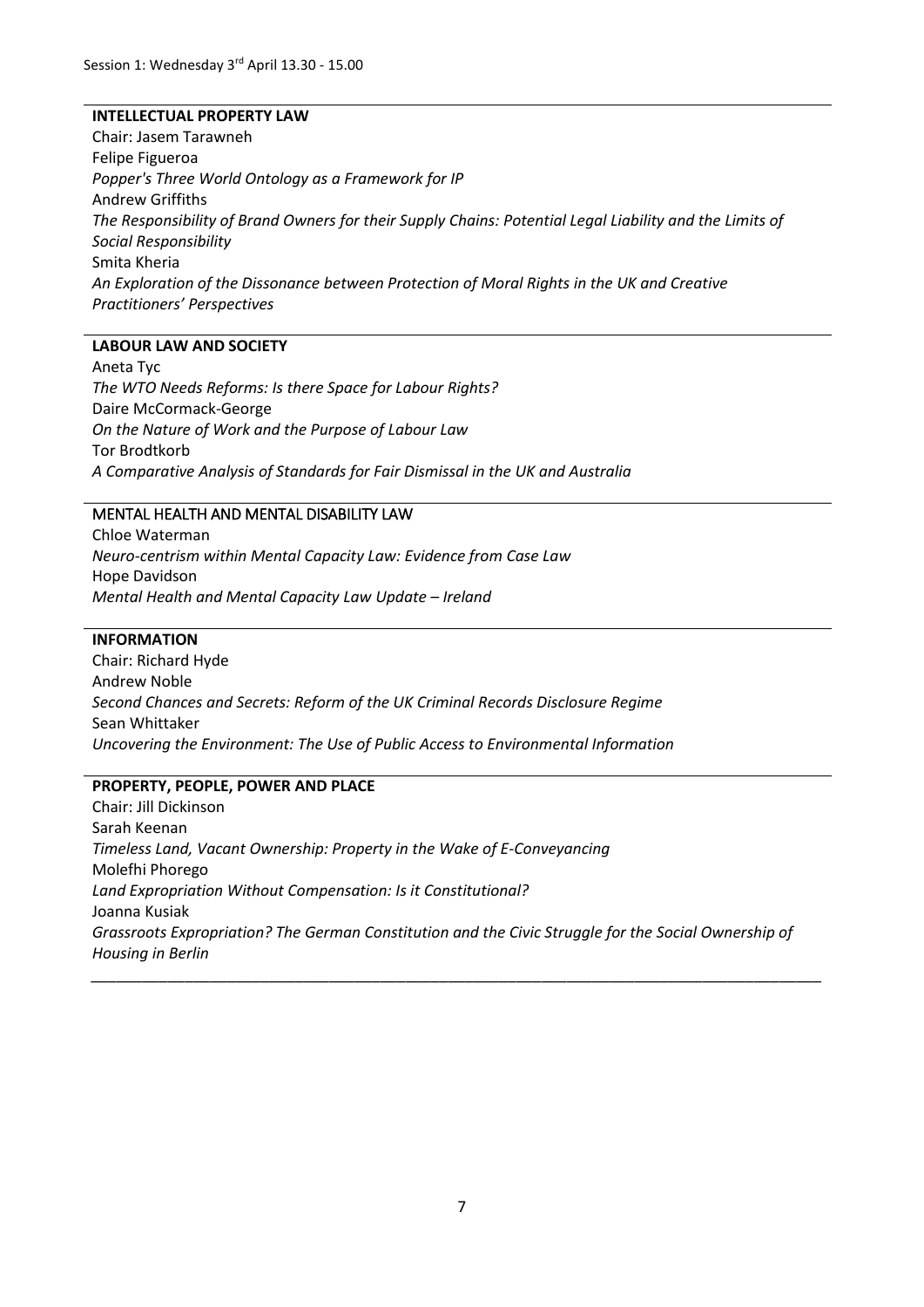# **Session 2: Wednesday 3rd April 15.30 - 17.00**

#### **CRIMINAL LAW AND CRIMINAL JUSTICE**

Holly Greenwood *The UK 'Innocence Movement': Insights from Social Systems Theory* Michelle Coleman *What About My Rights? The Presumption of Innocence and #MeToo*  Samantha Pegg and Kirsty Welsh *Threats to Disclose Intimate Images - Are We Failing Victims of Domestic Abuse?* 

#### **FAMILY LAW AND POLICY**

Session: Family Relationships Chair: Annika Newnham Jan Macvarish and Daniel Monk *Understanding Siblings: A Socio-Legal Perspective* Stuart Bedston, Lindsay Youansamouth, Georgia Philip and Yang Hu *Fathers, Mothers and Recurrent Care Proceedings* Sarah Hansen *Relationships Post-Adoption: The Operation of Article 8 of the ECHR and Adopters, BIrth-Parents and Children*.

#### **CHILDREN'S RIGHTS**

Session: The Child's Right to Education Bart Kleine Deters *The Right to Education in Developing Countries: Does it Lead to Better Primary Education Outcomes?* Amy Brown *Sounds of Silence: Is Silence Voice?* Seamus Byrne *School Exclusions in England: An Escalating Children's Rights Crisis* Alison Struthers *Teaching Fundamental British Values Through a Human Rights Lens in Primary Schools*

#### **VULNERABILITY AND ACCESS TO JUSTICE**

Session: Theoretical Frameworks of Vulnerability Chair: Jess Mant and Roxanna Dehaghani Ellen Gordon-Bouvier *The Temporality of Vulnerability in Private Family Law* Jenny Boddy *Vulnerability as a Theoretical Framework for Interrogating Property Law* Bryan Birtles *Means v Ends, Procedural v Substantive, Donoghue v Stevenson*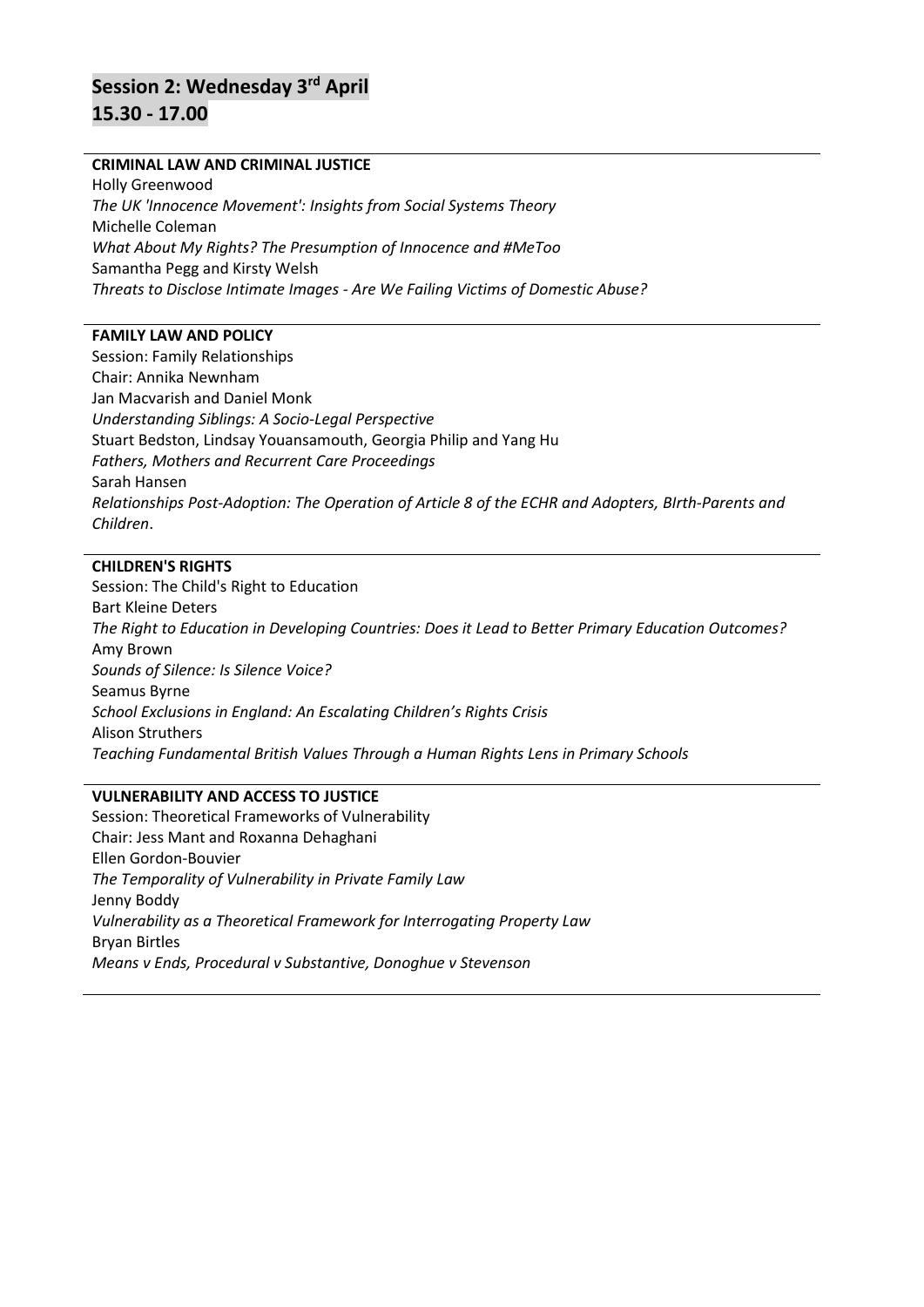#### **LAW, POLITICS AND IDEOLOGY**

Session: Liberalism and Universalism Vy-Liam Ng *Examining the "Asian Way" of Human Rights law: Is a First principle of Non-Interference a Legally Valid and Culturally Relative Approach in Matters Relating to Genocide?* Miroslaw Michal Sadowksi *Law in the Service of Illiberalism: The Case of Central Europe*

#### **LAWYERS AND LEGAL PROFESSIONS**

Andy Boon *Lawyers and the Rule of Law* Sophie Flemig, Neil Stevenson and David Cabrelli *Reimagining Regulation - The Scottish Legal Profession Post-Roberton Review* Emilia Korkea-Alo *The Power of Law? The Role of Legal Advisors in NGO Political Advocacy*

#### **EQUALITY AND HUMAN RIGHTS LAW**

Session: Gender Equality Chair: David Barrett Rajnaara Akhtar and Kate Wilkinson Cross *Patriarchy as Corruption: How Gender Imbalance Impacts on Rights in the Family and the Environment* Nicola Barker *Revisiting the Public/Private Divide in the Human Rights Act 1998*  Gift Sotonye-Frank *Eliminating Gender Stereotyping Underlying Adolescent Pregnant School Girls' Exclusion Through a Human Rights Based Comprehensive Sex Education Under CEDAW*

#### **SOCIO-LEGAL ISSUES IN SPORT**

Chair: Simon Boyes David Mcardle *Legal Responses to Sport-Related Concussion: A Pilot Study of Coaches' Perceptions*  Ashley Lowerson *Football Banning Orders: Are the Statistics Fit for Purpose?* Ini-Obong Nkang *"Trafficking? In Football?!" Factors Leading to the Trafficking and Exploitation of African Minors*

#### **REVISITING REFUGEE PROTECTION IN THE 21ST CENTURY**

Session: Comparative International Refugee Protection 2 Chair: Dr Dallal Stevens Fitria Fitria *The Role of Local Customary Law in Protecting Refugees: Case Study of Protection towards Rohingya in Aceh in 2015* Shahedul Khan *Coexisting with the Rohingya refugees: Bangladesh Struggles for her Sovereignty.*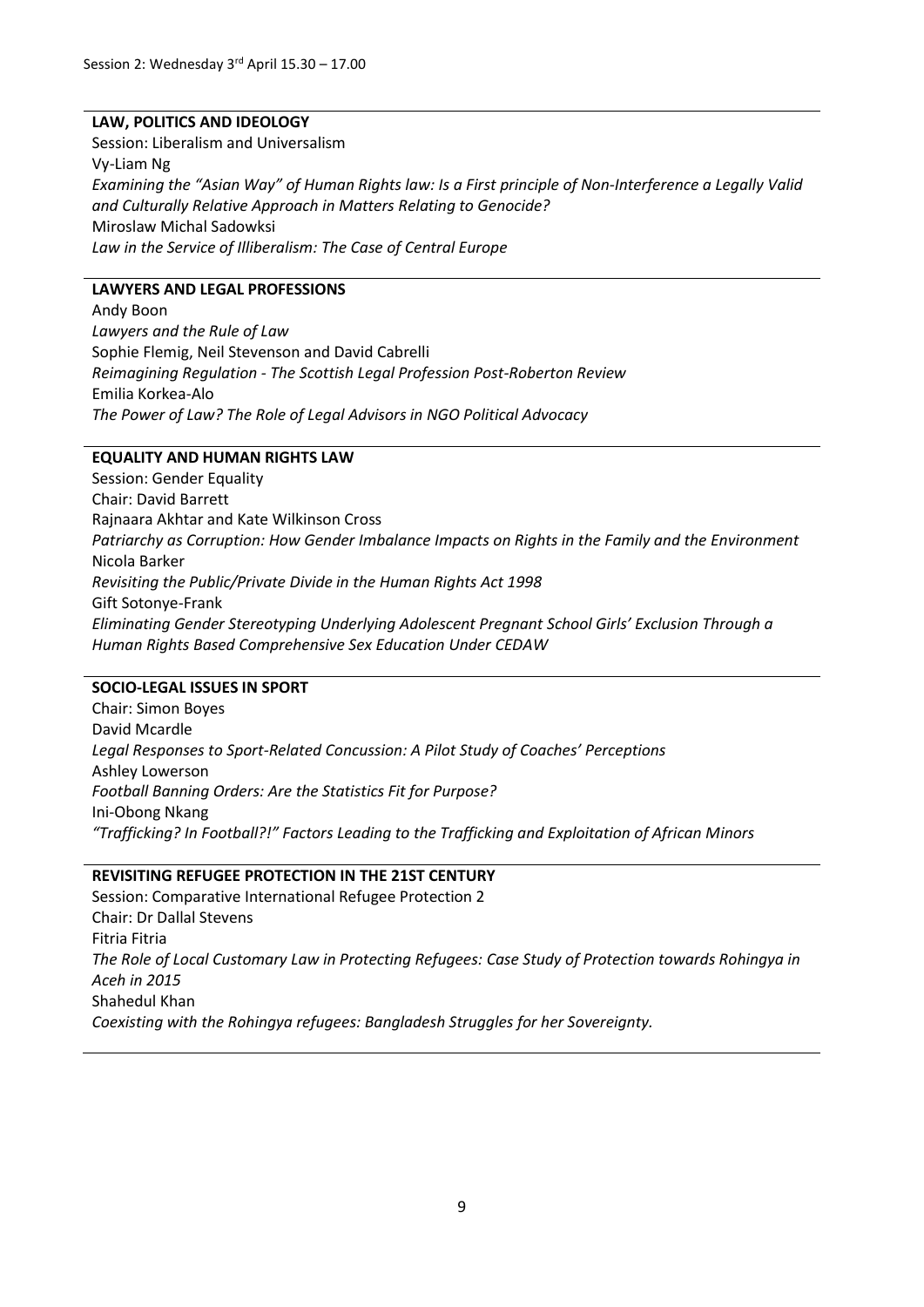#### **CIVIL JUSTICE SYSTEMS & ADR**

Dr Orhan Emre Konuralp *Mandatory Mediation under Turkish Law* Dr Ronán Feehily *Mitigated Mandatory Mediation, Operating within the Contours of Acceptable Public Policy* Professor Bryan Clark *Court Based Mediation in Scotland*

#### **SOCIAL RIGHTS, CITIZENSHIP AND THE WELFARE STATE**

Session: Administrative Justice in the Welfare State Paulien de Winter *Enforcement Styles at Social Security Agencies* Joe Tomlinson *Developing the Concept of Design in Administrative Justice: A Case Study of Social Security Tribunal Reform*

#### **METHODOLOGY AND METHODS**

Alfonso Diaz Vera and Pablo Sanz Bayón *A Critical Review on the Contemporary Epistemic Status in Law and Economics* Allison Lindner *A Methodology for an Econosociolegal Approach to the South African Waste Management Economy* Alice Finden *Counter-Mapping Experiences of Emergency Law: An Exploration of Critical Methods to Understand State Violence*

#### **SENTENCING AND PUNISHMENT**

Chair: Tim Hillier Jose Pina-Sánchez and Lyndon Harris *Sentencing Gender? Investigating the Extent and Origin of Sentencing Gender Disparities in the Crown Court* Carly Lightowers, Jose Pina-Sánchez and Emma Watkins *Contextual Culpability: How Alcohol Intoxication and its Social Context Impacts Sentencing for Violent Offenders* Laura Sharp *Sentencing Without Guidelines in Scotland: Why Freddie Pargetter would not have Received a Custodial Sentence if He had been Prosecuted in Scotland*

#### **MEDICAL LAW, HEALTHCARE AND BIOETHICS**

Session: Informed Consent (*Montgomery*) Craig Purshouse *Informed Consent and Gay Conversion Therapy*  Matthew Watkins *Rationalising the Autonomy in Montgomery: Clarifying the Legal Standard of Care for Information Disclosure* Louise Austin *Informed Consent and the Reasonable/Particular Patient: Protecting Procedural or Substantive Autonomy*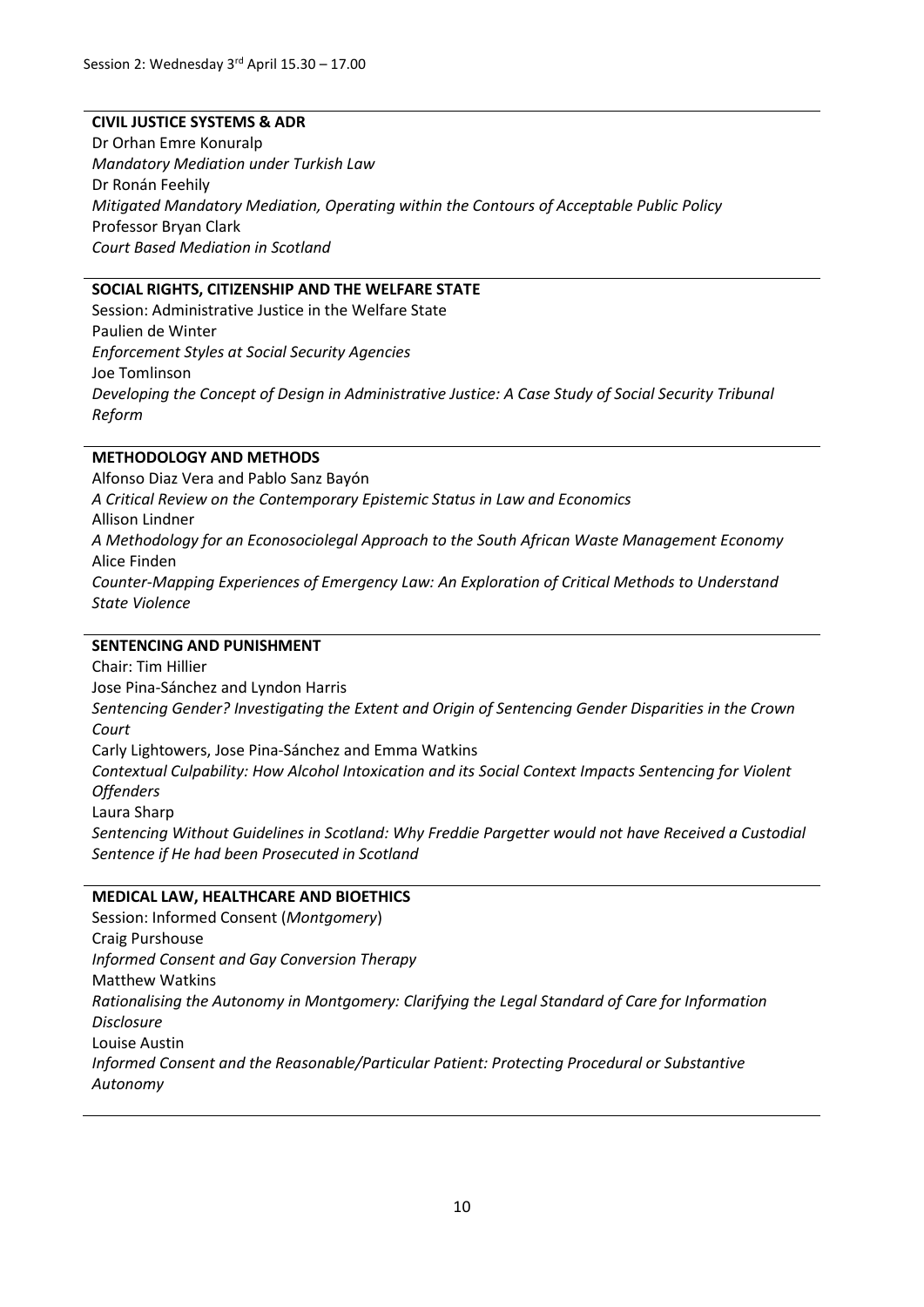#### **INTERROGATING THE CORPORATION**

Session: Extending Corporate Social Responsibility Verity McCullagh *Is CSR still necessary? An Analysis of the EU Directive on Non-Financial Reporting and its Impact on Reporting Practices* Neshat Safari *Will the UK 2018 Corporate Governance Code Tame the Corporate Fat Cats?* Miriam Nwachukwu and Simisola Akintoye *The Nature and Extent of Corporate Social Responsibility of Multinational Corporations in Developing Economies*

#### **GENDER, SEXUALITY AND LAW**

Session: Roundtable on the Future of Legal Gender Project Chair: Flora Renz Emily Grabham *Gender and the Politics of Legislative Drafting* Davina Cooper *Renewing the Place of Gender in Critical Public Life* Flora Renz *Legal Pluralism and Single-Sex Spaces* Robyn Emerton *Feminist Approaches to Law Reform*

#### **INTERNATIONAL ECONOMIC LAW IN CONTEXT**

Chair: Meryn Martin Jennifer Lander *Shifting States: The Constitutional Risks of Extractive Development* Jing Wang, Nan Chen and Kevin Burns *Examining the Effectiveness of the Tourism Law of China 2016* Mervyn Martin and Maryam Shadman-Pajouh *Does Strategic Ambiguity have a Place in the WTO Dispute Settlement Understanding*?

#### **LAW AND EMOTION**

Session: Launch of the International Society for Therapeutic Jurisprudence UK Chapter John Stannard *The Epistemology of Therapeutic Jurisprudence* Anna Kawalek *Therapeutic Jurisprudence: The Application to an England and Wales Review Court*

#### **INTELLECTUAL PROPERTY LAW**

Chair: Jasem Tarawneh Yuanqiong Hu *Realignment of Innovators: Patents, Norms and Social-Technical Creativities in Biomedicine* Pradeepan Sarma *The 'Integrity' of Canada's 'Users' Rights Doctrine'? A Dworkinian Approach* Rebecca Moosavian *Commodification of Image & the Privacy-Publicity Interface* Jasem Tarawneh *Due Cause and its Balancing Role within Trade Mark Law: A Reality Check*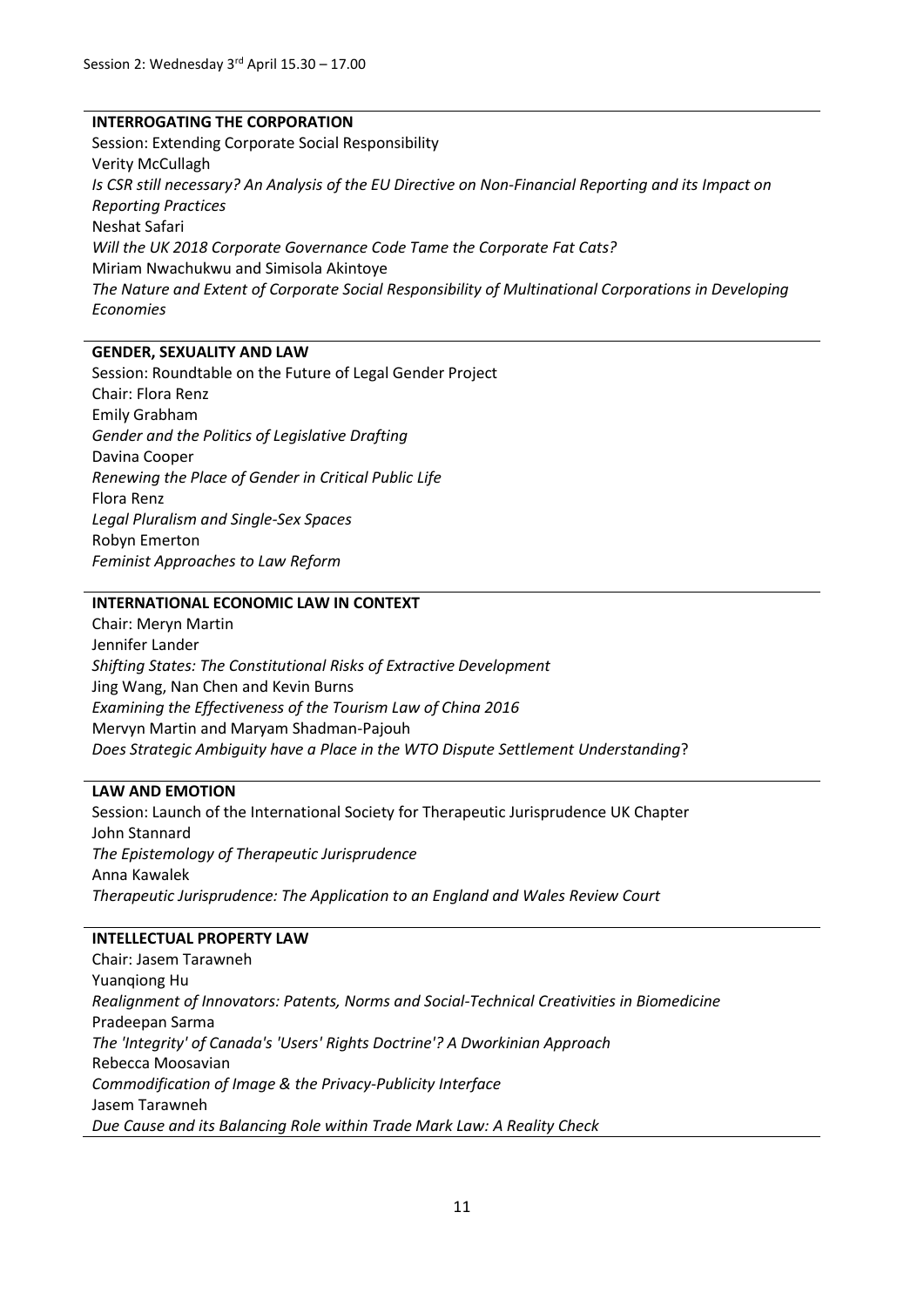#### **INDIGENOUS RIGHTS**

Chair: Sarah Sargent Noelle Higgins and Gerard Maguire *Enhancing the Participation of Indigenous Peoples at a UN level; A Critique of UN Resolution 71/321* John Harrington *Sovereignty, Community and Development. The Normative Politics of Intellectual Property and Traditional Knowledge in Kenya* Mark Harris *Resource Extraction and Indigenous Rights: The Fight of the Wangan and Jagalingou people in Queensland to Stop the Carmichael Mine* Clay Wilwol *Beyond Neoliberal Multiculturalism? Reflections on the Case of Cherán*

#### **LABOUR LAW AND SOCIETY**

Natalie Sedacca *Migrant Domestic Workers and the Right to Work*  Yair Sagy and Faina Milman-Siva *The ILO, Prison Labour, and the Private/Public Divide: A View from Israel* Boldizsár Szentgáli-Tóth and Kata Konstantin *Is it Worth to Work More? The New Aspects of the So-Called "Slave Law" in Hungary* 

#### **MENTAL HEALTH AND MENTAL DISABILITY LAW**

Thomas Webb *A Postcode Lottery? Initial Findings of a Freedom of Information Act 2000 Study on the Administration of the s.23 Hospital Managers' Discharge Power.*  Jessica Fish *The Culture of Expertise of Approved Mental Health Professionals*

#### **LEGAL EDUCATION**

Rachael O'Connor *The Use of Reverse Mentoring as a Strategy to Address Issues Arising from Hierarchy and Implicit Bias in Higher Education in Order to Build an International Learning Community* Rosie Taylor-Harding *Students as Co-Producers of Learning Communitie*s Craig Newbery-Jones *Rethinking Time, Space and Jurisdiction: Chronotopes of Legal Education and Legal Practice in the Twenty-First Century*

#### **THE LAW(S) OF CONFLICT AND DISASTER**

Session: 'At its most Janus-Faced' Hilly Moodrick-Even Khen *From Knives to Kites: Developments and Dilemmas around the Use of Force in the Israeli-Palestinian Conflict since "Protective Edge"* Alexandra Bohm *The Responsibility to Protect: A Success for Conflict Management?* Max Brookman-Byrne *Narrating War: Legal Status, Character and Caricature in UK Ministry of Defence Airstrike Reporting'*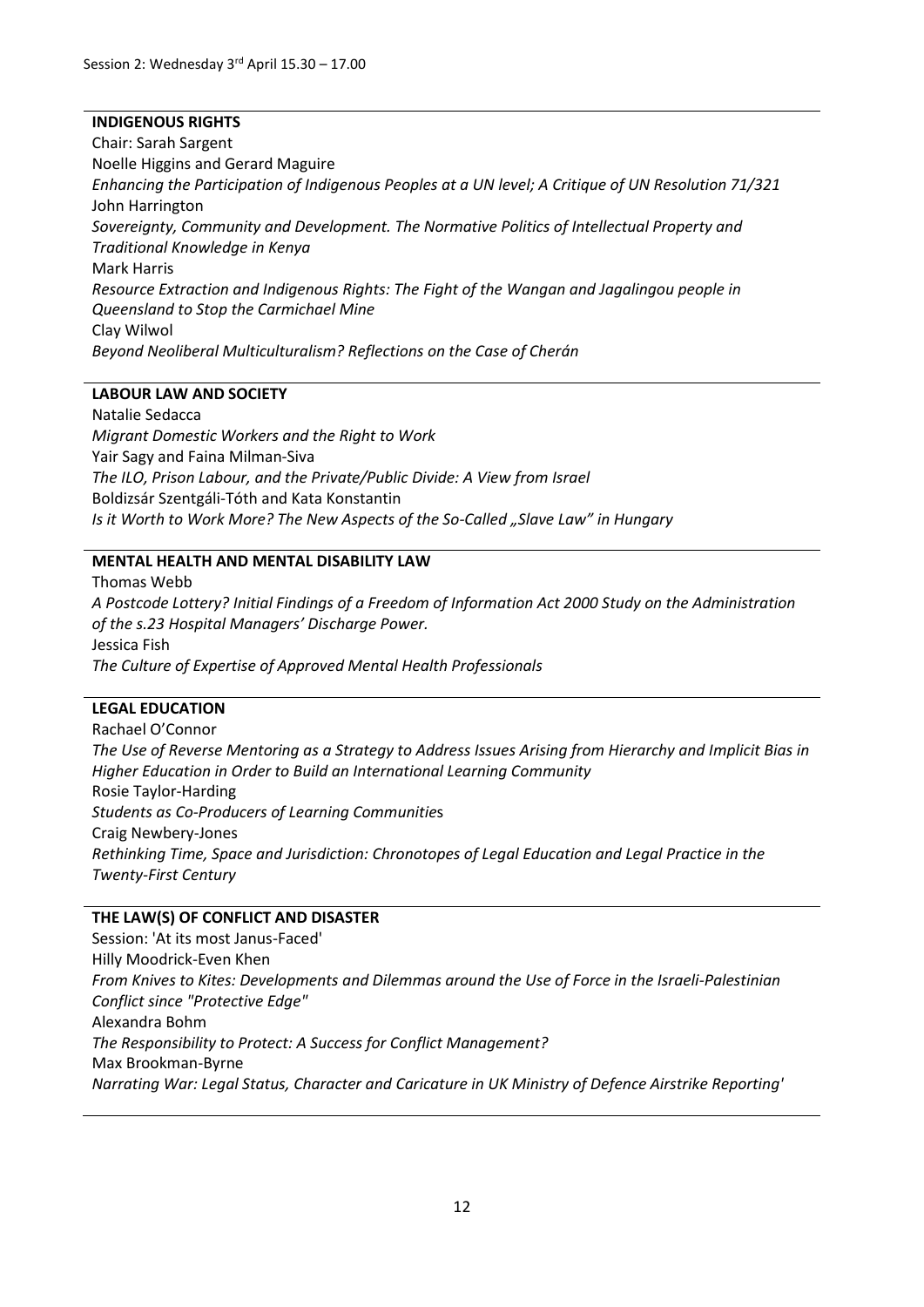**PROPERTY, PEOPLE, POWER AND PLACE** Chair: Jill Dickinson Sarah Blandy *Law and Lore in Uneasy Space* Antonia Layard *The Bus Project* Jed Meers and Caroline Hunter *The Face of Property Guardianship: Online Property Advertisements and Googling your Next Home*

*\_\_\_\_\_\_\_\_\_\_\_\_\_\_\_\_\_\_\_\_\_\_\_\_\_\_\_\_\_\_\_\_\_\_\_\_\_\_\_\_\_\_\_\_\_\_\_\_\_\_\_\_\_\_\_\_\_\_\_\_\_\_\_\_\_\_\_\_\_\_\_\_\_\_\_\_\_\_\_\_\_\_\_\_\_\_\_*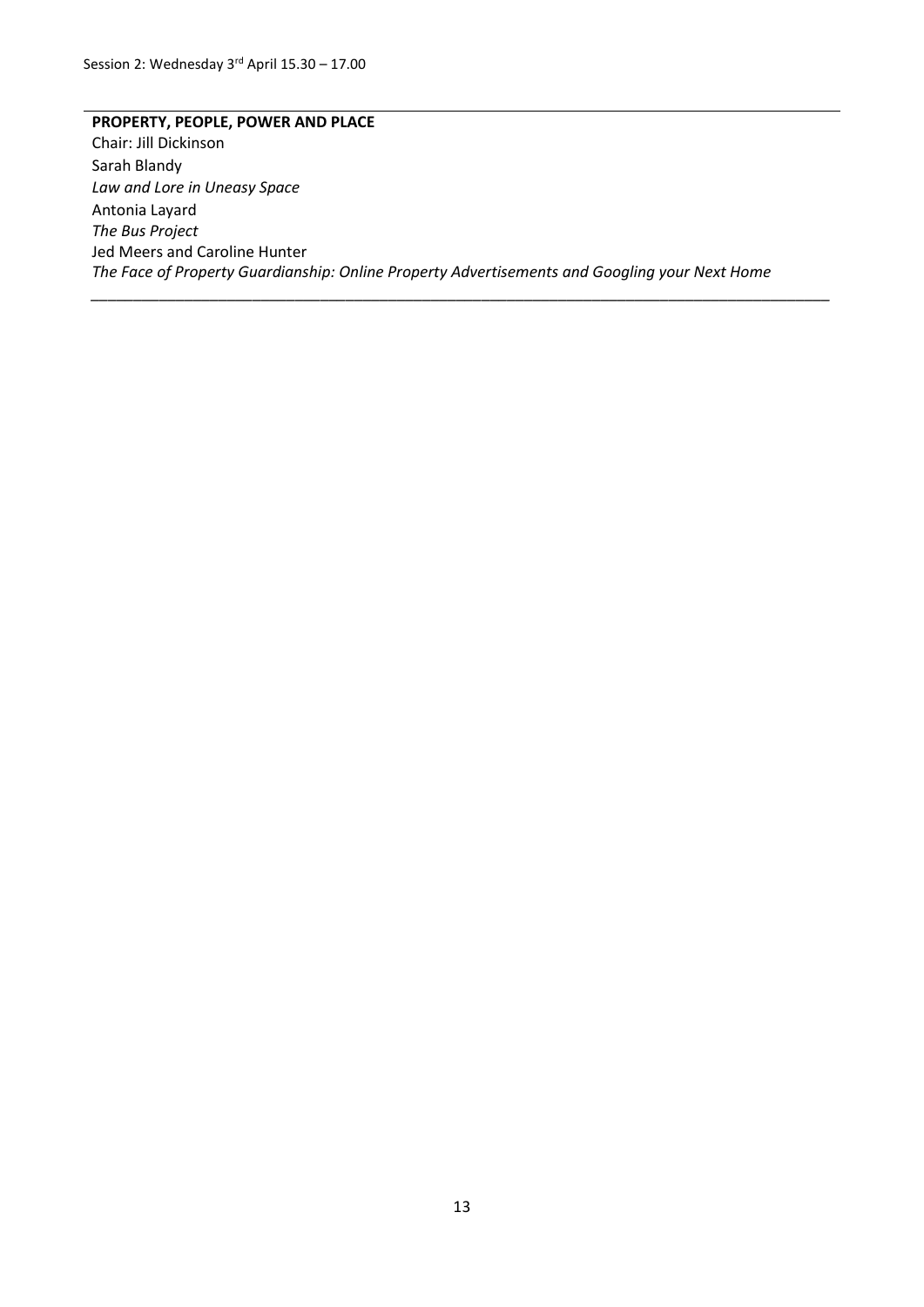# **Session 3: Thursday 4th April 09.00 - 10.30**

#### **CRIMINAL LAW AND CRIMINAL JUSTICE**

Jaime Waters, Jake Phillips, Chalen Westaby and Andrew Fowler *"I am kind of the vessel that just carries their emotions and feelings and just gets it out there really": Emotional Labour and Criminological Research.* Cyrus Tata *How Do Criminal Justice Dis-Connections Generate 'Ideal' Penal Subjects?* Kate Leader *The Disappearing Defendant: Law, Presence and Access to Justice* 

#### **FAMILY LAW AND POLICY**

Session: Defining Family and Family Assets Chair: Anne Barlow Charlotte Bendall *"Me" versus "we": Reconsidering the Law's Understandings of Family Finances* Marie Fox, Mo Ray and Carol Gray *'Are we Family? Defining the Legal Family to Include Companion Species'*

#### **CHILDREN'S RIGHTS**

Session: Child Refugees Ruth Brittle *An Introduction to the Climate surrounding Child Refugees* Jessica Brennan *Child Friendly Justice within the Irish Refugee Determination Procedure: An Idealism or a Concept Worthy of Practical Implementation?* Tanya Herring *The Refugee Child: Addressing the Prevention and Protections Against Exploitation*

#### **VULNERABILITY AND ACCESS TO JUSTICE**

Session: Self-Representation in the Family Court after LASPO Chair: Jess Mant and Roxanna Dehaghani Jess Mant *Who Counts as Vulnerable?: Experiences of Litigants in Person in the Post-LASPO Family Court Process* Kerry-Ann Barry *Procedural Fairness and Litigants in Person: A Paradox or Possibility?* Elliot Ross *To What Extent are the Cuts to Legal Aid in Family Law, Effected since 2012, Compatible with Children's Rights and Access to Justice?*

\_\_\_\_\_\_\_\_\_\_\_\_\_\_\_\_\_\_\_\_\_\_\_\_\_\_\_\_\_\_\_\_\_\_\_\_\_\_\_\_\_\_\_\_\_\_\_\_\_\_\_\_\_\_\_\_\_\_\_\_\_\_\_\_\_\_\_\_\_\_\_\_\_\_\_\_\_\_\_\_\_\_\_\_\_\_\_\_\_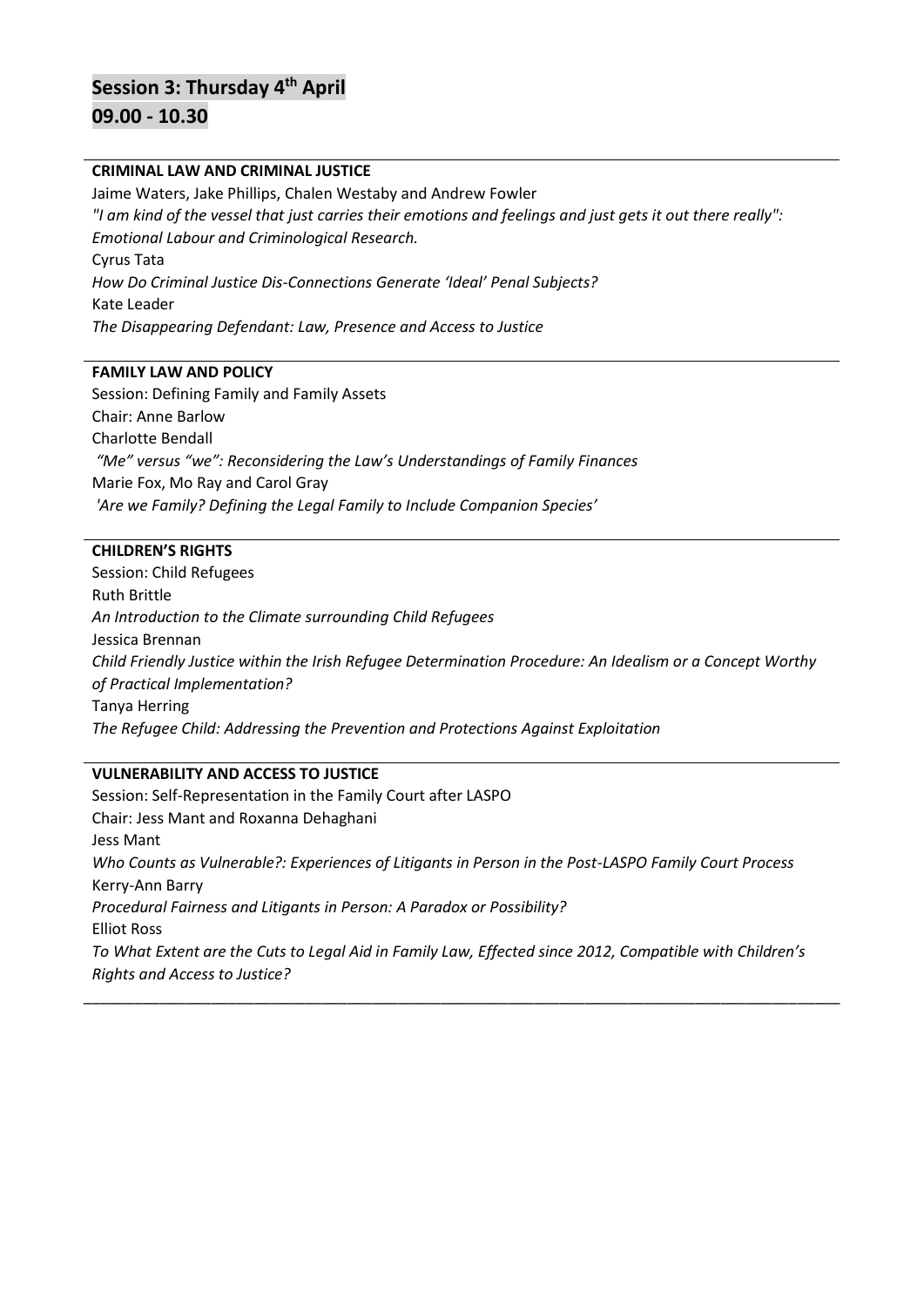#### **LAW, POLITICS AND IDEOLOGY**

Session: Theoretical perspectives David McGrogan *International Law, the Conservative Disposition, and Conservative Critique*  Luke Mason *Employing Conservative Ideas in Labour Law: The Employment Relation as a Stable Social Institution*  Hamish Dempster *The Academic Lawyer and the Rule of Law* 

\_\_\_\_\_\_\_\_\_\_\_\_\_\_\_\_\_\_\_\_\_\_\_\_\_\_\_\_\_\_\_\_\_\_\_\_\_\_\_\_\_\_\_\_\_\_\_\_\_\_\_\_\_\_\_\_\_\_\_\_\_\_\_\_\_\_\_\_\_\_\_\_\_\_\_\_\_\_\_\_\_\_\_\_\_

#### **LAWYERS AND LEGAL PROFESSIONS**

Elaine Freer *Emotional Labour and the Criminal Bar: The Role of the Chambers Structure in Supporting Practitioners* Andrew Francis and Lydia Bleasdale *Great Expectations: Millennial Lawyers and the Structures of Contemporary Legal Practice* Bernadette Macdonald *"Do you want to be in my gang?" Can Legal Practitioners Better Reflect on Their Learning Needs within Communities of Practice or is Reflection an Individualistic Endeavour?*

#### **EQUALITY AND HUMAN RIGHTS LAW**

Session: Religious Freedom and Freedom of Expression Chair: David Barrett Ilias Trispiotis *The Wrongfulness of Religious Discrimination* Katie Hunt *Objections and Obstacles to Equal Pastoral Care for Non-Religious Prisoners* Felix Hempel *A Qualitative and Comparative Analysis of the Right to Reply in the Press in England and Germany*

\_\_\_\_\_\_\_\_\_\_\_\_\_\_\_\_\_\_\_\_\_\_\_\_\_\_\_\_\_\_\_\_\_\_\_\_\_\_\_\_\_\_\_\_\_\_\_\_\_\_\_\_\_\_\_\_\_\_\_\_\_\_\_\_\_\_\_\_\_\_\_\_\_\_\_\_\_\_\_\_\_\_\_\_\_\_

#### **ENVIRONMENT, LAW AND GOVERNANCE**

Session: Reconceptualising Environmental Law Anita Purewal *Environmental Protections and Sentimental Attachments: A Call for Global Unity* Kenneth Kang *Switching around the Constants and Variables in International Environmental Law* Marie Petersmann *The Use and Misuse by Human Rights Courts of the 'General' Interest in Environmental Protection: Granting Legitimacy, Countering Indeterminacy and Constructing Commonality* Kate Wilkinson Cross *Technological Innovations Tackling Biodiversity Loss: Solutions or Misdirection?*

\_\_\_\_\_\_\_\_\_\_\_\_\_\_\_\_\_\_\_\_\_\_\_\_\_\_\_\_\_\_\_\_\_\_\_\_\_\_\_\_\_\_\_\_\_\_\_\_\_\_\_\_\_\_\_\_\_\_\_\_\_\_\_\_\_\_\_\_\_\_\_\_\_\_\_\_\_\_\_\_\_\_\_\_\_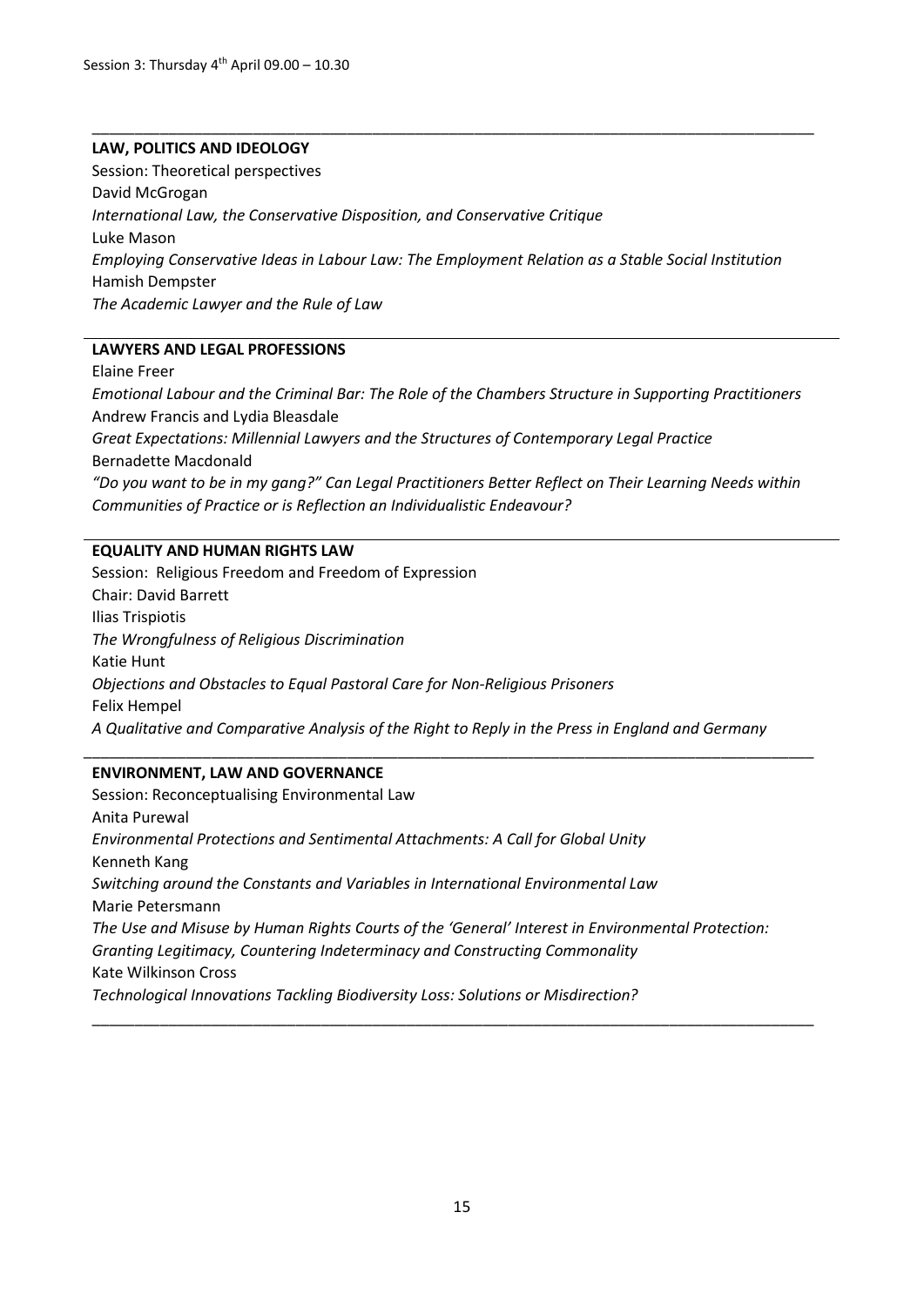#### **CIVIL JUSTICE SYSTEMS & ADR**

Professor Kaijus Ervasti *Court-Connected Mediation and Change of Court Culture* Dr Tasnim Ahmed *Modern Dispute Resolution: Emergence of Regulatory Frameworks in the EU and Within the Context of International Arbitration* Mr Morad El Kadmiri *The Use of the Comparative Method in International Commercial Arbitration*

\_\_\_\_\_\_\_\_\_\_\_\_\_\_\_\_\_\_\_\_\_\_\_\_\_\_\_\_\_\_\_\_\_\_\_\_\_\_\_\_\_\_\_\_\_\_\_\_\_\_\_\_\_\_\_\_\_\_\_\_\_\_\_\_\_\_\_\_\_\_\_\_\_\_\_\_\_\_\_\_\_\_\_\_\_\_\_

#### **LAW AND LITERATURE**

Thanos Zartaloudis *An Inquiry into the 'Origins' of Archaic Greek Practices of Supplication* Marie Hockenhull-Smith *"If the master's faults be ever so flagrant, he is not accountable for them to the insolence of a servant". Secrets, Servants, and the Distribution of Rights*

\_\_\_\_\_\_\_\_\_\_\_\_\_\_\_\_\_\_\_\_\_\_\_\_\_\_\_\_\_\_\_\_\_\_\_\_\_\_\_\_\_\_\_\_\_\_\_\_\_\_\_\_\_\_\_\_\_\_\_\_\_\_\_\_\_\_\_\_\_\_\_\_\_\_\_\_\_\_\_\_\_\_\_\_\_\_\_\_\_

#### **SOCIAL RIGHTS, CITIZENSHIP AND THE WELFARE STATE**

Session: Citizenship and Responsibilities Sasha Gillespie

*Caring for the Disabled and Associative Disadvantage: to what Extent are Carers' Rights as Citizens Undermined by the Vital Role they Play?*

Lisa Scullion, Peter Dwyer, Katy Jones, Philip Martin and Celia Hynes

*Honouring the Armed Forces Covenant? Veterans' Experiences in the UK Social Security System* Helen Carr and Ed Kirton-Darling

*'Tommy this and Tommy that' - Mobilising Housing Rights and the Homeless Veteran in England and Wales*

#### **METHODOLOGY AND METHODS**

Steve Crawford *Making Things Visible and Tangible* Tatiana Tkacukova, Matt Gee, Bridgette Toy-Cronin and Bridget Irvine *Corpus Linguistics as a Methodological Tool for Socio-Legal Studies*  Ieva Eskyte, Leonardo Sandoval and Anna Lawson *Videovoice in Participatory Action Research: Opportunities and Challenges* Michael Ashworth *A Spectacle and a Performance: Using Foucault and Goffman to Analyse Local Newspaper Coverage of the First LGBTI Press Conference in Uganda*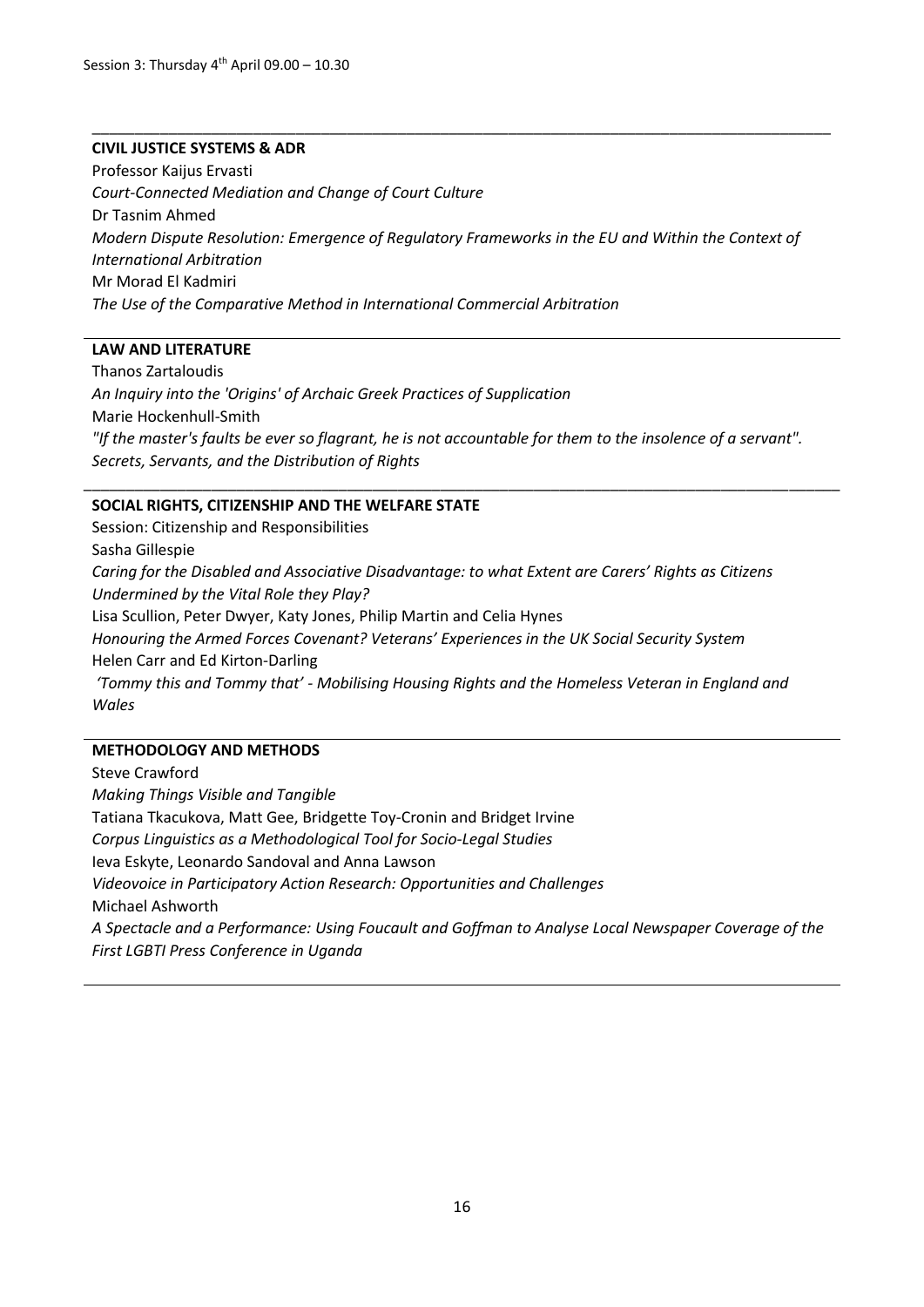#### **SENTENCING AND PUNISHMENT**

Chair: Gavin Dingwall Anthea Hucklesby *Tracking People: Controversies and Challenges* Jessica Gallagher *Identifying the Causes of the Prison Crisis in Order to Enable Meaningful Reform* Tim Hillier *Sorry Seems to be the Hardest Word? Remorse, Guilty Pleas and the Penalties for Exercising the Right to Trial*

**\_\_\_\_\_\_\_\_\_\_\_\_\_\_\_\_\_\_\_\_\_\_\_\_\_\_\_\_\_\_\_\_\_\_\_\_\_\_\_\_\_\_\_\_\_\_\_\_\_\_\_\_\_\_\_\_\_\_\_\_\_\_\_\_\_\_\_\_\_\_\_\_\_\_\_\_\_\_\_\_\_\_\_\_\_\_\_**

#### **MEDICAL LAW, HEALTHCARE AND BIOETHICS**

Session: Health and Care Vinny Kennedy *The Care Crisis – Will a Cap on the Cost of Care Contribute to a Financially Sustainable System?*  Ouma Smith *Health Coverage from the Bottom: The Politics and Promises of Universal Health Coverage in Kenya*  Jean McHale & Elizabeth Speakman *Public Health Law and the Devolveds: The Brexit Effect(s), Immediate, Intermediate, and Long-Term*

#### **INTERROGATING THE CORPORATION**

Session: Directors' Duties Joan Loughrey, Andrew Keay and Terry McNulty *A Qualitative Study of Judicial Review of Directors' Business Judgement* Oludara Akanmidu *Attaining Effective Enforcement of Directors' Duties: The Deterrent Superiority of Public Enforcement* Alison Cronin *Corporate Criminality and Enforcement – Challenging the Assumptions*

#### **GENDER, SEXUALITY AND LAW**

Chair: Flora Renz Cameron Giles *Context and Character: The Potential Evidentiary Role of Mobile Dating Applications* Allison Moore and Paul Reynolds *In Whose Best Interests? A Critical Analysis of the Contradictory Demands of the Mental Capacity Act 2005 and the Sexual Offences Act 2003 with Regards to Capacity, Sexual Autonomy and Autistic People*

#### **INTERNATIONAL ECONOMIC LAW IN CONTEXT**

Chair: Meryn Martin Dania Thomas *Changing Debt Demand Dynamics, Race and Value Extraction: A Case-Study of 'low income' Sovereign Debt Distress* Ernest Enobun *Normative Conflicts and the Complex Relationships between Treaties and International Organisations in Energy Governance*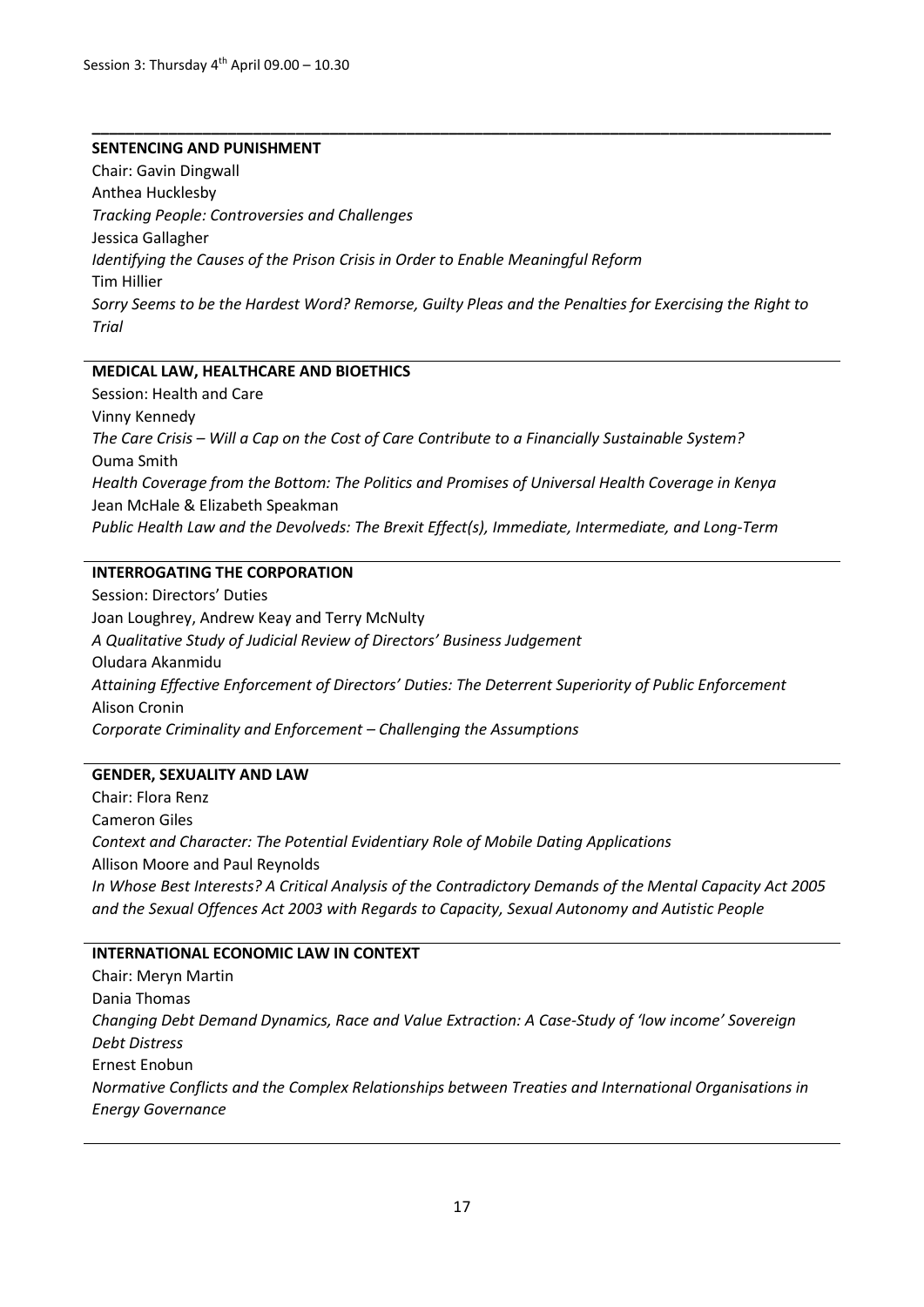#### **LAW AND EMOTION**

Lorenzo Cavalaglio and Adèle Julia Chenaux

*"The Parents of the Trust were Fraud and Fear, and a Court of Conscience was the Nurse". The Role of Emotions in the Origins and in the Diffusion of Trusts.*

\_\_\_\_\_\_\_\_\_\_\_\_\_\_\_\_\_\_\_\_\_\_\_\_\_\_\_\_\_\_\_\_\_\_\_\_\_\_\_\_\_\_\_\_\_\_\_\_\_\_\_\_\_\_\_\_\_\_\_\_\_\_\_\_\_\_\_\_\_\_\_\_\_\_\_\_\_\_\_\_\_\_\_\_\_\_\_\_\_

Jen Neller

*Emotion and Identity in the Passage of Hate Speech Legislation* Beth Duane

*Prison Violence in Ireland: A Multi-Dimensional Analysis*

#### **INTELLECTUAL PROPERTY LAW**

Chair: Rebecca Moosavian Titilayo Adebola *Variations in Intellectual Property Governance in Africa: Attempts at Harmonisation* Louise Hatherall *Public Interest Challenges to Gene Patents: A Network Analysis of Patent "Outsiders"* Sameer Avasarala and Samiya Zehra *Understanding "Subsequent Bad Faith" and the Trademark Holder Inclination in Domain Dispute Resolutions under the UDRP in light of Trademark Act, 1999 & INDRP* Rachel Maguire *"You're a hack": Regulating the Use of Creative Works Shared in Online Communities*

#### **ADMINISTRATIVE JUSTICE**

Chair: Richard Kirkham Session: Digitisation and Administrative Justice Paul Daly *Artificial Administration: Administrative Justice in the Age of Machines* Sarah Craig *Mis-Translation in Asylum and Immigration Decision-Making: Reflections on the Move towards the Digital Tribunal* Stergios Aidinlis *Organisational Value Orientation in UK Administrative Data Sharing for Research*

#### **LABOUR LAW AND SOCIETY**

Margaret Downie *Medical and Legal Approaches to Menopause in the Workplace* Lorna Dibble *The Role of the Third Sector in Employment Dispute Resolution* Wouter Verheyen and Fiona Unz *Risk Management Tools for the Protection of Gig Worker, Consumer and Third Parties in Crowd Mobility and Crowd Logistics?*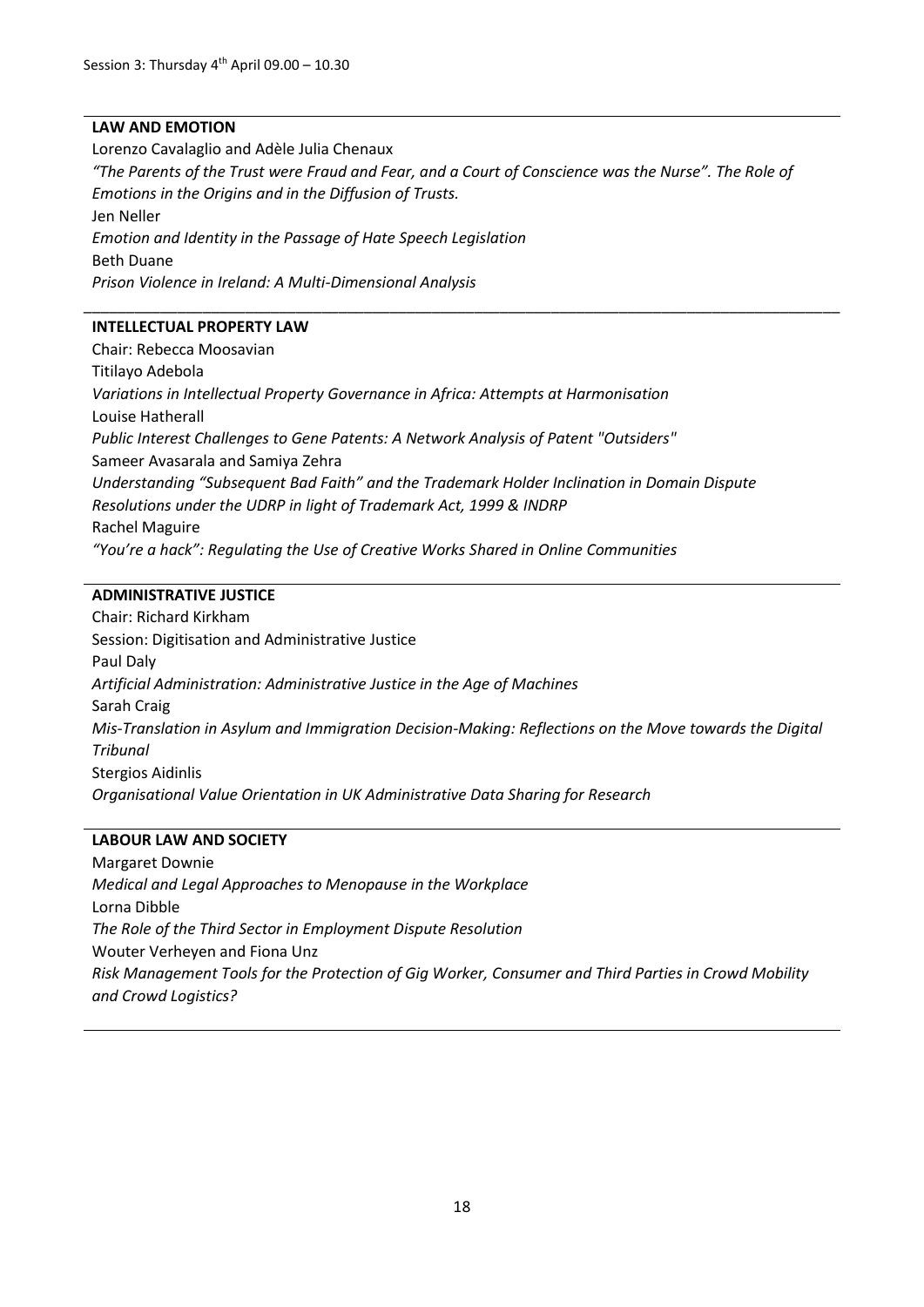#### **MENTAL HEALTH AND MENTAL DISABILITY LAW**

Eliza Varney *The UN Convention on the Rights of Persons with Disabilities and English Contract Law: A Tale of Two Unfinished Bridges?*  Daniel Bedford and Juliet Brook *Goodbye Banks v Goodfellow - Adopting the Mental Capacity Act 2005 as the Test for Testamentary Capacity*  Oliver Lewis and Genevra Richardson *What is the "Right to live in the Community"?*

**\_\_\_\_\_\_\_\_\_\_\_\_\_\_\_\_\_\_\_\_\_\_\_\_\_\_\_\_\_\_\_\_\_\_\_\_\_\_\_\_\_\_\_\_\_\_\_\_\_\_\_\_\_\_\_\_\_\_\_\_\_\_\_\_\_\_\_\_\_\_\_\_\_\_\_\_\_\_\_\_\_\_\_\_\_\_\_**

#### **LEGAL EDUCATION**

Anna Mäki-Petäjä-Leinonen, Heidi Poikonen, Taru Kekoni and Kaarina Mönkkönen *Social Law Clinic: Law and Social work students giving Counselling for Clients of Adult Social Work* Louise Crowley *The Family Law Clinic at University College Cor*k Max Lowenstein *Mooting Learning Opportunities – Students' Challenges, Emotions and Feedback for Improvement*

#### **THE LAW(S) OF CONFLICT AND DISASTER**

Session: 'At its Margins' Adam Dalgleish *Who are Refugees? Displacement, Development and Ethical Context* Thomas Welch *Protection and Assistance of Vulnerable Populations at Point of Transition: Statelessness and the Rohingya* Ben Hudson *Migration in the Mediterranean: Exposing the Limits of Vulnerability at the European Court of Human Rights*

#### **LAW, GOVERNANCE AND BELONGING**

Chair: Devyani Prabhat Sheona York *Global Compact on Migration December 2018 – Can a People-Centred Approach solve the "migrant crisis"?* Dominika Harasimiuk *Are We Citizens or are We Economic Migrants? EU Citizenship at its Constitutional Moment* Lisa Roodenburg *A Sense of Belonging in Hong Kong: Urban Identity as an Instrument for Human Rights Realization \_\_\_\_\_\_\_\_\_\_\_\_\_\_\_\_\_\_\_\_\_\_\_\_\_\_\_\_\_\_\_\_\_\_\_\_\_\_\_\_\_\_\_\_\_\_\_\_\_\_\_\_\_\_\_\_\_\_\_\_\_\_\_\_\_\_\_\_\_\_\_\_\_\_\_\_\_\_\_\_\_\_\_\_\_\_\_*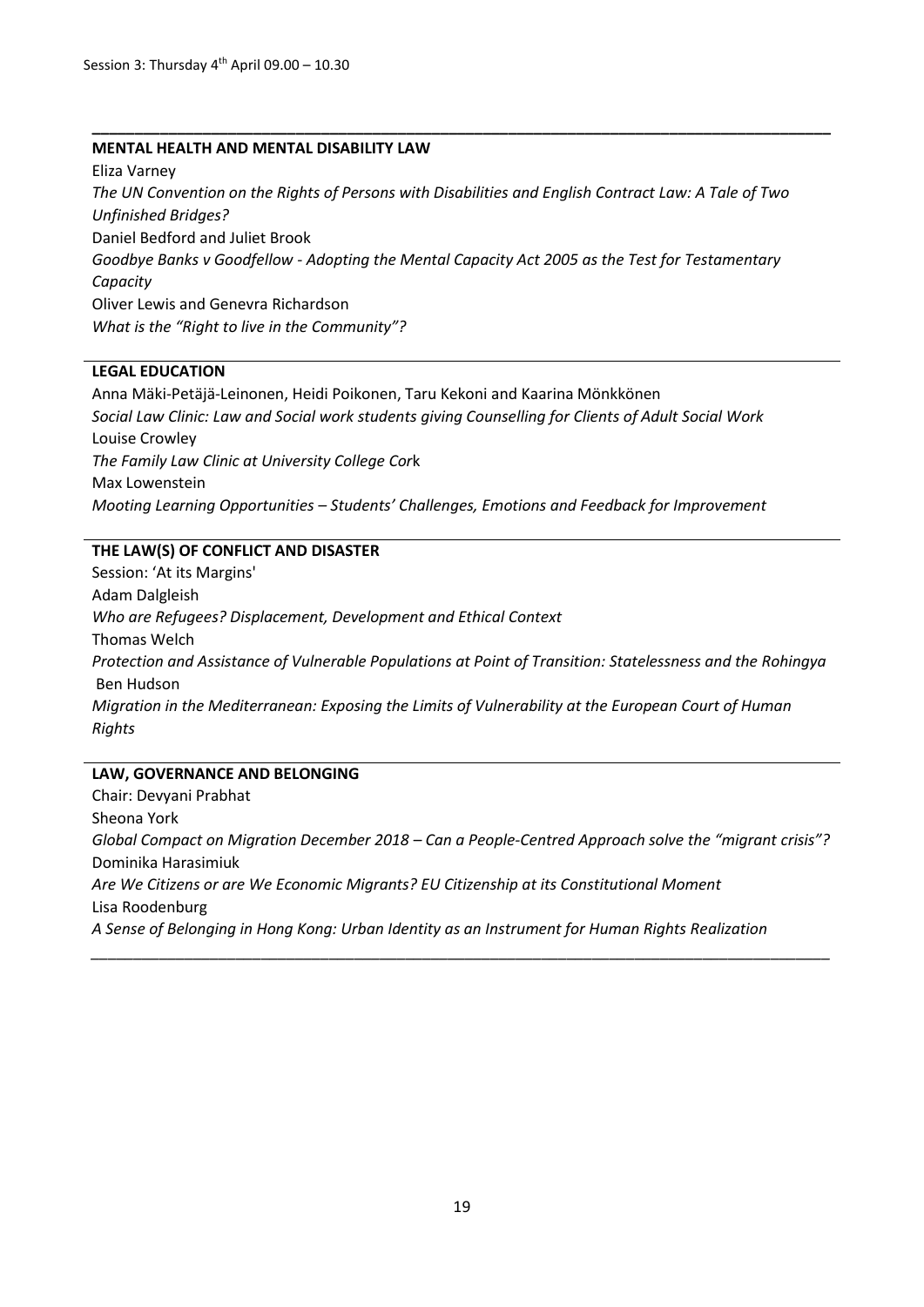# **Session 4: Thursday 4th April 11.00 - 12.30**

#### **CRIMINAL LAW AND CRIMINAL JUSTICE**

Panel session Anthea Hucklesby, Loraine Gelsthorpe and Robin Moore *Influencing Criminal Justice Policy and Practice: The Role of Research*

#### **FAMILY LAW AND POLICY**

Session: State Intervention Chair: Rachel Treloar Michelle Donnelly *Non-Cooperation as Justification for Compulsory State Intervention* Fatima Ahdash *Gender, Counter-terrorism and the Family in the UK: Narratives of Infantalisation and Demonisation* Liza Thompson *Impossible Expectations? A Study of Abused Mothers in the Child Protection System*

#### **CHILDREN'S RIGHTS**

Session: Young Offenders' Rights Louise Forde *Welfare, Justice and Accountability in Youth Justice Systems: A Children's Rights Perspective* Nessa Lynch *A Principled Framework for Serious Violent Offending by Children* David Ngira *Informal Justice Systems and the Protection of the Best Interest of the Child among the Kipsigis of Kenya*

#### **VULNERABILITY AND ACCESS TO JUSTICE**

Session: Post-LASPO Advice Provision Chairs: Jess Mant and Roxanna Dehaghani Tatiana Tkacukova, Hilary Sommerlad and Matt Gee *Role of McKenzie Friends on Social Media* Marie Burton *Breaking the Connection: Comparing Local Delivery with Telephone-Only Advice in Social Welfare Legal Aid* Jane Krishnadas and Mavis Maclean *Mapping and Transforming Pathways to Justice Across the Public and Private Sector*

\_\_\_\_\_\_\_\_\_\_\_\_\_\_\_\_\_\_\_\_\_\_\_\_\_\_\_\_\_\_\_\_\_\_\_\_\_\_\_\_\_\_\_\_\_\_\_\_\_\_\_\_\_\_\_\_\_\_\_\_\_\_\_\_\_\_\_\_\_\_\_\_\_\_\_\_\_\_\_\_\_\_

#### **LAW, POLITICS AND IDEOLOGY**

Session: The Political David Churchill *Democracy and Policing: Time, Process, Politics* Christos Boulakas *A Political Reading of the Investigatory Powers Act 2016* Gavin Anderson *The Law and Politics of Mindfulness*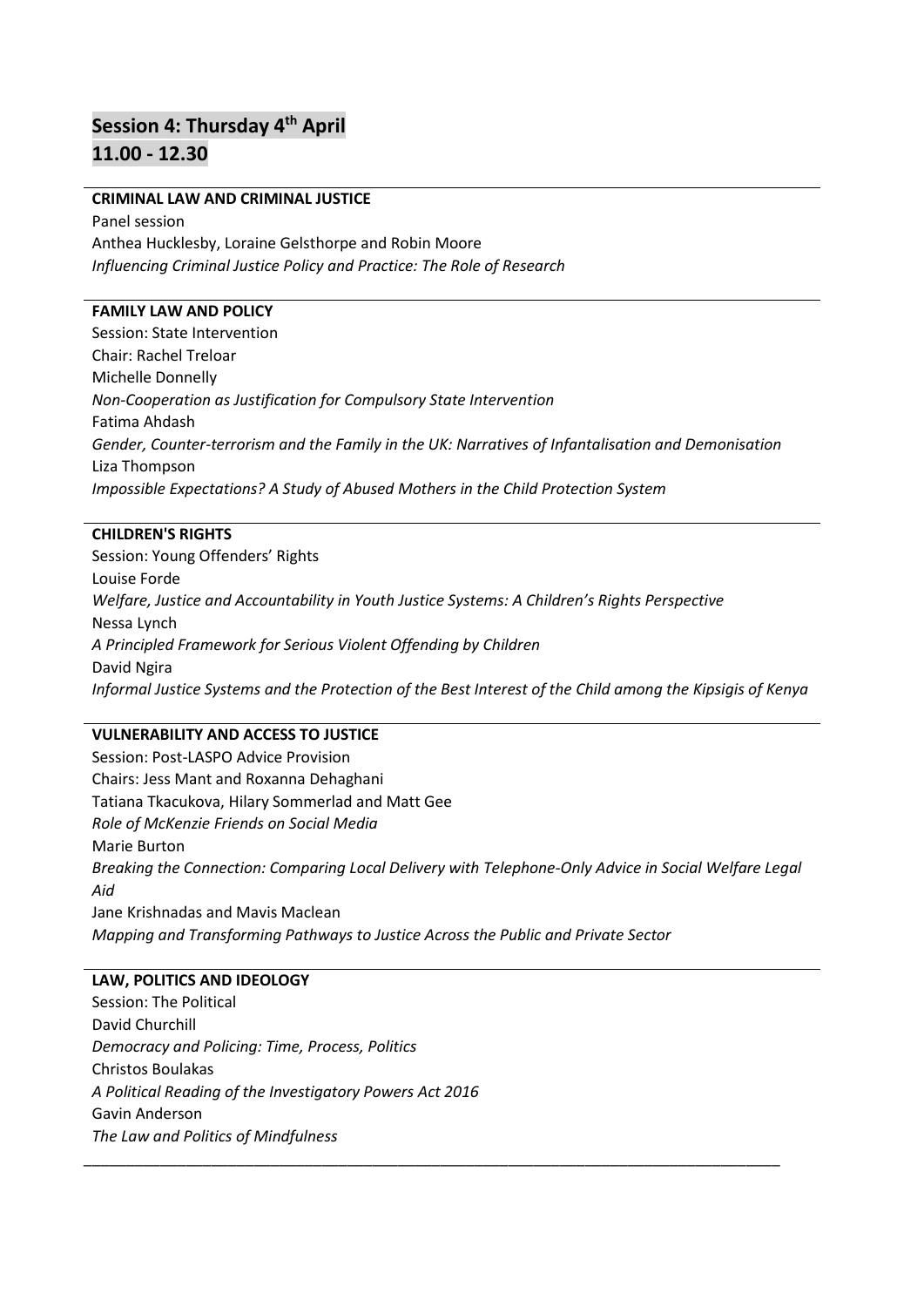#### **LAWYERS AND LEGAL PROFESSIONS**

Rachel Cahill-O'Callaghan *Judicial Dissent and Cognitive Bias: An Argument for Robust Opposition* Krzysztof Kozminski and Katarzyna Kowalska *Modern Technologies in the Area of the Judiciary and the Situation of People at Risk of Social Exclusion. New Role of Legal Clinics?* Yuangiong Hu *The Role of Legal Profession and Expertise in Patent and Biomedical Innovation Discourse*

\_\_\_\_\_\_\_\_\_\_\_\_\_\_\_\_\_\_\_\_\_\_\_\_\_\_\_\_\_\_\_\_\_\_\_\_\_\_\_\_\_\_\_\_\_\_\_\_\_\_\_\_\_\_\_\_\_\_\_\_\_\_\_\_\_\_\_\_\_\_\_\_\_\_\_\_\_\_\_\_\_\_\_\_\_\_\_

#### **EQUALITY AND HUMAN RIGHTS LAW**

Lewis Graham *When Strasbourg Mumbles: 'Dialogue' between the ECtHR and the UK Supreme Court in an Era of European Rights Scepticism*  Kate Clayton-Hathway *Exploring the Public Sector Equality Duty as Reflexive Law: A Socio-Legal Case Study* David Barrett *Creating a Fertile Environment for Regulators and Inspectorates to Enforce Equality and Human Rights Law*

#### **ENVIRONMENT, LAW AND GOVERNANCE**

Session: Environmental Governance and Policy Leslie-Anne Duvic-Paoli *Energy Democracy and Global Governance* Carrie Bradshaw *Food Waste Frame(s)* Aleksandra Cavoski *Interface of science and law in environmental policy area – the case of the European Commission*

#### **REVISITING REFUGEE PROTECTION IN THE 21ST CENTURY**

Session: History, Agency, Journeys Chair: Dr Violeta Moreno-Lax Dr Nadine El-Enany *Migration, Law and the Politics of Recognition: From Empire to Windrush.* Dr Nafees Ahmad *Rethinking Refugee Protection in Post-Global Compact on Migration: Locating the Role of Refugees in their Integration and Protection beyond the Current Crisis and Expanding the Grounds for Asylum beyond Contemporary Conceptualization \_\_\_\_\_\_\_\_\_\_\_\_\_\_\_\_\_\_\_\_\_\_\_\_\_\_\_\_\_\_\_\_\_\_\_\_\_\_\_\_\_\_\_\_\_\_\_\_\_\_\_\_\_\_\_\_\_\_\_\_\_\_\_\_\_\_\_\_\_\_\_\_\_\_\_\_\_\_\_\_\_\_\_\_\_\_\_*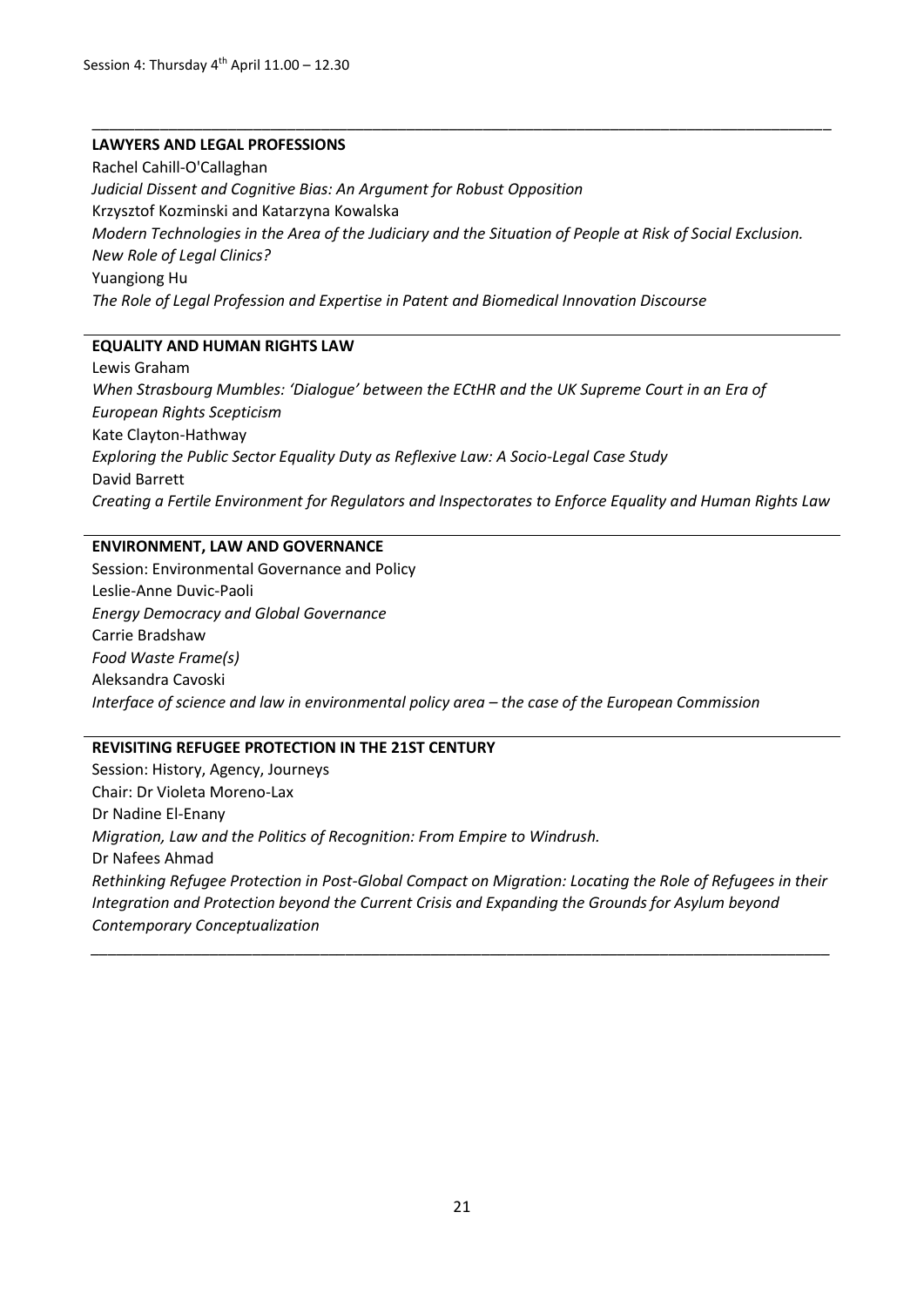#### **CIVIL JUSTICE SYSTEMS & ADR**

Dr Paolo Vargiu Semiotics of Investment Arbitration Ms Fikayo Taiwo *Liberal and Restrictive Approaches to Legal Representation in Arbitration Proceedings: A Case of the Unintended Consequences of Nigeria's Arbitration Rules* Ms Anna Liza Spiliakou *Assessing International Commercial Arbitration's Autonomy with the Use of Niklas Luhmann's Social Systems Theory*

\_\_\_\_\_\_\_\_\_\_\_\_\_\_\_\_\_\_\_\_\_\_\_\_\_\_\_\_\_\_\_\_\_\_\_\_\_\_\_\_\_\_\_\_\_\_\_\_\_\_\_\_\_\_\_\_\_\_\_\_\_\_\_\_\_\_\_\_\_\_\_\_\_\_\_\_\_\_\_\_\_\_\_\_\_\_\_\_\_

#### **LAW AND LITERATURE**

Agata Fijalkowski *Tadeusz Cyprian: Polish Criminal Lawyer and Photographer (1898-1979)* Benjamin Goh *Literature and the Public in Aufklärung* Alexander Powell *Law and the Cultural Imaginary: A Queer Discursive Analysis of Victim (1961)*

#### **SOCIAL RIGHTS, CITIZENSHIP AND THE WELFARE STATE**

Session: Judicial Enforcement of Social Rights Luciano Bottini Filho *Robin Hood in Reverse: Identifying Positive Impacts in Social Rights Litigation* Athanasios Psygkas *Extraordinary Statutes: The Constitution of the Welfare State* Gijsbert Vonk *The Rise of the Repressive Welfare State: Do Courts make a Difference?*

#### **METHODOLOGY AND METHODS ROUNDTABLE 1**

Chair: Davina Cooper Emilie Cloatre, Helen Carr, Thanos Zartaloudis, and Amanda Perry-Kessaris *At the Crossroads of Humanities and Social Sciences: Interdisciplinary Methods and Conversations*

#### **SENTENCING AND PUNISHMENT**

Chair: Jessica Gallagher Cyrus Tata *The Sentencing Professions: Humanising, Individualising and Normalising Work* Gavin Dingwall *'Dangerous' Children: Reflections on Age-Specificity and the Legitimacy of Incapacitative Sentencing*

#### **MEDICAL LAW, HEALTHCARE AND BIOETHICS**

Session: End of Life Nataly Papadopoulou *Article 2 ECHR: A Breach of the Rights of those Wanting to End their Lives?* Glenys Williams *The Minimally Conscious State: A More Considered and Cautious Approach?* 

\_\_\_\_\_\_\_\_\_\_\_\_\_\_\_\_\_\_\_\_\_\_\_\_\_\_\_\_\_\_\_\_\_\_\_\_\_\_\_\_\_\_\_\_\_\_\_\_\_\_\_\_\_\_\_\_\_\_\_\_\_\_\_\_\_\_\_\_\_\_\_\_\_\_\_\_\_\_\_\_\_\_\_\_\_\_\_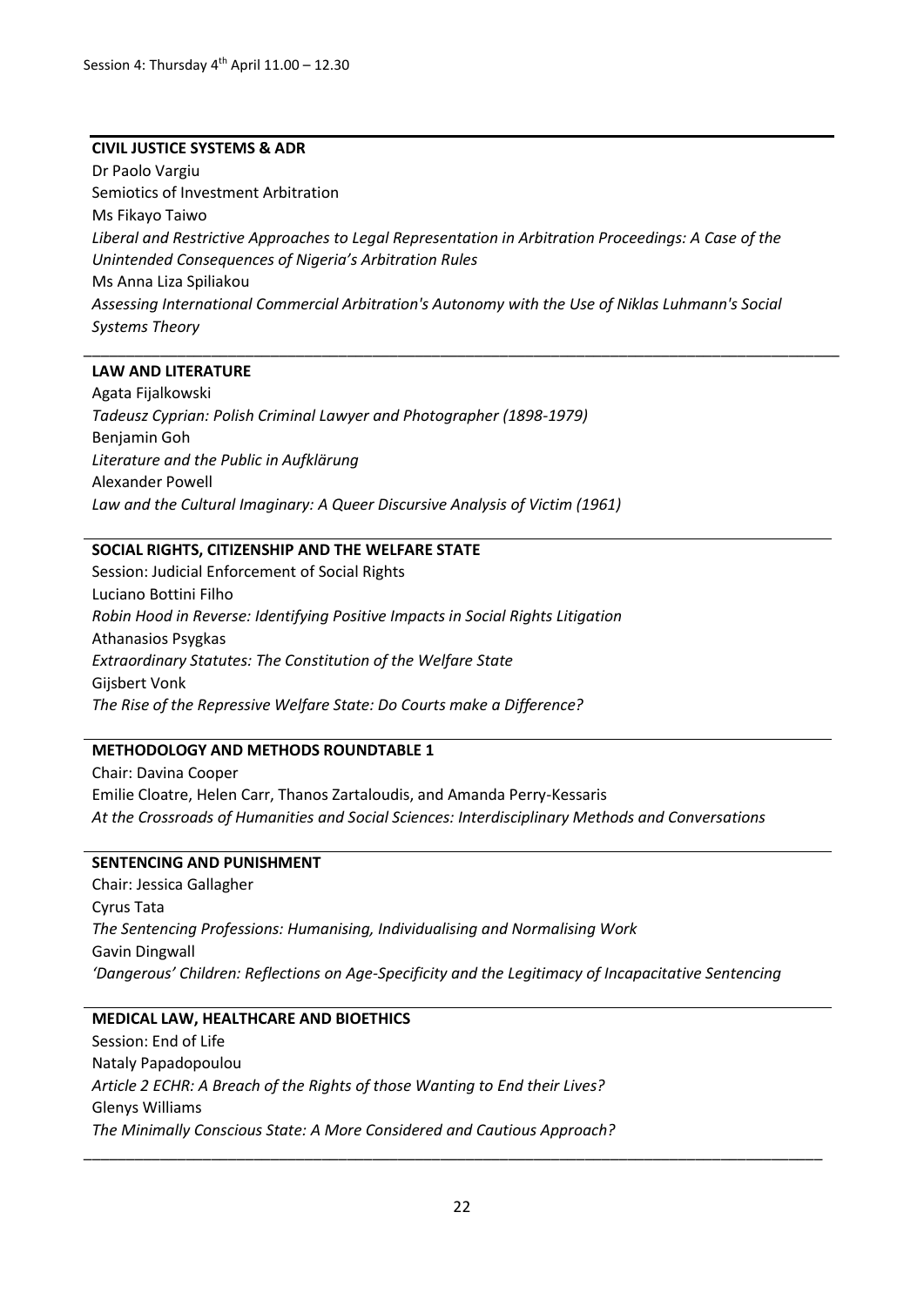#### **INTERROGATING THE CORPORATION**

Session: Stakeholders, Shareholders and Whistleblowers Onyeka Nwoha *The Proposed European Union Directive on Whistleblowing: A New Dawn for Corporate Whistleblowers?* Maria Lucia Passador and Federico Riganti *Less is More in the Age of Information Overload: The Paradigm Shift from a Shareholder- to a Stakeholder-Oriented Market* Ibukunoluwa Iyiola-Omisore *Making Corporate Law great again in Emerging Markets*

\_\_\_\_\_\_\_\_\_\_\_\_\_\_\_\_\_\_\_\_\_\_\_\_\_\_\_\_\_\_\_\_\_\_\_\_\_\_\_\_\_\_\_\_\_\_\_\_\_\_\_\_\_\_\_\_\_\_\_\_\_\_\_\_\_\_\_\_\_\_\_\_\_\_\_\_\_\_\_\_\_\_\_\_\_\_\_

#### **GENDER, SEXUALITY AND LAW**

Chair: Alex Powell Zanele Nyoni *Same-Sex Marriage in Sub-Saharan Africa: Dreaming the Impossible Dream?* Kay Lalor *'Listening intently' to LGBTI lives: Diplomatic Narratives of Listening and Hearing in LGBTI rights* Danish Sheikh *Privacy in Public Spaces: The Transformative Potential of Navtej Johar v. Union of India* Murry Darmoko *Preventive and Repressive Law on LGBT rights in Indonesia*

#### **EMPIRE, COLONIALISM AND LAW**

Yair Sagy (co-authors: Eyal Katvan and Yoram Shachar) *Official Law Reporting in the British Empire: A View from Mandatory Palestine* Rachel Pougnet *The "national-subjet" under French Colonial Rule* Justine Collins *An Examination of the Transplantation & Use of English Policing Laws and Martial Law within the British West Indies Societies 1650-1700s.*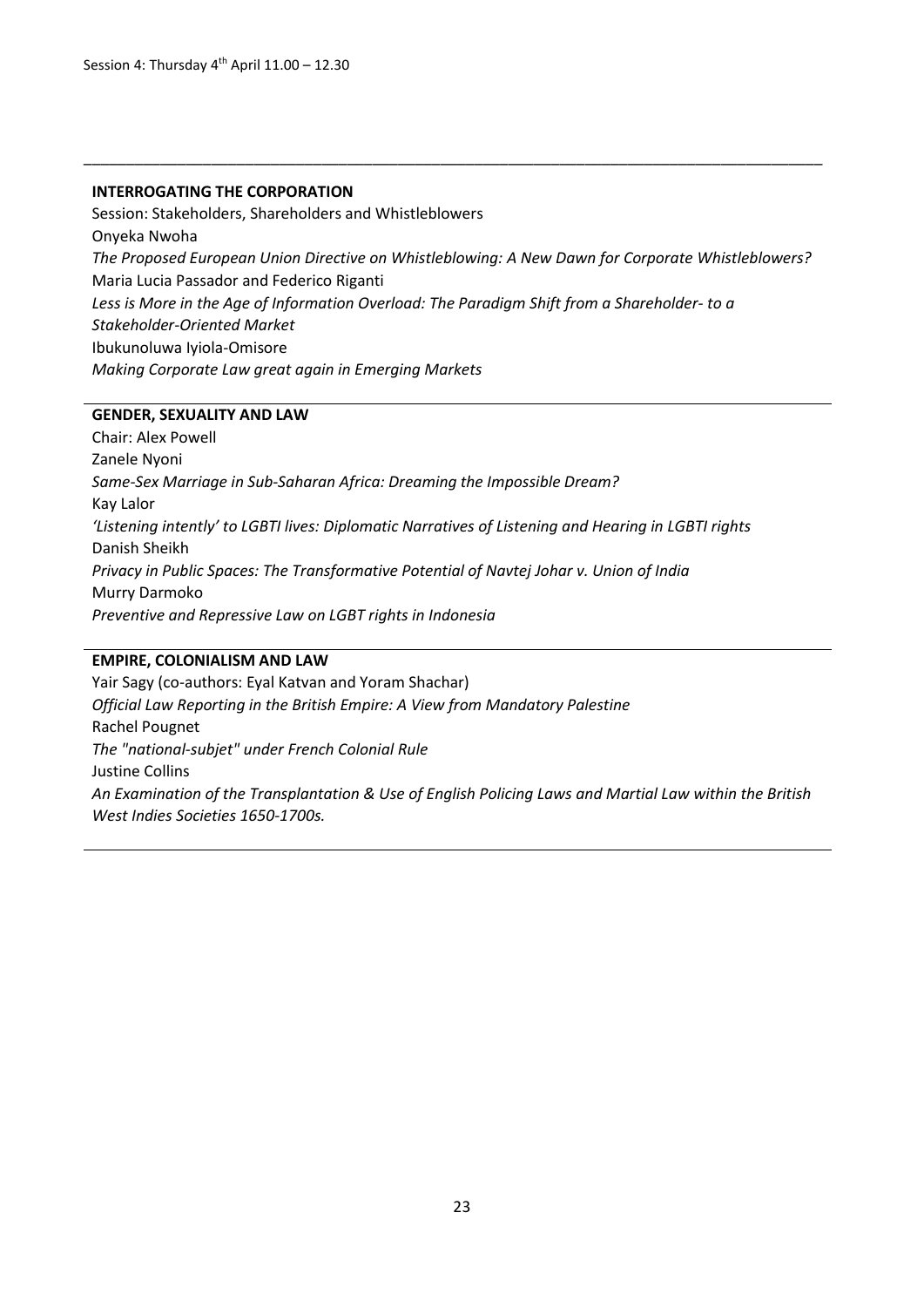#### **INTELLECTUAL PROPERTY LAW**

Chair: Smita Kheria Ruth Flaherty *"If It Weren't for You Meddling Kids!" An Empirical Look at Fanfiction, Pastiche and Fair Dealing in the Digital Single Market* Shane Burke *Traversing Heritage: Sound and Intellectual Property Law* Emmanuel Oke *Defining Intellectual Property as an Investment. Should Contribution to Economic Development play any Role?*

\_\_\_\_\_\_\_\_\_\_\_\_\_\_\_\_\_\_\_\_\_\_\_\_\_\_\_\_\_\_\_\_\_\_\_\_\_\_\_\_\_\_\_\_\_\_\_\_\_\_\_\_\_\_\_\_\_\_\_\_\_\_\_\_\_\_\_\_\_\_\_\_\_\_\_\_\_\_\_\_\_\_\_\_\_\_\_

#### **ADMINISTRATIVE JUSTICE**

Chair: Richard Kirkham Session: Designing Administrative Justice Systems Sarah Nason, Jonathan Roberts, Ann Sherlock, Helen Taylor and Huw Pritchard *Mapping Administrative Justice in Wales* Boldizsár Szentgáli-Tóth and Virág Kornélia Hellenbarth *Professionalization, or Undermining the Rule of Law? The Current Reform of the Hungarian Administrative Justice* Gavin McBurnie *A General Theory of the Ombuds Role in System Improvement*

#### **ART, CULTURE AND HERITAGE**

Chair: Sophie Vigneron Session: Trade Anthony O'Dwyer *The Artists' Resale Right Directive 2001/84/EC: A Means of Targeted Intervention for Visual Artists*  Mirosław Michał Sadowksi *(Il)licit Art Trade in South-East Asia: Hong Kong and Beyond*  Caroline Cox *"No one in the world needs an elephant tusk but an elephant". A Reflection on the Ivory Act 2019; its Aims, Objectives and Potential Ompact*

#### **MENTAL HEALTH AND MENTAL DISABILITY LAW**

Gillian Loomes *Mental Capacity, Advance Decision-Making, and Disability Politics: A Socio-Legal Exploration*  Camillia Kong, John Coggon, Michael Dunn and Penny Cooper *Judging Values and Participation in Mental Capacity Law*  Alex Ruck Keene *Reflections on Law Reform. An Insider Perspective Schedule* 

\_\_\_\_\_\_\_\_\_\_\_\_\_\_\_\_\_\_\_\_\_\_\_\_\_\_\_\_\_\_\_\_\_\_\_\_\_\_\_\_\_\_\_\_\_\_\_\_\_\_\_\_\_\_\_\_\_\_\_\_\_\_\_\_\_\_\_\_\_\_\_\_\_\_\_\_\_\_\_\_\_\_\_\_\_\_\_\_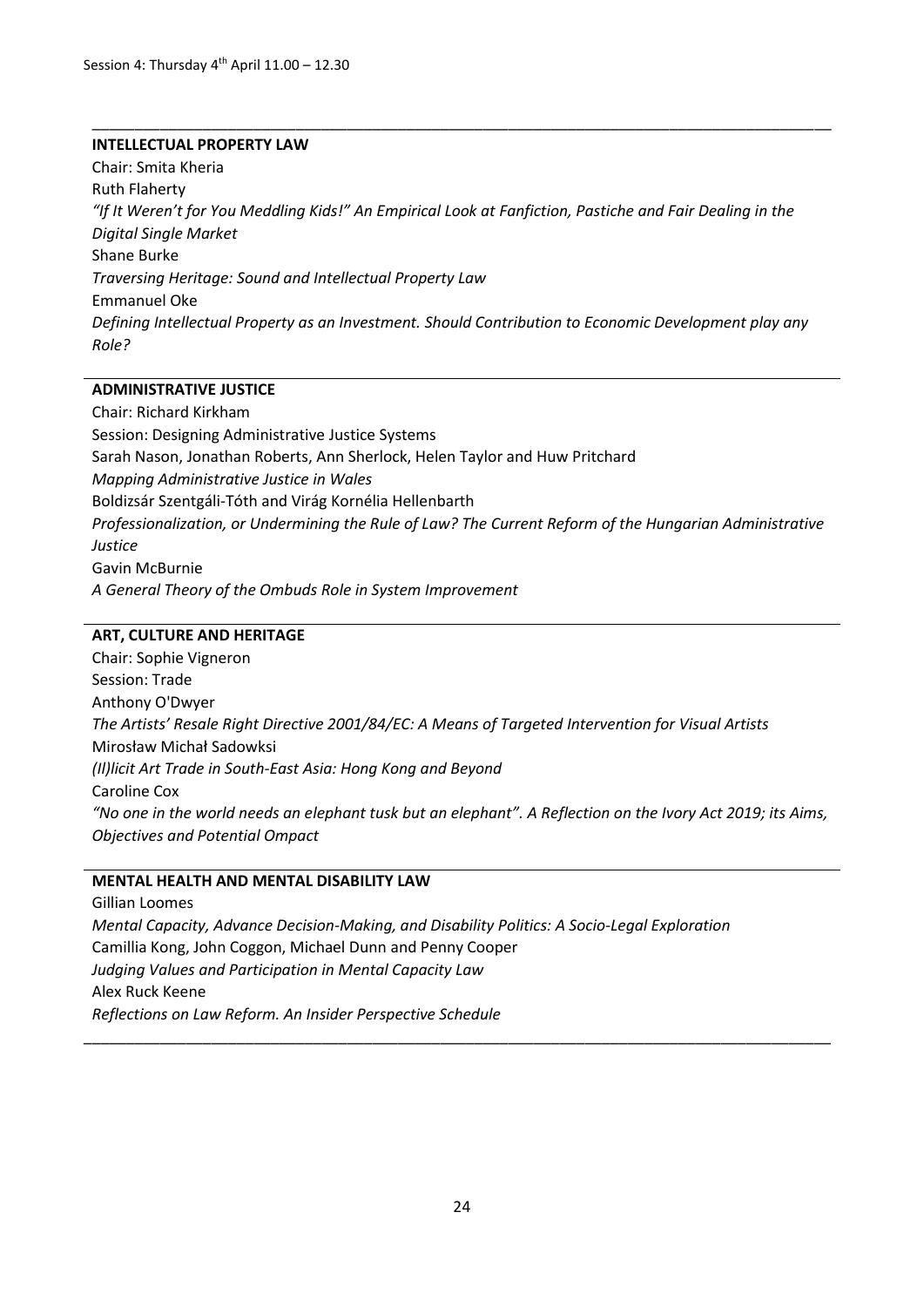#### **LEGAL EDUCATION**

Hilary Sommerlad *"But we want to come in the front door". A Qualitative Study of 'BAME' Women Lawyers; Implications for Legal Education* Chloe Wallace *Global Citizens or Displaced Students? Learning Communities and Study Abroad* Linda Chadderton *'Legally Bound.' The Escape Room Concept*

\_\_\_\_\_\_\_\_\_\_\_\_\_\_\_\_\_\_\_\_\_\_\_\_\_\_\_\_\_\_\_\_\_\_\_\_\_\_\_\_\_\_\_\_\_\_\_\_\_\_\_\_\_\_\_\_\_\_\_\_\_\_\_\_\_\_\_\_\_\_\_\_\_\_\_\_\_\_\_\_\_\_\_\_\_\_\_

#### **THE LAW(S) OF CONFLICT AND DISASTER**

Session: 'At its Intersections' Michael Kearney *'Framing Resilience: From Disaster to Conflict via Austerity'* Amal Ali *'Demarginalising International Law: A Defense of Intersectionality'*

#### **LAW, GOVERNANCE AND BELONGING**

Chair: Caroline Derry Francesca Meloni *The Ways of Belonging: Undocumented Youth and the Politics of Invisibility in Canada* Shaimaa Abdelkarim *Denouncing the Mist of Nationalism through the Senses Belonging* Tracey Varnava *'Dear neighbour…' What Local Newsletters Reveal about Perceptions of Place, Space and Belonging in Canterbury, UK*

\_\_\_\_\_\_\_\_\_\_\_\_\_\_\_\_\_\_\_\_\_\_\_\_\_\_\_\_\_\_\_\_\_\_\_\_\_\_\_\_\_\_\_\_\_\_\_\_\_\_\_\_\_\_\_\_\_\_\_\_\_\_\_\_\_\_\_\_\_\_\_\_\_\_\_\_\_\_\_\_\_\_\_\_\_\_\_\_\_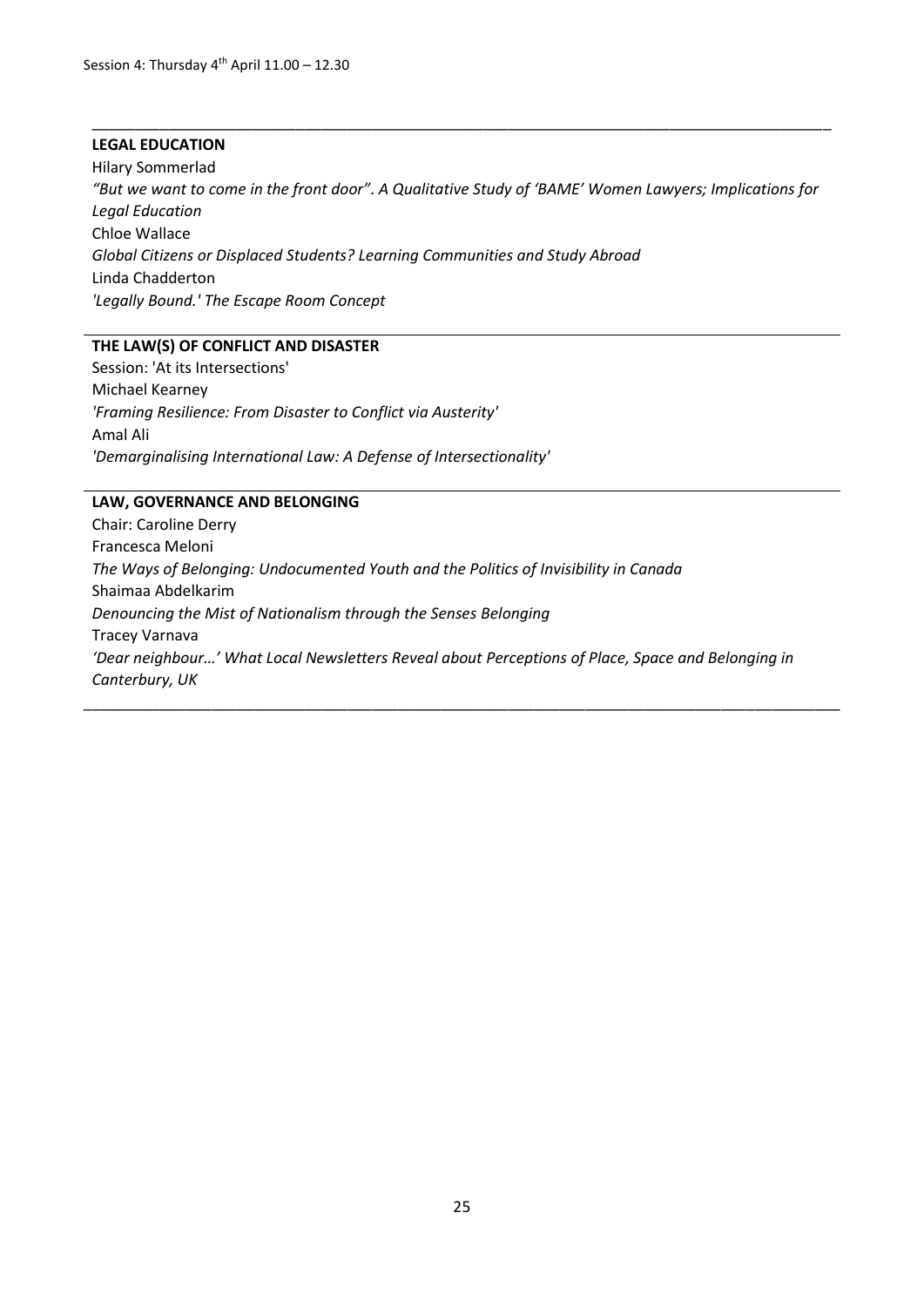# **Session 5: Thursday 4th April 14.30 - 16.00**

#### **CRIMINAL LAW AND CRIMINAL JUSTICE**

Richard Nobles and David Schiff *The Cleansing Effect of The Guilty Plea* Laura Sharp *Criminal Responsibility and The Unconscious Driver in Scotland: The Case for Statutory Reform* Louise Taylor and Lucy Justice *Autobiographical Memory Misconceptions and the Police Investigative Response to Rape Complaints*

#### **FAMILY LAW AND POLICY**

Session: Family Property, Cohabitation and Caring Chair: Joanna Miles Anna Heenan *Equal Sharing and the Invisibility of Caring* Annika Newnham *Journey to the Centre of the Common Intention Constructive Trust* Anne Barlow *Cohabitation Law Reform Debate Post-Equal Marriage and Equal-Civil Partnerships*

#### **CHILDREN'S RIGHTS**

Session: Child Exposure to Crime/Violence against Children Fiona MacDonald *Violence Against Children: An International Comparison Searching for Better Implementation of the United Nations Convention on the Rights of the Child as Exampled Using the Cluster of Articles Titled 'Violence Against Children'* Jamie-Lee Mooney *Child Sexual Exploitation: Towards a 'Child-Centred' Protection System* Avitus Agbar *Tackling the Scourge of Child Marriages in Cameroon: A Socio-legal Perspective*

#### **VULNERABILITY AND ACCESS TO JUSTICE**

Session: Social Justice, Legal Empowerment and Communities Chairs: Roxanna Dehaghani and Jess Mant Sue Westwood *Socio-Legal Pedagogy and Access to Justice: Mapping a Research Agenda* Naomi Creutzfeldt and Chris Gill *Access to Justice for Energy Poor and Vulnerable Consumers: Shifting the Responsibility from The National to the Local?* Helena-Ulrike Marambio *The Role of Legal Empowerment for Women with Physical Disabilities in Post-War Sri Lanka*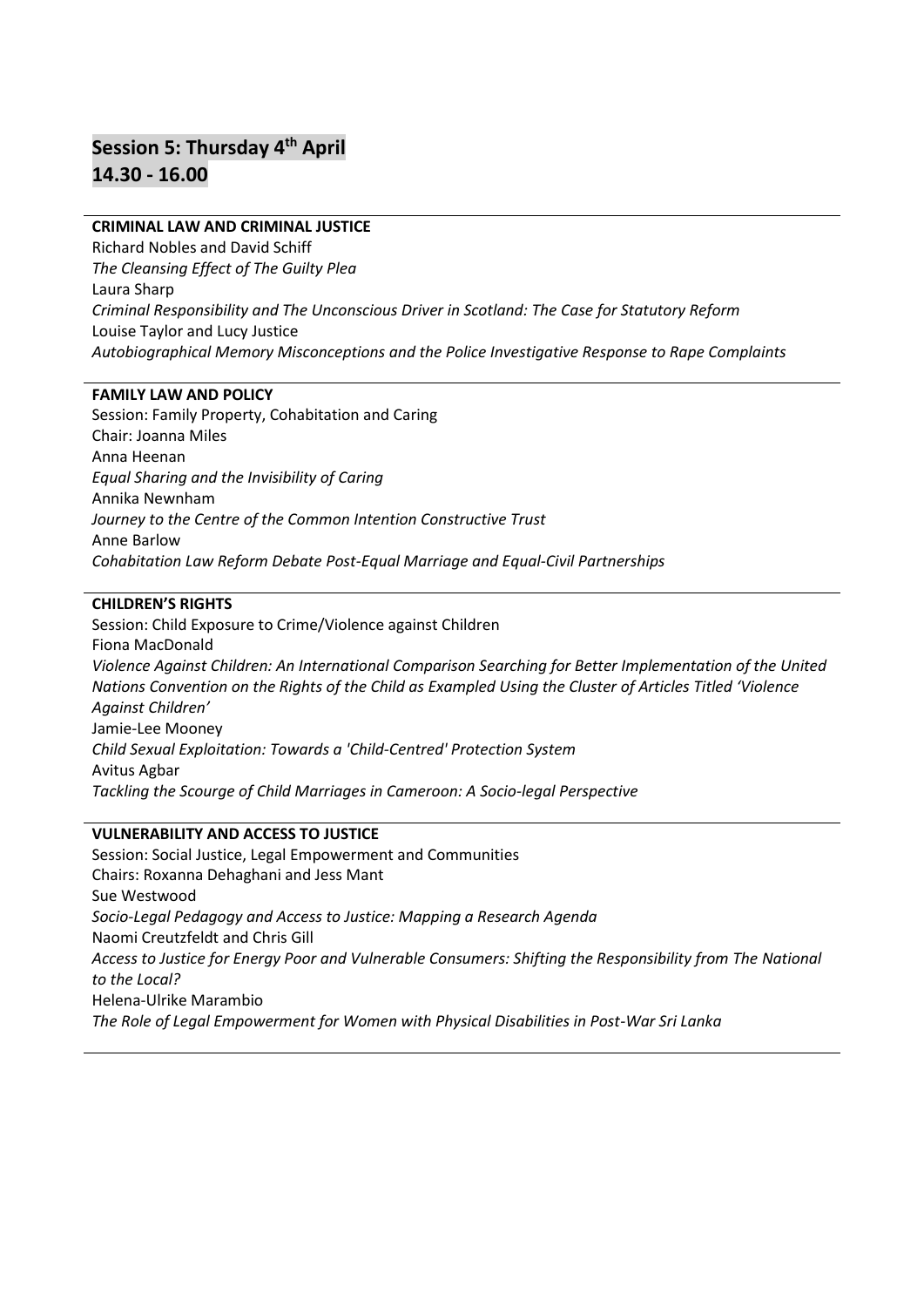#### **LAW, POLITICS AND IDEOLOGY**

Session: Power Ohiocheoya Omiunu & Ifeanyichukwu Aniyie *Foreign Relations Law: Perspectives from Nigeria* Shelan Rasul & George Ndi *The Power of Recognition in the Context of Self-Determination* Dimitrios Tsarapatsanis *The Power of British Judges: A Conceptual Framework*

#### **LAWYERS AND LEGAL PROFESSIONS**

Richard Moorhead *LawTech Lawyers: Dystopia, Utopia, and Empirical Perspectives* Steven Vaughan *More Than Just Document Monkeys? Exploring How Transactional Lawyers in the UK 'Add Value'* Eleanor Rowan *How Independent is Independent Legal Advice?* Trevor Clark *What Next? A Meta-Analysis of Empirical Research on Large Law Firms and Ethics*

\_\_\_\_\_\_\_\_\_\_\_\_\_\_\_\_\_\_\_\_\_\_\_\_\_\_\_\_\_\_\_\_\_\_\_\_\_\_\_\_\_\_\_\_\_\_\_\_\_\_\_\_\_\_\_\_\_\_\_\_\_\_\_\_\_\_\_\_\_\_\_\_\_\_\_\_\_\_\_\_\_\_\_\_\_\_\_

#### **EQUALITY AND HUMAN RIGHTS LAW**

Chair: Peter McTigue Anna Lawson and Maria Orchard *Models for the Enforcement of Accessibility Rights: Synergies, Tensions and Opportunities* Susan Bright and Sarah Nield *Disability Adaptations in Residential Leasehold Buildings and the Contribution of Equality Law* Agnieszka Kubal *Who are the Humans Behind the Human Rights Cases? Migrations Cases from Russia to the European Court of Human Rights*

#### **ENVIRONMENT, LAW AND GOVERNANCE**

Session: Reconceptualising Climate Change Daniel Kim *Science in Court: An Analysis of Climate Change Litigation in the US From 1990 to 2018* Muhammad Nurshazny Ramlan *Religious Law for the Environment: Comparative Islamic Environmental Law in Singapore, Malaysia and Indonesia* Kate Wilkinson Cross *Comparing the Transformative Potentials of the FCCC AND THE CCD: An Ecofeminist Exploration* \_\_\_\_\_\_\_\_\_\_\_\_\_\_\_\_\_\_\_\_\_\_\_\_\_\_\_\_\_\_\_\_\_\_\_\_\_\_\_\_\_\_\_\_\_\_\_\_\_\_\_\_\_\_\_\_\_\_\_\_\_\_\_\_\_\_\_\_\_\_\_\_\_\_\_\_\_\_\_\_\_\_\_\_\_\_\_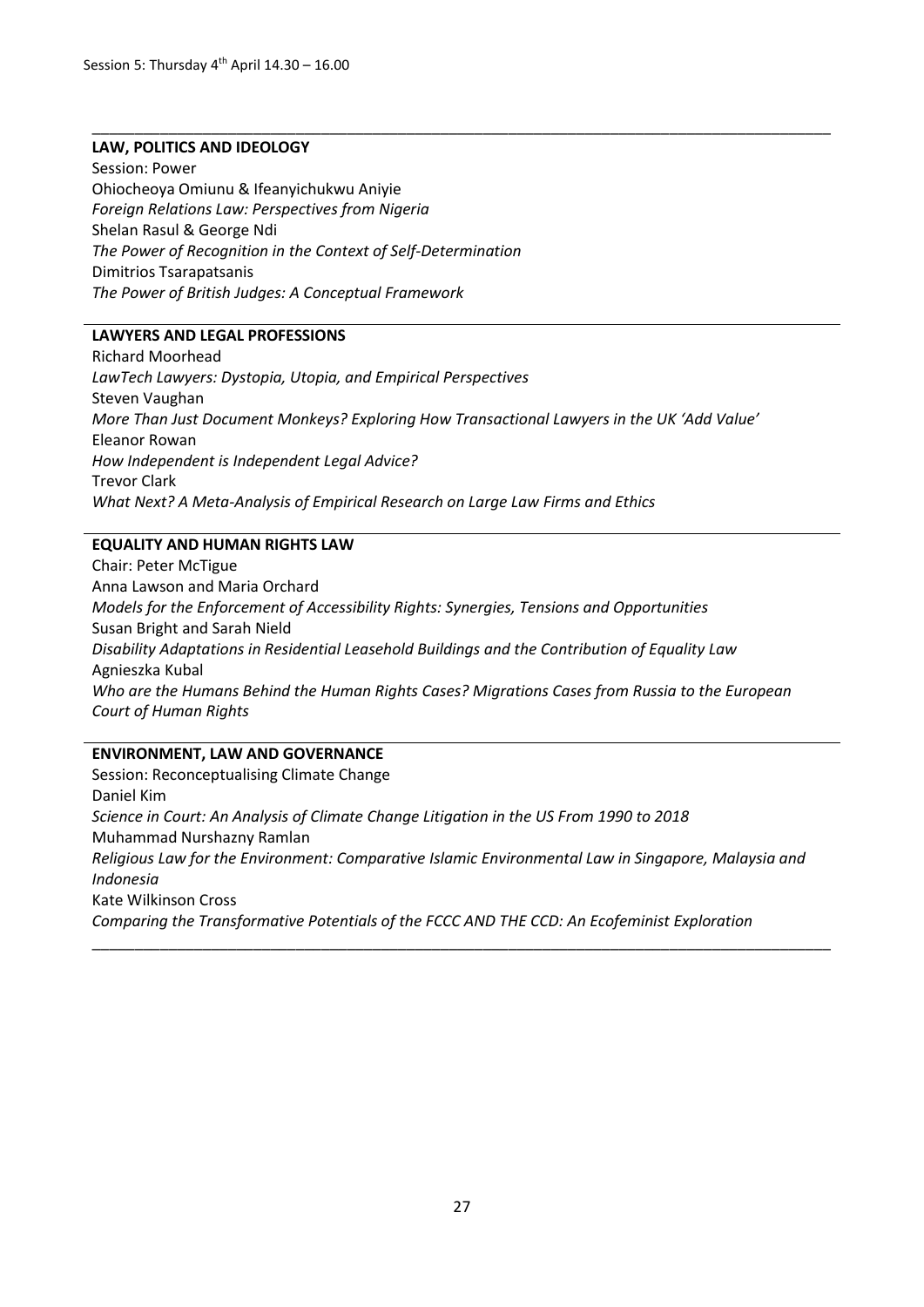#### **EXPLORING LEGAL BORDERLANDS**

Session: Borderlands of Political Economy Chair and Discussant: Pedro Fortes Ioannis Kampourakis *The Blurring Boundary Between Legal and Social Norms in the Regulation of Transnational Corporate Activity* Tomasz Braun *Quasi-Legislative Measures of International Corporations* Dennis West *Reconnecting Law, Accounting, and Organisation: The Origin and Evolution of Materiality* Arwen Joyce *Working Across Borders: Labour Law Theory and Low-Wage Migrant Workers*

\_\_\_\_\_\_\_\_\_\_\_\_\_\_\_\_\_\_\_\_\_\_\_\_\_\_\_\_\_\_\_\_\_\_\_\_\_\_\_\_\_\_\_\_\_\_\_\_\_\_\_\_\_\_\_\_\_\_\_\_\_\_\_\_\_\_\_\_\_\_\_\_\_\_\_\_\_\_\_\_\_\_\_\_\_\_\_

#### **REVISITING REFUGEE PROTECTION IN THE 21ST CENTURY**

Session: States, Responsibility and Refugee Law Chair: Dallal Stevens Violeta Moreno-Lax *Caring is Sharing? Insights from International Law on Solidarity as a (legally-binding) Duty of Enhanced Cooperation* Nicolette Busuttil *Rendering Visible the Migrant with Psychosocial Disabilities: Realising the Promise of the Convention on the Rights of Persons with Disabilities*

#### **SOCIAL RIGHTS, CITIZENSHIP AND THE WELFARE STATE**

Session: Localism and regionalism Jed Meers *Discretion as Blame Avoidance: Passing the Buck to Local Authorities in 'Welfare Reform'* Carla Reeson *Homelessness Statistics: A "shambolic" Development* Mark Simpson *The Introduction of Universal Credit in Northern Ireland: Some Preliminary Findings*

#### **METHODOLOGY AND METHODS ROUNDTABLE 2**

Matthew Jay, Rachel Pearson, Linda Wijlaars, Stu Bedston, Karen Broadhurst and Ruth Gilbert *Legal Epidemiology: A Quantitative Approach to the Study of Law* 

#### **BANKING AND FINANCE**

Steven Montagu-Cairns *Corporate Criminal Liability and the Failure to Prevent Offence: An Argument for the Adoption of an Omissions Based Offence in AML*  Mike Jide Ogunmiluyi *A Comparative Analysis of the Effectiveness of Prosecution Approaches to Finance Related Crime in the UK and the US* Alison Lui *The Swiss Leaks Scandal: Legal and Ethical Dilemmas of Whistle-Blowing on Tax Evasion*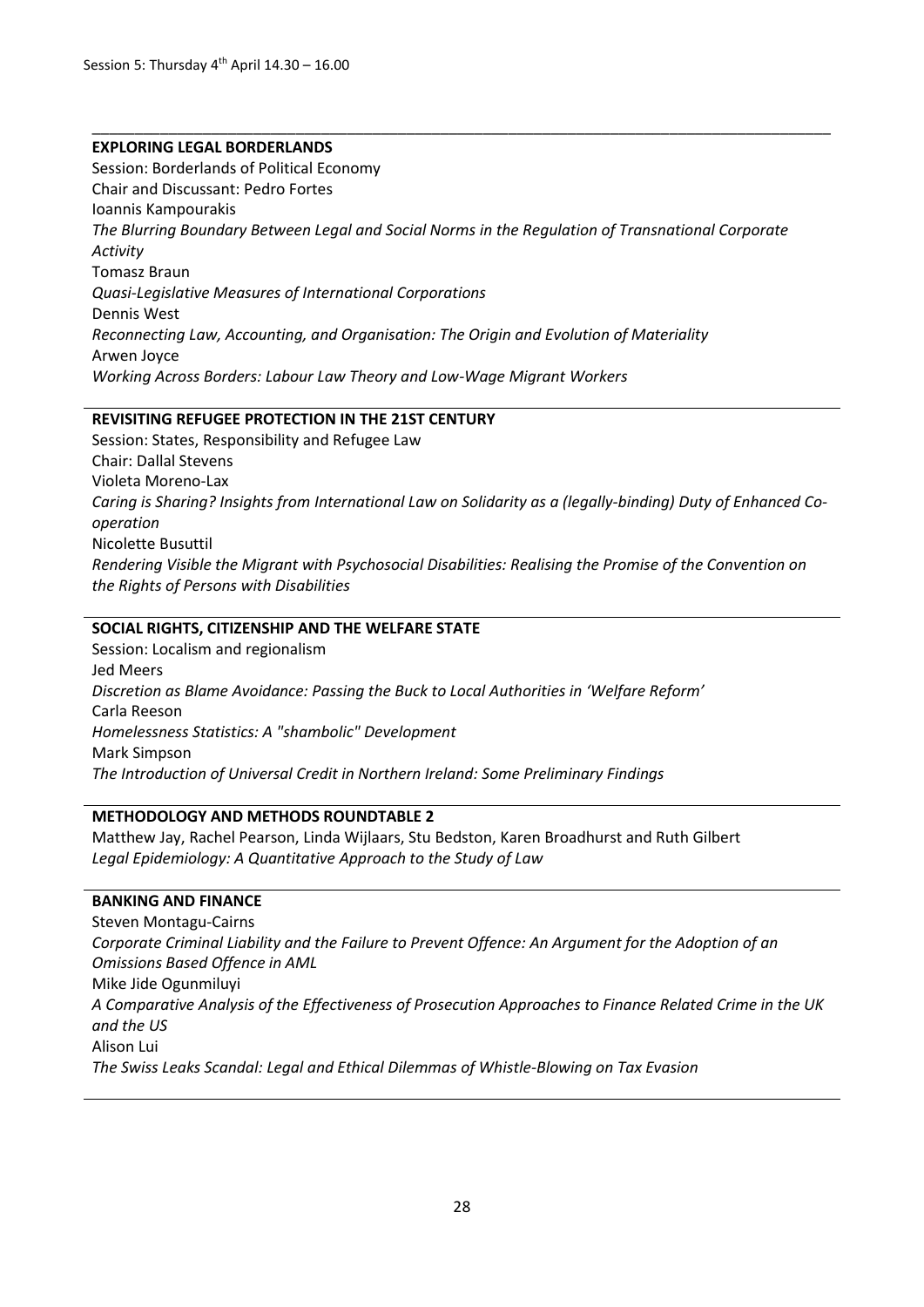#### **MEDICAL LAW, HEALTHCARE AND BIOETHICS**

Christopher Boniface *"The (Robot) Doctor will see you now". Informed Consent and Artificial….* Lindsey Claire Hogg *Under 16s as Living Non-Regenerative Tissue Donors in England and Wales* Friso Jansen *The Development of Medical Guidelines: Shifting Powers* Jo Samanta and Ash Samanta *To What Extent are Clinical Guidelines Used as a Proxy for the Standard of Care in Clinical Negligence Litigation?*

\_\_\_\_\_\_\_\_\_\_\_\_\_\_\_\_\_\_\_\_\_\_\_\_\_\_\_\_\_\_\_\_\_\_\_\_\_\_\_\_\_\_\_\_\_\_\_\_\_\_\_\_\_\_\_\_\_\_\_\_\_\_\_\_\_\_\_\_\_\_\_\_\_\_\_\_\_\_\_\_\_\_\_\_\_\_\_

#### **INFORMATION TECHNOLOGY, LAW AND CYBERSPACE**

Session: Criminal Law and New Information Technologies Chair: Mark O'Brien Laura Bliss *Legality, the Criminal Law and Social Media* Maria Grazia Porcedda and David S Wall *Data Crime and the Cascading Impact of the Cybercrime Chain* Asma Vranaki *Scarce Regulatory Resources: Tactical Enforcement and Hybrid Data Governance in the Cloud*

#### **GENDER, SEXUALITY AND LAW**

Chair: Flora Renz Pieter Cannoot *The Pathologisation of Trans\* persons in the ECtHR's Case Law on Legal Gender Recognition* Alex Sharpe *Legal Arguments that Gender Self-Declaration Will Undermine Cis Women's Rights to Exclude Trans Women from Women-Only Spaces are Seriously Flawed* Isabel Simonsen Carrascal *A Queer Postcolonial Analysis of the Reports by the UN Independent Expert on Sexual Orientation and Gender Identity* Gloriana Rodriguez *Queer Defiance in the Midst of Leviathan: Comparing Guatemala and Brazil*

#### **EMPIRE, COLONIALISM AND LAW**

Nadine El-Enany *'The body belongs to the state': Families' Interrogation of Racial State Violence* Elizabeth O'Loughlin *The Emancipatory Potential of International Law in Domestic Courts: A Case Study of Kenya* Ayse Sezgin *Understanding Food Sovereignty through TWAIL: A Critical Approach to International Governance of Food*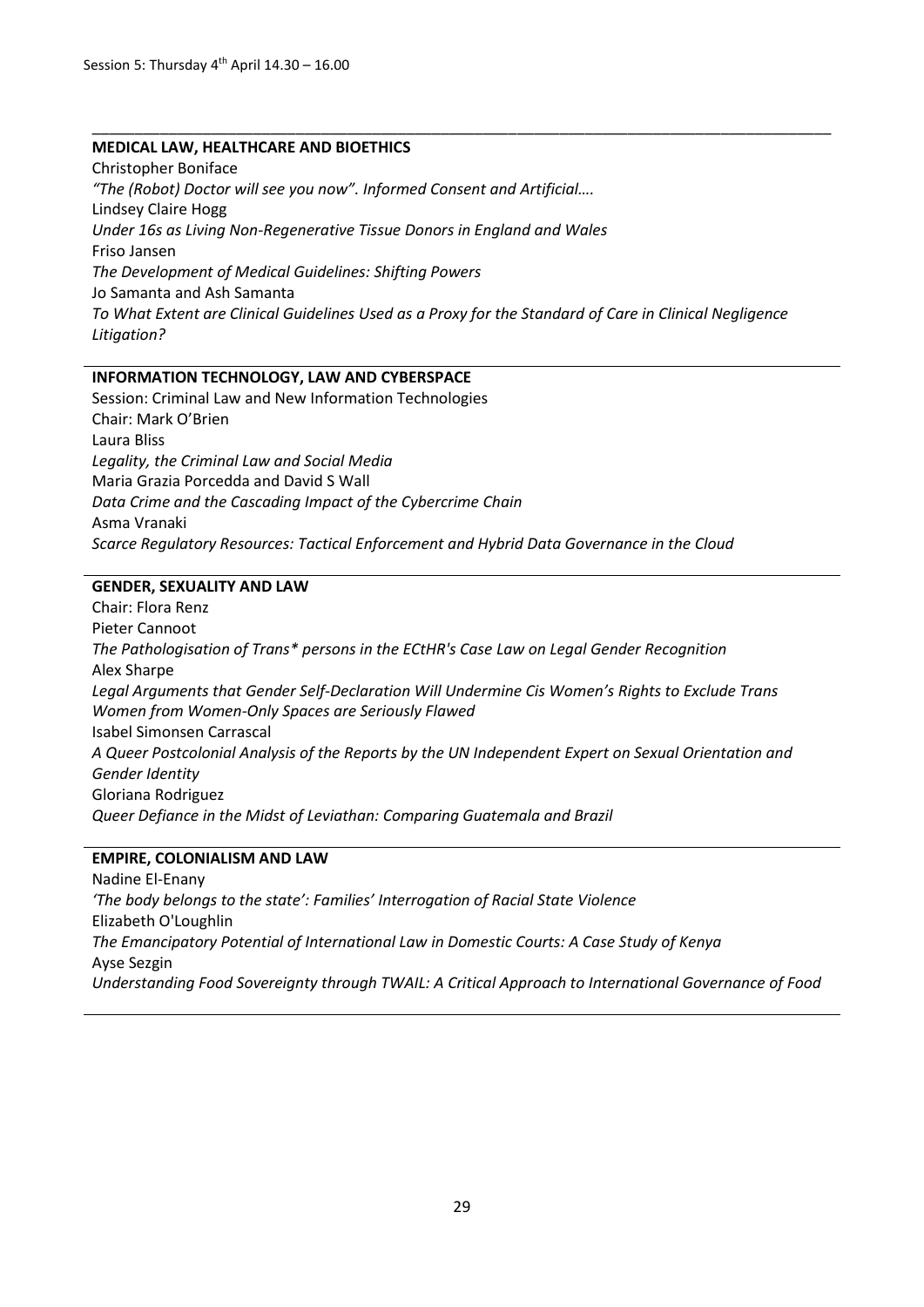#### **LAW AND EMOTION**

Neil Graffin *The Emotional Demands of 21st century Legal Practice* Emma Jones *"Alcohol and Laughter": Coping with the Emotional Demands of 21st century Practice* Chalen Westaby and Andrea Subryan *Emotional Labour and the Legal Profession: Form and Consequences of Performing Emotional Labour and Emotional Labour Conflict*

**\_\_\_\_\_\_\_\_\_\_\_\_\_\_\_\_\_\_\_\_\_\_\_\_\_\_\_\_\_\_\_\_\_\_\_\_\_\_\_\_\_\_\_\_\_\_\_\_\_\_\_\_\_\_\_\_\_\_\_\_\_\_\_\_\_\_\_\_\_\_\_\_\_\_\_\_\_\_\_\_\_\_\_\_\_\_\_**

#### **INTELLECTUAL PROPERTY LAW**

Chair: Smita Kheria Rosemary Toll *The Music Industry: An Industry in Transition* Giulia Priora *Copyright Rules in the News Industry under a Distributive Perspective. The Case for Empowering Reporters*

#### **ADMINISTRATIVE JUSTICE**

Chair: Richard Kirkham Session: Administrative Justice Institutions Jo Wilding *Administrative Justice in Immigration Detention* Caer Smyth *'Tick the box and move on': Specialised Argument in the Public Local Inquiry and its Impact on the Environment* Dale McFadzean and Mhairi Campbell *Public Interest Litigation in Scotland: Lowering the Bar?*

#### **ART, CULTURE AND HERITAGE**

Chair: Janet Ulph Sarah Sargent *Theoretical Approaches A Critical Legal Theory of Intangible Cultural Heritage*  Xiujuan Hu *Would it be Difficult for China to Ratify the Second Protocol to the Hague Convention?* Trish Luker *What is a Signature? Law's Documentary Practices*

#### **MENTAL HEALTH AND MENTAL DISABILITY LAW**

Beverley Clough *The Logics of Liberty in Mental Capacity Law*  Danielle Watson *Here and Queer: How the CRPD uses a queer commentary perspective to protect minority rights*  Paul Skowron and Matt Matravers *Mental Disability Law and the Liberalism of Fear*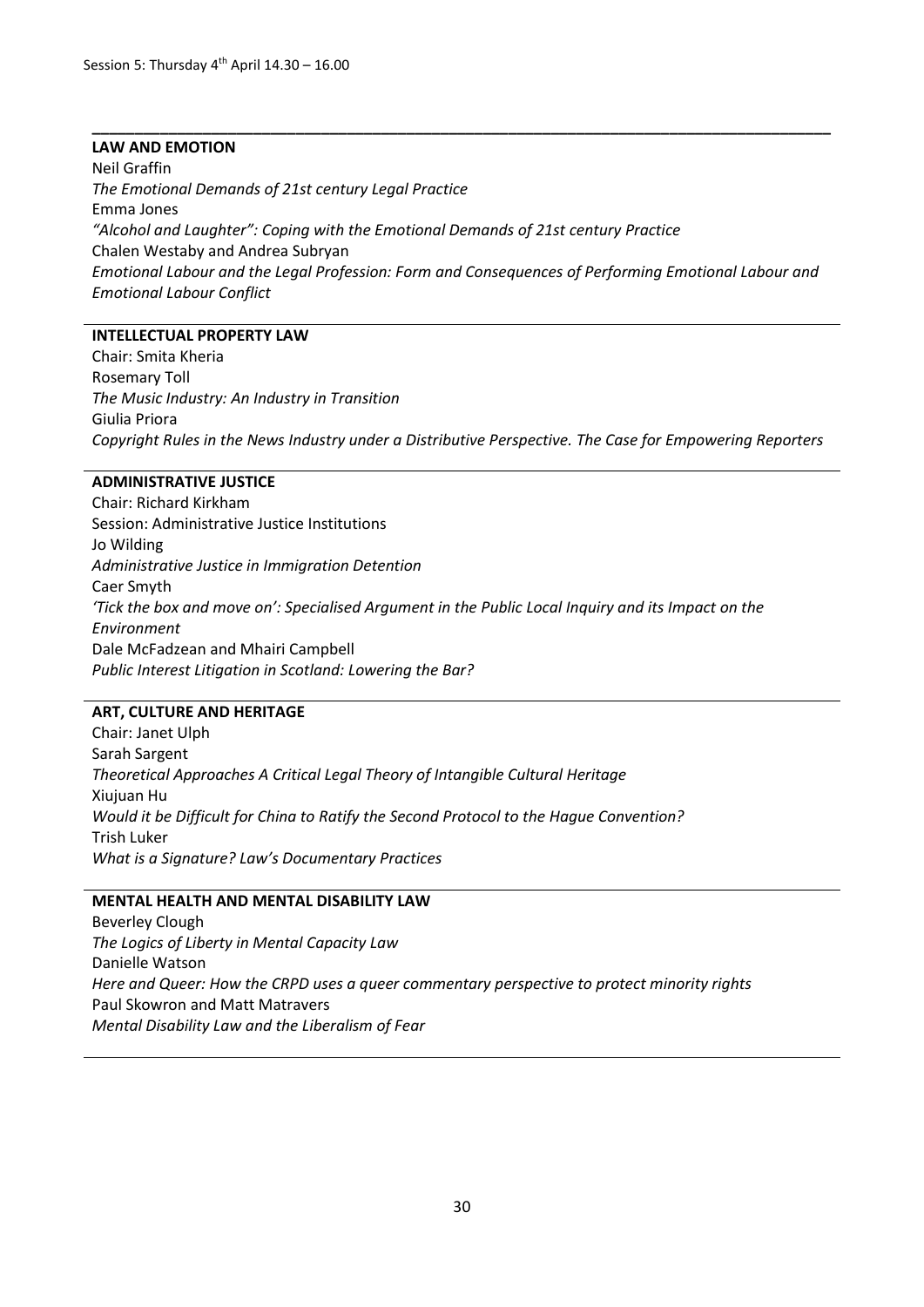#### **LEGAL EDUCATION**

Anthony Bradney *What Can University Law Schools Say About Employability? What Should University Law Schools Say About Employability?* Fiona Cownie *An Alternative View of Graduate Attributes* Jess Guth *Is there Method in the Madness: The SQE and the Death of Law?*

**\_\_\_\_\_\_\_\_\_\_\_\_\_\_\_\_\_\_\_\_\_\_\_\_\_\_\_\_\_\_\_\_\_\_\_\_\_\_\_\_\_\_\_\_\_\_\_\_\_\_\_\_\_\_\_\_\_\_\_\_\_\_\_\_\_\_\_\_\_\_\_\_\_\_\_\_\_\_\_\_\_\_\_\_\_\_\_**

#### **BREXIT, LAW AND SOCIETY ROUNDTABLE**

Kenneth Armstrong, Tamara Hervey and Anand Menon *'UK Futures after 29th March 2019'* 

#### **LAW, GOVERNANCE AND BELONGING**

Chair: Matt Howard Sofia Cavandoli *Struggles for Self-Determination in International Law* Yussef Al Tamimi *How Human Rights Shape our Sense of Belonging: Mixed-Gender Swimming as an Integration Issue in Switzerland* Keren Bright *Belonging Emerging from Protest: The Curious Case of a House and a Shark* 

*\_\_\_\_\_\_\_\_\_\_\_\_\_\_\_\_\_\_\_\_\_\_\_\_\_\_\_\_\_\_\_\_\_\_\_\_\_\_\_\_\_\_\_\_\_\_\_\_\_\_\_\_\_\_\_\_\_\_\_\_\_\_\_\_\_\_\_\_\_\_\_\_\_\_\_\_\_\_\_\_\_\_\_\_\_\_\_*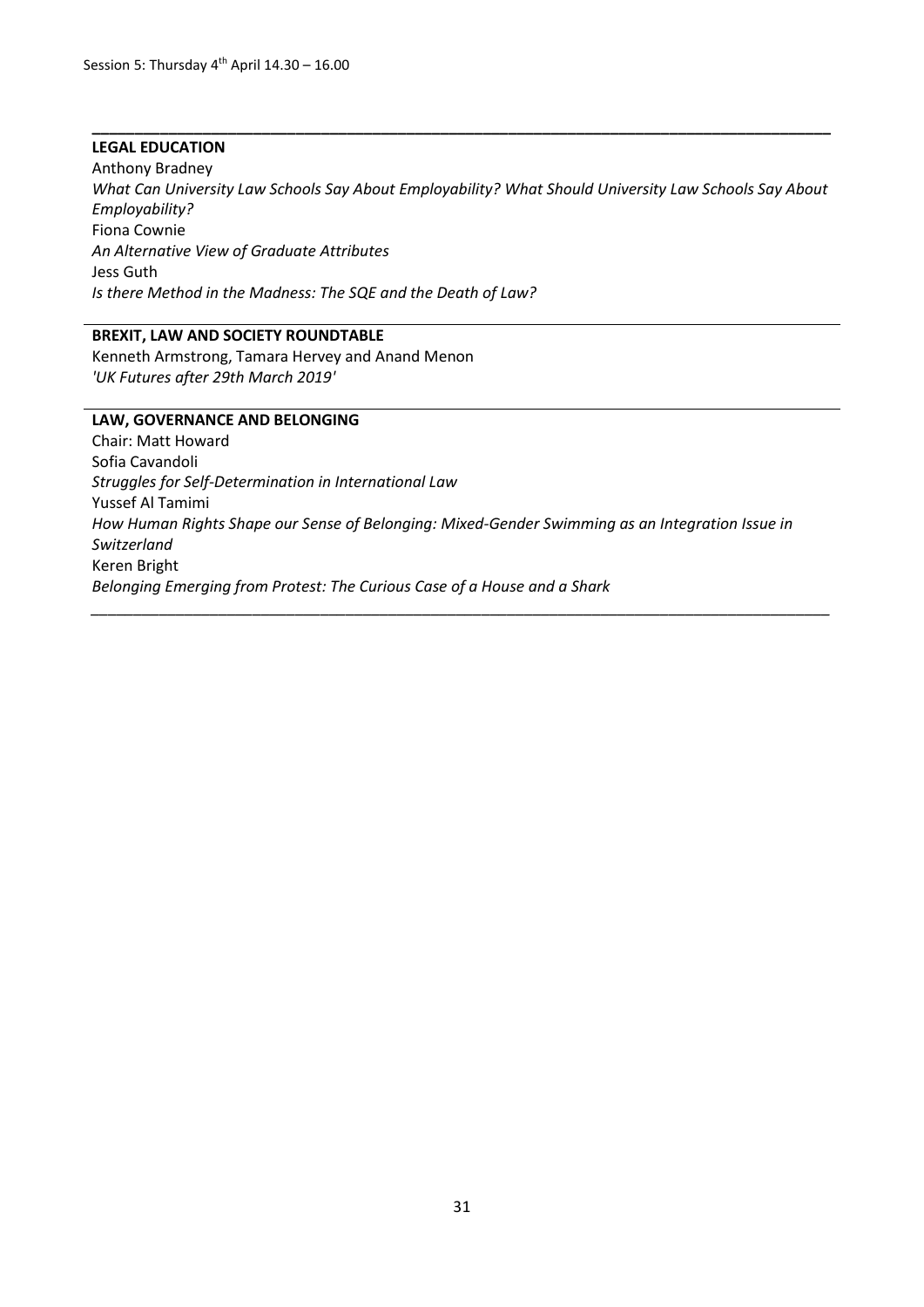### **Session 6: Thursday 4th April**

#### **16.30 - 18.00**

#### **CRIMINAL LAW AND CRIMINAL JUSTICE**

Konstantinos Kalliris and Theodore Alysandratos *One Judge or Three Judges? Some Findings from a Recent Reform in the Greek Criminal Justice System* Caroline Sweeney *Accountability for Atrocities Committed in Syria: An Unattainable Ideal?* Yu Mou *Psychological Coercion and Police Interrogation in China* Avitus Agbor *Prosecuting the Offence of Misappropriation of Public Funds in Cameroon: Lessons from the Special Criminal Court*

#### **FAMILY LAW AND POLICY**

Session: Regulating Non-Traditional Families Chair: Anne Barlow Brian Tobin *Female Same-Sex Couples and the Non-Regulation of Home-Insemination in Ireland: The Case for Reform* Kathryn O'Sullivan *Posthumous Conception (& Inheritance) under Irish law: A Critique of Government Proposals for Regulation* Philip Bremner *Collaborative Co-Parenting and the Dutch Proposals for Multiple Parenthood*

#### **ENVIRONMENT, LAW AND GOVERNANCE**

Session: Reconceptualising Climate Change B Peter Oniemola *The Paris Agreement on Climate Change and United Kingdom's Support for Developing Countries Post-Brexit* Chitzi C. Ogbumgbada *Renewable Energy Promotion in the Age of Global Isolationism: The Enduring Role of International Environmental Law*

#### **VULNERABILITY AND ACCESS TO JUSTICE**

Session: Immigration, Asylum and Migrant Workers Chair: Roxanna Dehaghani and Jess Mant Lauren Cooper *Access to Justice for Asylum Seekers-Vulnerability in the Appeals Process* Sarah Turnbull *Vulnerability, Immigration Detention, and (Penal) Reform* Renuka T Balasubramaniam *Opportunities for Transforming the Social Protection of Workers and Communities in the Malaysian Palm Oil Industry*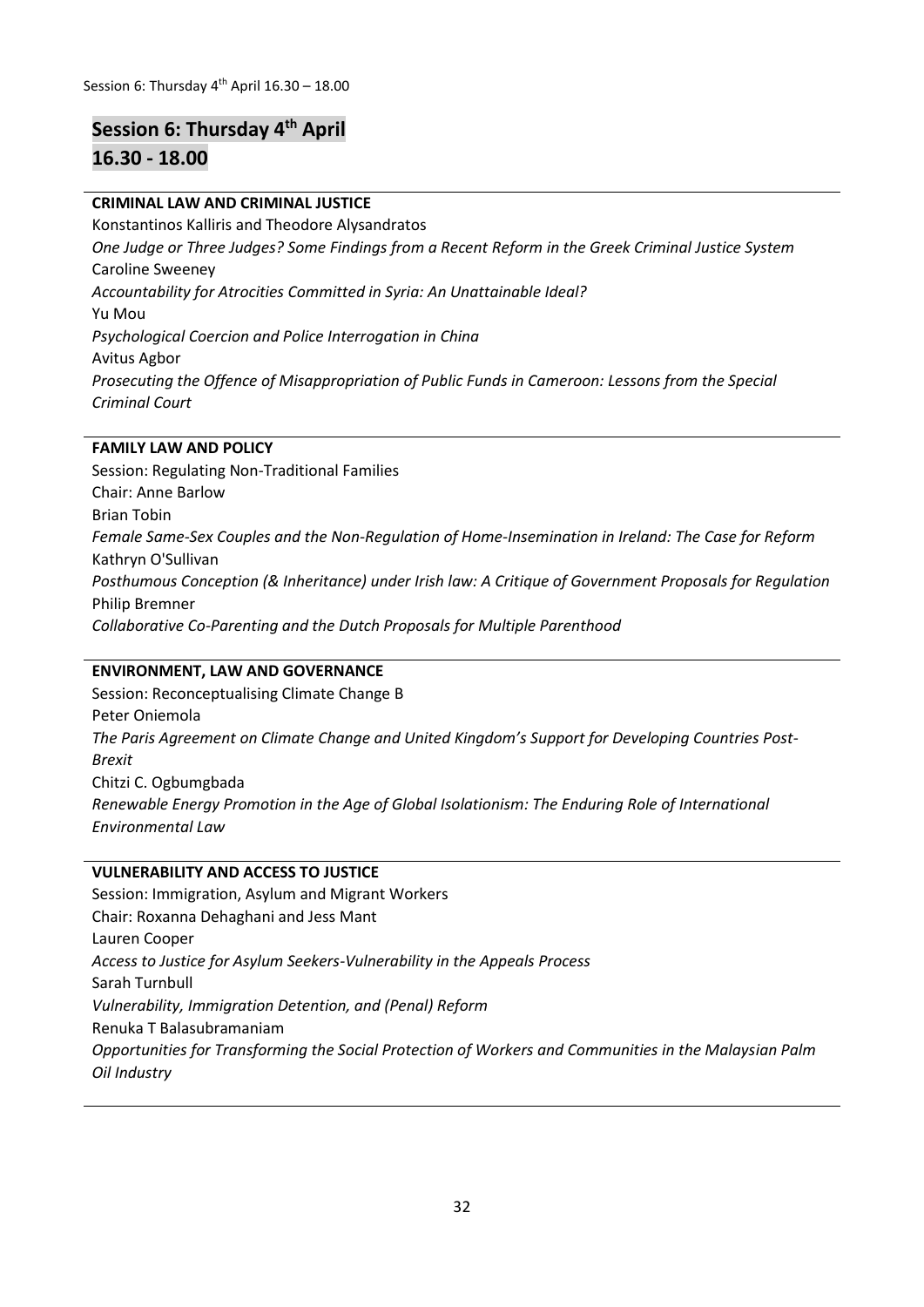#### **SEXUAL OFFENCES AND OFFENDING**

Chair: Susan Leahy Elizabeth Agnew *Towards a Gendered-Response to Sexting among Young People* Aravinda Kosaraju *A Critical Analysis of Children's Subjectivities in Child Sexual Exploitation Discourses in England and Wales* Louise Crowley *Bystander Intervention at University College Cork*

\_\_\_\_\_\_\_\_\_\_\_\_\_\_\_\_\_\_\_\_\_\_\_\_\_\_\_\_\_\_\_\_\_\_\_\_\_\_\_\_\_\_\_\_\_\_\_\_\_\_\_\_\_\_\_\_\_\_\_\_\_\_\_\_\_\_\_\_\_\_\_\_\_\_\_\_\_\_\_\_\_\_\_\_\_\_\_

#### **LAWYERS AND LEGAL PROFESSIONS**

Nikki Godden-Rassul *Portraits of Women in Law: Re-Envisioning Gender, Law and the Legal Profession in Law Schools* Julia Margaret Hammond *A Century of Women Solicitors in England and Wales: A Brief 'herstory' of Time.*

#### **EQUALITY AND HUMAN RIGHTS LAW**

Michele Tedeschini *Human Rights After Fukuyama: In Search of an Actually Existing Left* Louisa Riches *The Universal Periodic Review: Civil Society and Communities of Practice* Ahmed Almutawa *Human Rights in the Arab World: The Arab Court of Human Rights and the Enforcement of the Arab Charter on Human Rights*

#### **EXPLORING LEGAL BORDERLANDS**

Session: Borderlands of Digital Societies Chair: Ioannis Kampourakis Discussant: Mavis Maclean Pedro Fortes *Law and Algorithms: Legal Borderlands in Digital Societies* Kira Almann *Connectivity Beyond Access: Crossing the Digital Divide in Search of a Human Right to the Internet*

#### **SOCIAL RIGHTS, CITIZENSHIP AND THE WELFARE STATE**

Session: Social Rights Protection in International Human Rights Law Philip Alston *Special Rapporteur on Extreme Poverty and Human Rights*  Mike Adler *The Case for a Social Maximum* Luke D. Graham *Grounding Destitution Within the Sphere of Human Rights: Laying the Foundations for a Human Rights-Based Definition of Destitution*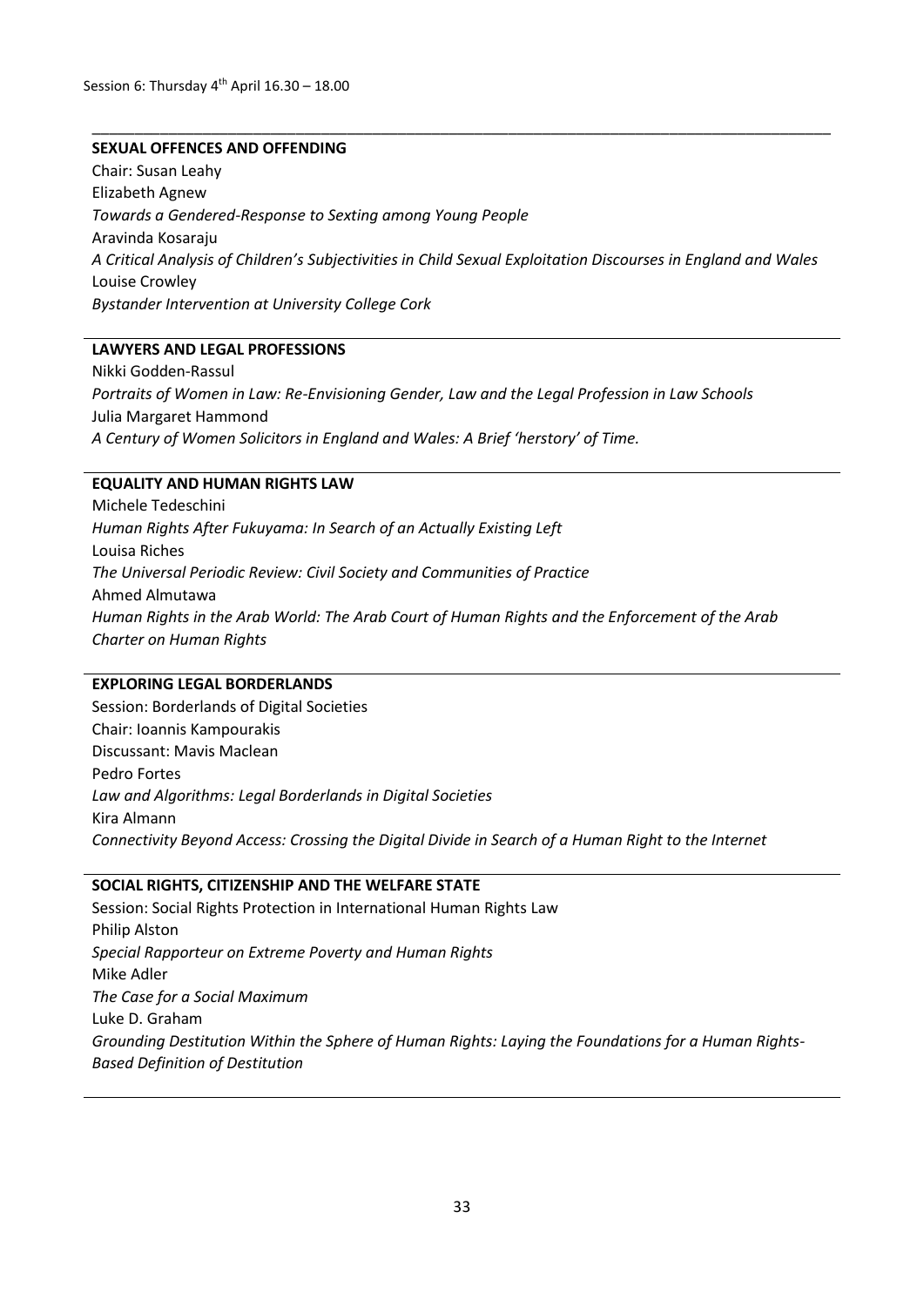#### **METHODOLOGY AND METHODS ROUNDTABLE 3**

Lawrence McNamara, Naomi Creutzfeldt, Jane Tinkler, Joe Tomlinson and Kathryn Wright *Impact: The Researcher Experience and the Implications if the Impact Agenda for Legal Research*

#### **BANKING AND FINANCE**

Andromachi Georgosouli *Market Change and the Adaptability of Financial Regulation* Richard Ridyard *Sovereign Fiscal Disruption and Deposit Insurance in the Eurozone*  Tomasz Braun *Legal and Regulatory Compliance of Financial Institutions within Multi-Jurisdictional Environment: An Accepted Fiction*

#### **JURISPRUDENCE OF THE BODY**

Session: Limited and Unlimited Bodies Chris Dietz and Ruth Pearce *Diagnosing Gender: Trans Health Law* Emilie Cloatre and Francesco Salvini Ramas *Law, Alternative Therapies and the Fluidity of Health/Care* Marie Jacob *The Watching of Sarah Jacob: Fasting, Imposture, and Proof*

#### **INFORMATION TECHNOLOGY, LAW AND CYBERSPACE**

Session: Generating Data: Legal Boundaries and Dilemmas Chair: Maria Grazia Porcedda Louise McNeil *Pervasive Surveillance: Legal Conundrums in the Globalised Era of Big Data* Allison Holmes *Law Enforcement Processing under the Data Protection Act: Dealing with Downstream Data Use* Simisola Akintoye *Cats Against Regulation: Algorithms and the GDPR in the Human Brain Project*

#### **GENDER, SEXUALITY AND LAW**

Chair: Flora Renz Alex Powell *I Want the Proof, the Whole Proof and Nothing but the Proof: Authenticity and Credibility in Sexual Identity Asylum Claims*  Christopher Wells *"Where do I put it?": Bisexual Erasure, James Joyce's Buck Mulligan and the Transitory Spaces of Bisexual Identity in Contemporary Legislation.*  Claire Horn *Artificial Womb Technology, Care, and the Law* Tanya Serisier *Speaking Out: Rape, Feminism and Narrative Politics*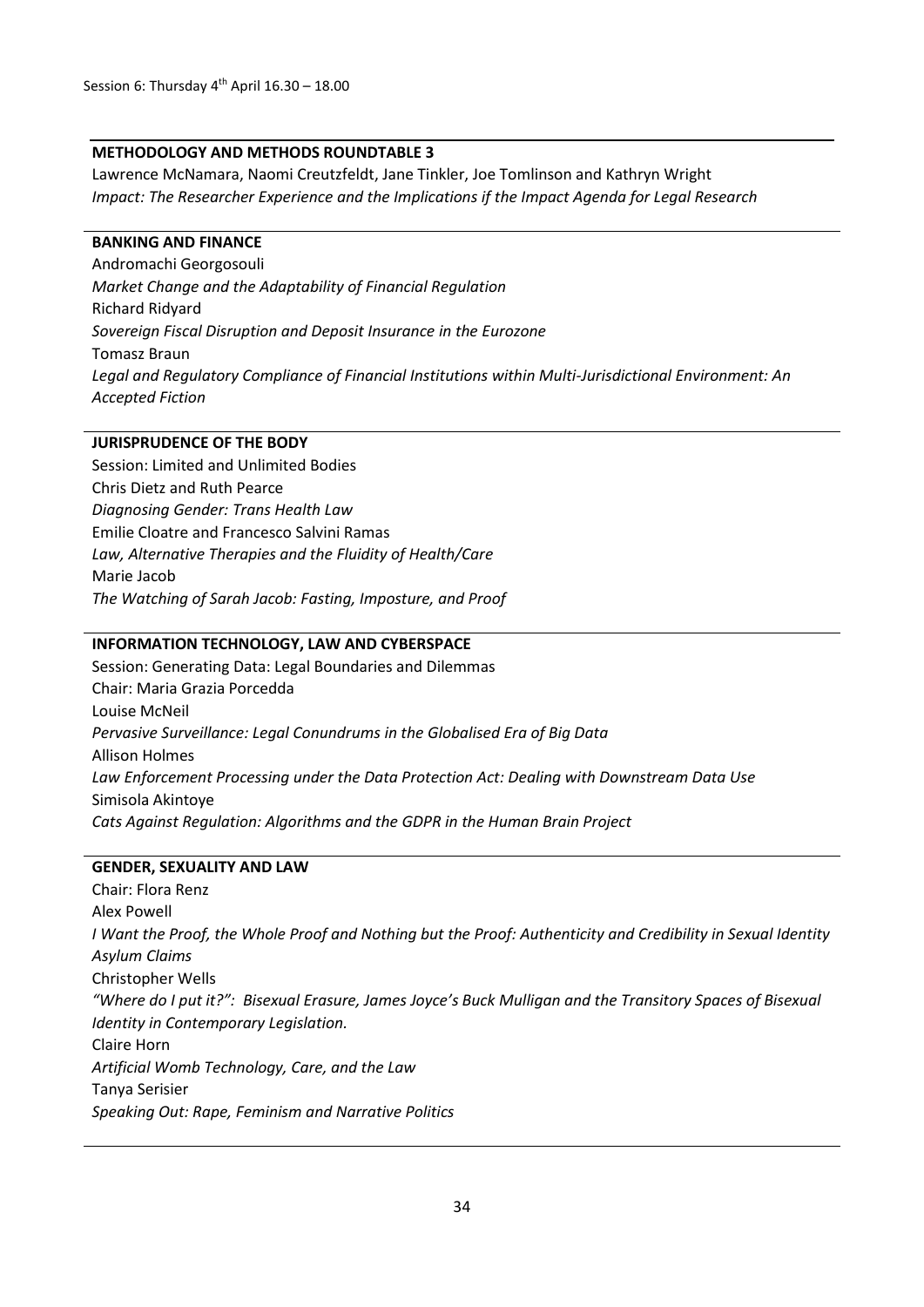#### **EMPIRE, COLONIALISM AND LAW**

Jean Molloy *Imperialism and the Emergence of International Law* Anam Soomro *A Critical Inquiry into Freedom of Movement: Race, Colonialism and the Making of International Law* Brian Olunga A *Third World Approaches to International Law (TWAIL) Critique of the Right to Adequate Housing: Towards an Alternative Legal Edifice as a Solution to the Proliferation of Slums and Forced Evictions in the Global South*

\_\_\_\_\_\_\_\_\_\_\_\_\_\_\_\_\_\_\_\_\_\_\_\_\_\_\_\_\_\_\_\_\_\_\_\_\_\_\_\_\_\_\_\_\_\_\_\_\_\_\_\_\_\_\_\_\_\_\_\_\_\_\_\_\_\_\_\_\_\_\_\_\_\_\_\_\_\_\_\_\_\_\_\_\_

#### **LAW AND EMOTION**

Richard Collier *'Surely Everyone Else is Coping, What is Wrong with Me?' Legal Academics and the Legal Profession's Recent 'Wellbeing Turn' - The 'Missing Piece of the Jigsaw'?* Martin Regan *Law Students as Emotional Actors in a Subject Imbued with Psychological Significance* Clare Sandford-Couch and Helen Rutherford *The Reporting of Emotion in the Trial and Punishment of George Vass*

#### **SOCIO-LEGAL JURISPRUDENCE**

Chair: Tom Webb Lyla Latif *Finding the Interpretative Space within Human Rights Benchmarks to Introduce the Application of Islamic Taxation* Kenneth Kang *Switching Around the Constants and Variables in International Environmental Law*  Adrienne Barnett *'Steering' Law Through Science – The Globalisation of Parental Alienation*

#### **DECOLONISING LEGAL EDUCATION AND KNOWLEDGE PRODUCTION**

Session: De-Centering Perspectives Chair: Nadine El-Enany Ahmed Raza Memon *Resistance in Islamic Legal Thought: Juridical Encounter in Settler Colonies of the Empires in the 17th-18th Century* Amrita Mukherjee *Challenging Mainstream Paradigms in International Law Learning and Teaching: The Place of Subaltern Studies* Celine Tan *Telling Different Stories: Overcoming Methodological Othering and Epistemological Silences in International Economic Law Scholarship*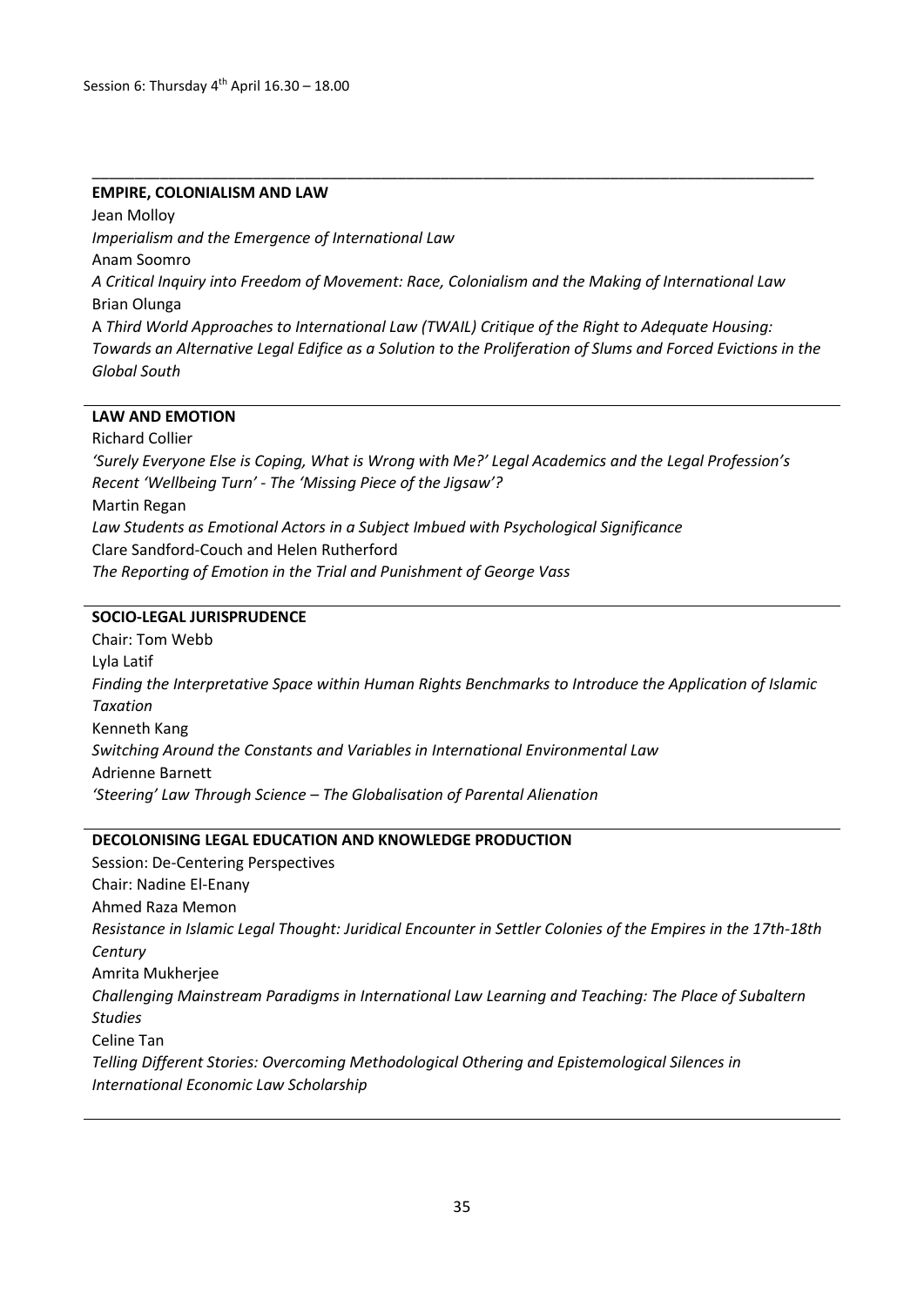#### **ART, CULTURE AND HERITAGE**

Session: Urban and Built Heritage Chair: Sophie Vigneron Sara Ross *Putting the New Urban Agenda to Work for the More Equitable Governance of Arts, Culture, and Heritage Spaces in the City*  Omar El Masri *Urban Street Art and Spaces for Representation in Divided Cities: Beirut and Belfast*

\_\_\_\_\_\_\_\_\_\_\_\_\_\_\_\_\_\_\_\_\_\_\_\_\_\_\_\_\_\_\_\_\_\_\_\_\_\_\_\_\_\_\_\_\_\_\_\_\_\_\_\_\_\_\_\_\_\_\_\_\_\_\_\_\_\_\_\_\_\_\_\_\_\_\_\_\_\_\_\_\_\_\_\_\_\_

#### **MENTAL HEALTH AND MENTAL DISABILITY LAW ROUNDTABLE**

Lucy Series, John Harrington, Gillian Loomes, Alex Ruck Keene *Rhetorical Capacities: Rhetoric and Persuasion in Mental Capacity Law* 

#### **LEGAL EDUCATION**

Morad al Kadmiri *Wigmore's PowerPoint and the Pre-Digital Era* Sarah Wilson *Teaching History in the Twenty-First Century Law School: Some Experience-Based Perspectives on the Importance of Historical Approaches for the Study of Law* Victoria Ball, Arwen Joyce and Charlotte Mills *What are Undergraduate Law Students' Perceptions of PhD Tutors Delivering Small Group Teaching?*

#### **BREXIT, LAW AND SOCIETY ROUNDTABLE**

Katherine Tyler, Adrian Favell, Charlotte O'Brien and Jeanette Edwards *Brexit, Rights and Structured Inequalities* 

#### **PROPERTY, PEOPLE, POWER AND PLACE**

Chair: Sarah Blandy Harley Ronan *The 'Ground Rent Scandal' and Financialised Logics of Property* Helen Carr and Rowan Alcock *Understanding the (Re)Regulation of Private Renting in England: Karl Polanyi, the Rogue landlord, the Responsible Tenant and the Decent Home* Emily Walsh *The Journey towards 'Family Friendly' Tenancies in the Private Rented Sector*

\_\_\_\_\_\_\_\_\_\_\_\_\_\_\_\_\_\_\_\_\_\_\_\_\_\_\_\_\_\_\_\_\_\_\_\_\_\_\_\_\_\_\_\_\_\_\_\_\_\_\_\_\_\_\_\_\_\_\_\_\_\_\_\_\_\_\_\_\_\_\_\_\_\_\_\_\_\_\_\_\_\_\_\_\_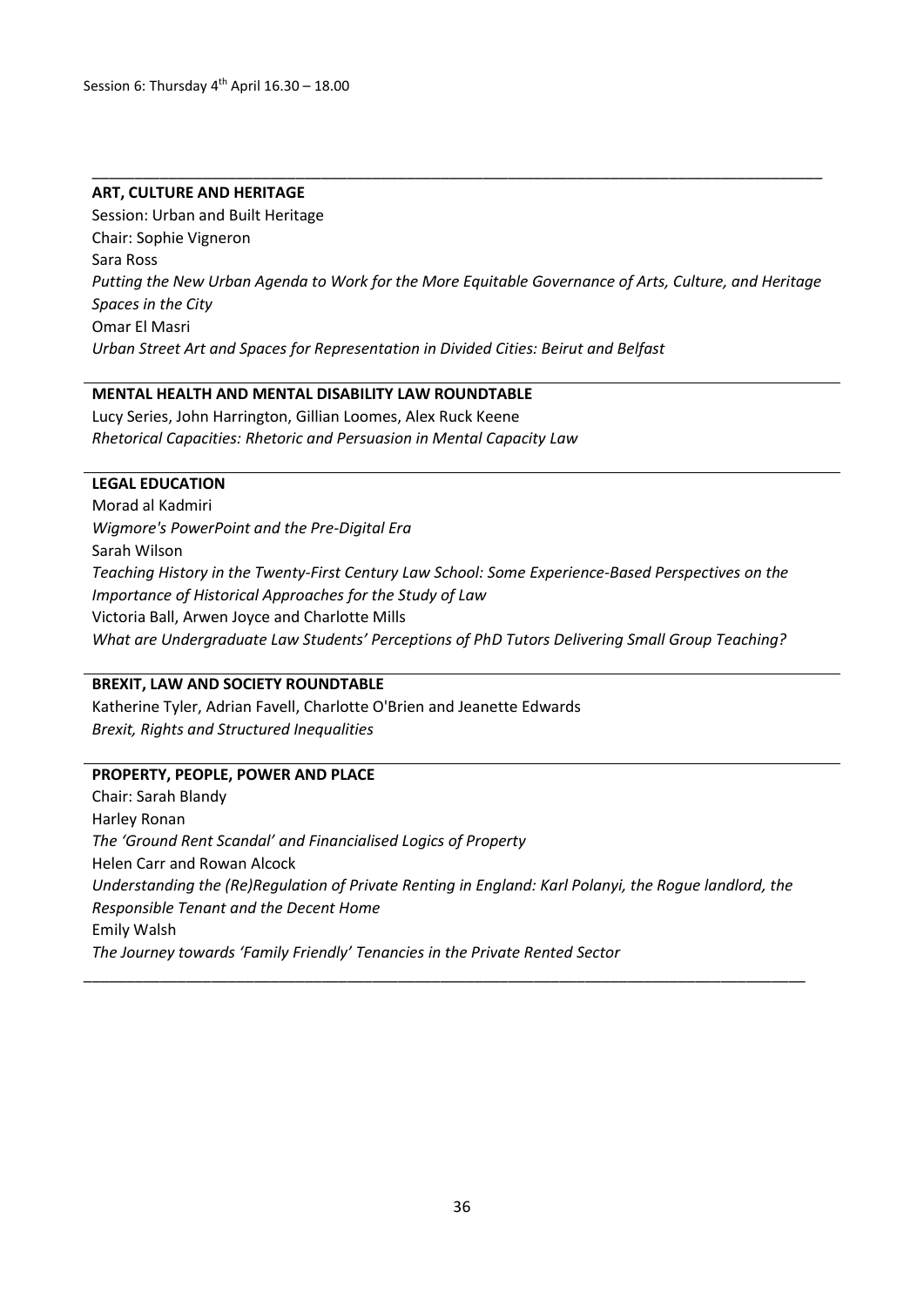# **Session 7: Friday 5th April 10.00 - 11.30**

#### **CRIMINAL LAW AND CRIMINAL JUSTICE**

Laurene Soubise *Regulating Prosecutorial Discretion: Professionalism or Bureaucracy?*  Amanda Wilson *Reintegrative Guilting: Restorative Justice's Hidden Other*

#### **FAMILY LAW AND POLICY**

Session: Families' Access to Justice or Mediation Chair: Annika Newnham Mavis Maclean *Digital Access to Family Justice post LASPO: Can a Website Have a Duty of Care?* Rachael Blakey *Family Mediation after LASPO: The Underlying Messages in Codes of Practice* Donna Crowe-Urbaniak *Vulnerability, Autonomy, Power and Resilience: A Socio-Legal Examination of the Issues Faced by Military Wives post-LASPO*

#### **CHILDREN'S RIGHTS**

Session: Child-Friendly Justice Kathryn Hollingsworth and Helen Stalford *"This is a case about you and your future": Towards Judgements for Children* Robert Porter *Recording of Children and Young People's Views in Contact Decision Making* Aisling Parkes and Fiona Donson *Crime and Punishment: Tipping the Sentencing Threshold in Favour of Children's Rights*

#### **VULNERABILITY AND ACCESS TO JUSTICE**

Session: Vulnerability and Criminal Justice Chair: Roxanna Dehaghani and Jess Mant Roxanna Dehaghani and Daniel Newman *Criminal Legal Aid Lawyering in an Age of Austerity: The Vulnerability of the Professionals and the Profession* Donna Peacock and Faye Cosgrove *Identifying 'Vulnerability' in Police Custody: The Impact of the 2018 Revisions to PACE code C for Police Officer Decision Making*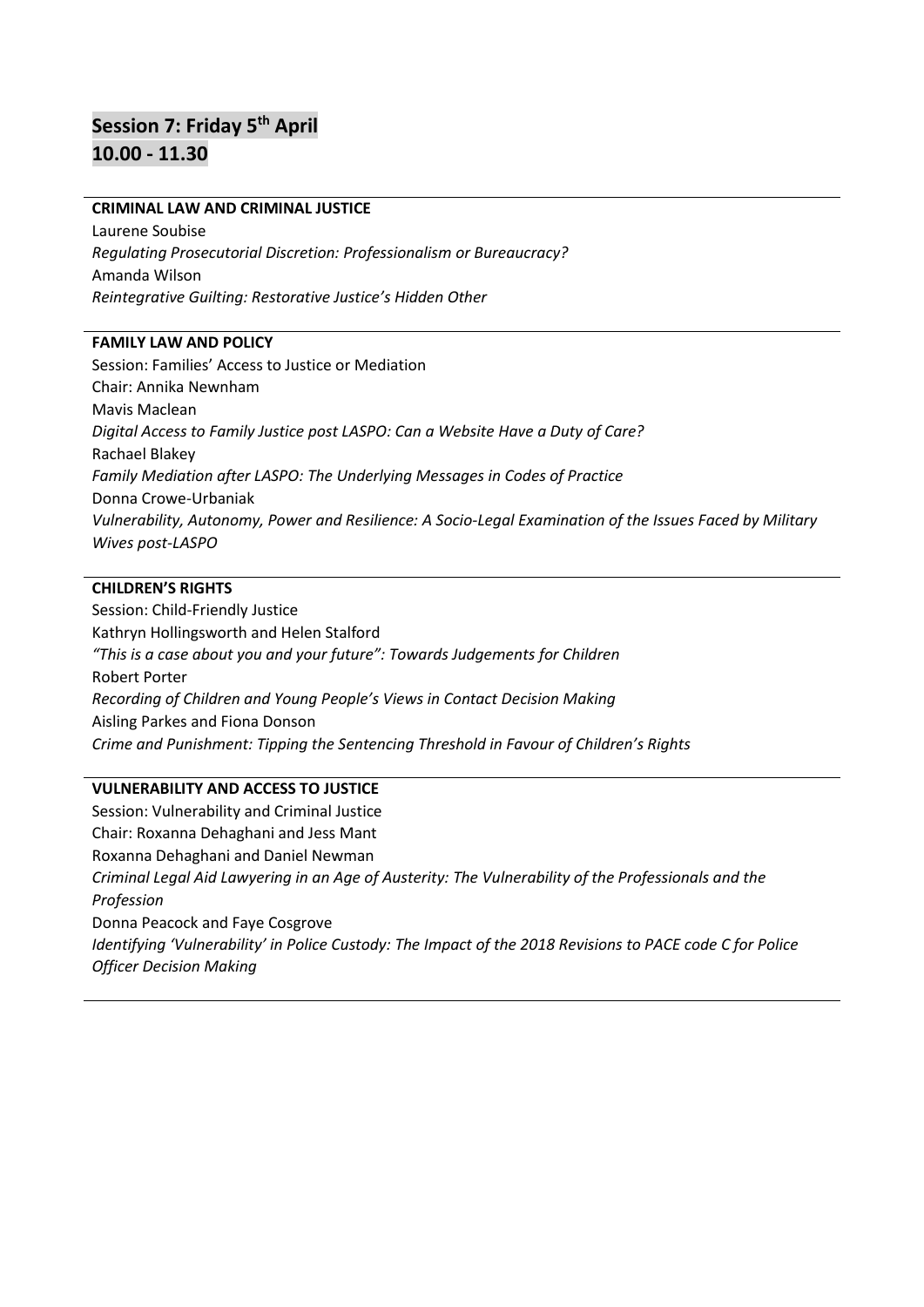#### **SEXUAL OFFENCES AND OFFENDING**

Chair: Siobhan Weare Eithne Dowds *Reflections on the Gillen Review into the Law and Procedures in Serious Sexual Offences in Northern Ireland* Susan Leahy *Current Debates and Controversies Regarding the Rape Trial Process in Ireland: An Overview* Grace Moyo *Degrees of (In)justice: Due Process in Adjudicating Campus Sexual Assault*

\_\_\_\_\_\_\_\_\_\_\_\_\_\_\_\_\_\_\_\_\_\_\_\_\_\_\_\_\_\_\_\_\_\_\_\_\_\_\_\_\_\_\_\_\_\_\_\_\_\_\_\_\_\_\_\_\_\_\_\_\_\_\_\_\_\_\_\_\_\_\_\_\_\_\_\_\_\_\_\_\_\_\_\_\_\_\_

#### **APOLOGIES, ACKNOWLEDGEMENT AND 'REPAIRING' PAST HARMS IN TRANSITIONAL JUSTICE**

Anna Byson and Kieran McCovey *Apologies, Acknowledgement and 'Repairing' Past Harms in Ireland*  Cira Palli-Aspero *Social Reconciliation and the Role of the Historical Method as a Tool for Transitional Justice*  Thomas Bundschuh *Corporate Peace Making in Colombia: Where is Justice?* 

#### **EXPLORING LEGAL BORDERLANDS**

Session: Borderlands of Private Networks Chair: Pedro Fortes Discussant: Linda Mulcahy Dominic Birch *'Gett the home and let this matter be taken up by your neighbours': Legal Pluralism in Early Modern England and Virginia* Jed Meers *Pubs, 'Vertical Drinking' and Proxy Concepts* Ignacio Riquelme *Governing Intra-Family Violence Through 'Risk'*

#### **SOCIAL RIGHTS, CITIZENSHIP AND THE WELFARE STATE**

Session: European Social Citizenship Victoria Hooton *The Price of Free Movement: Re-Thinking Restrictions on Residency and Welfare in EU Law* Bozena Sojka and Emma Carmel *Portability of Social Security Rights - Transnational Comparison of Healthcare Insurance* Charles O'Sullivan *Europeanisation as a Means to an End: A Case Study of the Habitual Residence Condition as Implemented within Irish Law*

\_\_\_\_\_\_\_\_\_\_\_\_\_\_\_\_\_\_\_\_\_\_\_\_\_\_\_\_\_\_\_\_\_\_\_\_\_\_\_\_\_\_\_\_\_\_\_\_\_\_\_\_\_\_\_\_\_\_\_\_\_\_\_\_\_\_\_\_\_\_\_\_\_\_\_\_\_\_\_\_\_\_\_\_\_\_\_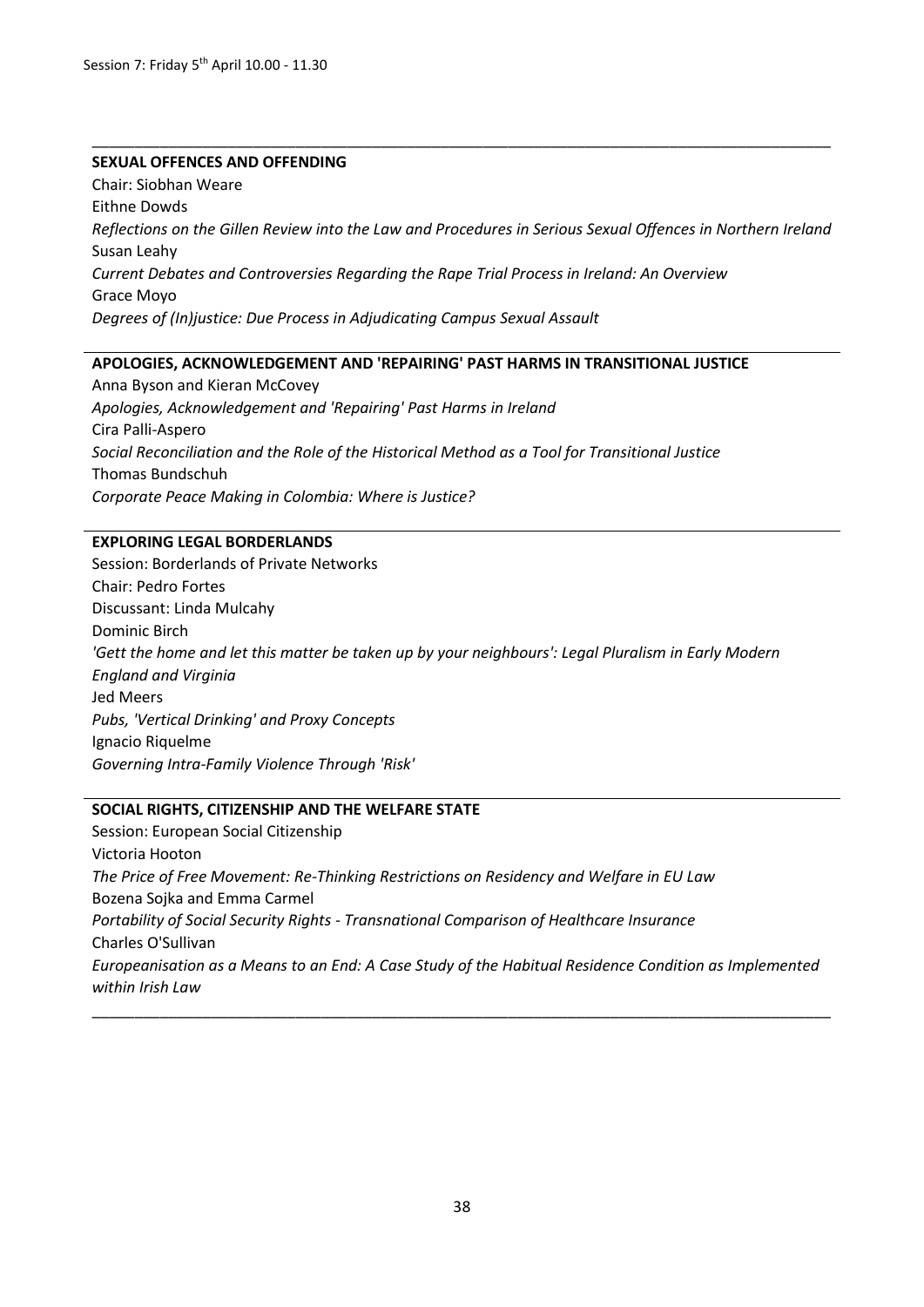#### **METHODOLOGY AND METHODS ROUNDTABLE 4**

Session: Historical Approaches to Socio-Legal Studies: New Directions in Theory, Methods and Practice Henry Yeomans *Law, History and Analysis: Incorporating Historical Time into Socio-Legal Studies* Sarah Wilson Law and Long-Timeframe Analysis: Extending the Reach of Socio-Legal Studies through Envisioning an *'Historical Criminology' Agenda*  Craig Newbery-Jones *Chatting Criminal History: Transmedia Public Engagement for the Twenty-First Century* Cerian Griffiths *Fraud and Punishment: Sentencing in Eighteenth-Century and Nineteenth-Century London*

\_\_\_\_\_\_\_\_\_\_\_\_\_\_\_\_\_\_\_\_\_\_\_\_\_\_\_\_\_\_\_\_\_\_\_\_\_\_\_\_\_\_\_\_\_\_\_\_\_\_\_\_\_\_\_\_\_\_\_\_\_\_\_\_\_\_\_\_\_\_\_\_\_\_\_\_\_\_\_\_\_\_\_\_\_\_\_

#### **BANKING AND FINANCE**

Ilias Kapsis *The EU Approach to Fintech: Balancing Innovation, Competition and Stability in Financial Markets*  Zeynab Malakoutikhah *The International Regulation of Counter-Terrorism Financing* 

\_\_\_\_\_\_\_\_\_\_\_\_\_\_\_\_\_\_\_\_\_\_\_\_\_\_\_\_\_\_\_\_\_\_\_\_\_\_\_\_\_\_\_\_\_\_\_\_\_\_\_\_\_\_\_\_\_\_\_\_\_\_\_\_\_\_\_\_\_\_\_\_\_\_\_\_\_\_\_\_\_\_\_\_\_\_\_\_

#### **JURISPRUDENCE OF THE BODY**

Session: Bodies Modified and Unmodified Michael Thomson, Marie Fox and Josh Warburton *Embodied Integrity, Shaping Surgeries, and the Profoundly Disabled Child*  John Rumbold *Surgery or Serious Assault: Is There a Clear Limit to Acceptable Body Modification?*  Richard Gibson *No Harm, No Foul? Body Integrity Identity Disorder and the Metaphysics of GBH* 

#### **INFORMATION TECHNOLOGY, LAW AND CYBERSPACE**

Session: Constructing the Law's Dealing with Information Technologies and Cyberspace Chair: Allison Holmes Rachel Allsopp *Big Data Practices in the Online Gambling Industry: a Foucauldian Perspective on the Production of the 'Responsible Gambler'* Heather Whitney and Robert Simpson *Search Engines and Free Speech Coverage* Cameron Giles *Ambiguity in Mobile Dating Application Profiles: Implications in Criminal Cases Relating to HIV Transmission*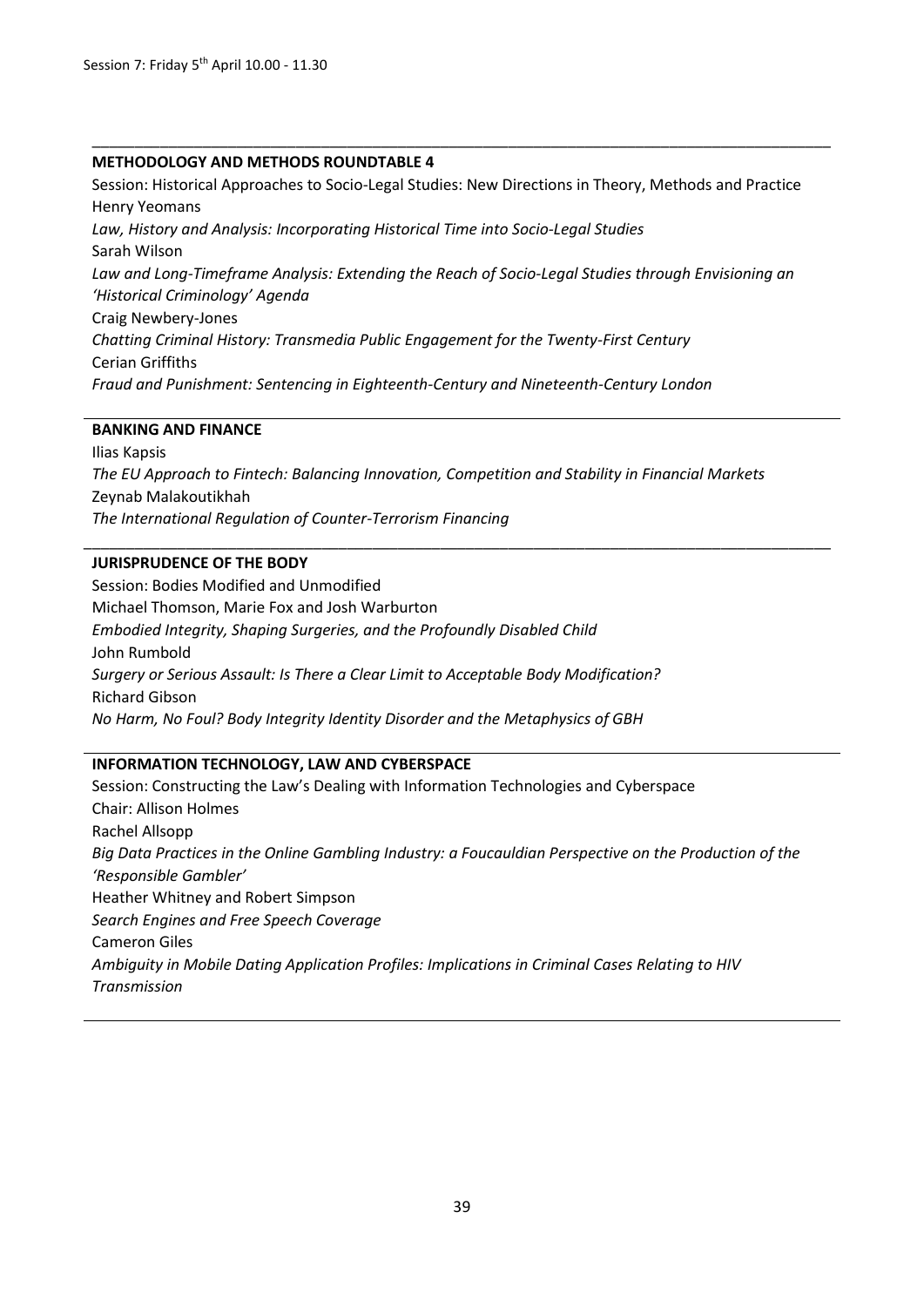#### **GENDER, SEXUALITY AND LAW**

Chair: Chair: Flora Renz Daniela Nadj *Gender Justice, the Nobel Peace Prize and the case for a Convention on the Prohibition of Violence against Women*  Faye Bird *The UN Security Council and the ISIS 'Crisis' of its '21st Century Slave Trade'* Qudsia Mirza *Justice and Gender Equality in Islamic Law*  Elizabeth Carthy *Exploring and Defining Sexual Exploitation and Abuse by Aid Workers in International Law*

\_\_\_\_\_\_\_\_\_\_\_\_\_\_\_\_\_\_\_\_\_\_\_\_\_\_\_\_\_\_\_\_\_\_\_\_\_\_\_\_\_\_\_\_\_\_\_\_\_\_\_\_\_\_\_\_\_\_\_\_\_\_\_\_\_\_\_\_\_\_\_\_\_\_\_\_\_\_\_\_\_\_\_\_\_\_\_

#### **EMPIRE, COLONIALISM AND LAW**

Radha D'Souza *Colonialism and the Emergence of Transnational Corporations as Organisational Form* Ronald Roberts *The Property Identity Nexus through a Late Apartheid Lens* Raza Saeed *The Ubiquity of State Fragility and the Present Absence of Colonialism*

#### **SOCIO-LEGAL JURISPRUDENCE**

Chair: Tom Webb Steve Crawford *Socio-Legal Jurisprudence and Constitutional Transition* Lee McConnell *Law as 'Identity-Thinking': Social Change and the Limits of Legal Strategy* Alex Green and Jen Hendry *Legal Pluralism & Political Legitimacy*

#### **DECOLONISING LEGAL EDUCATION AND KNOWLEDGE PRODUCTION**

Session: Challenging Canonical Pedagogy *Chair: Sarah Keenan* Michelle Burgis-Kasthala & Christine Schwoebel-Patel *Decolonising the International Law Curriculum* Luis Eslava and Rose Parfitt *Teaching International Law Internationally: Pedagogy in the Global Colonial Present Tense* Amanda Perry-Kessaris *Model-Making as Decolonisation Strategy*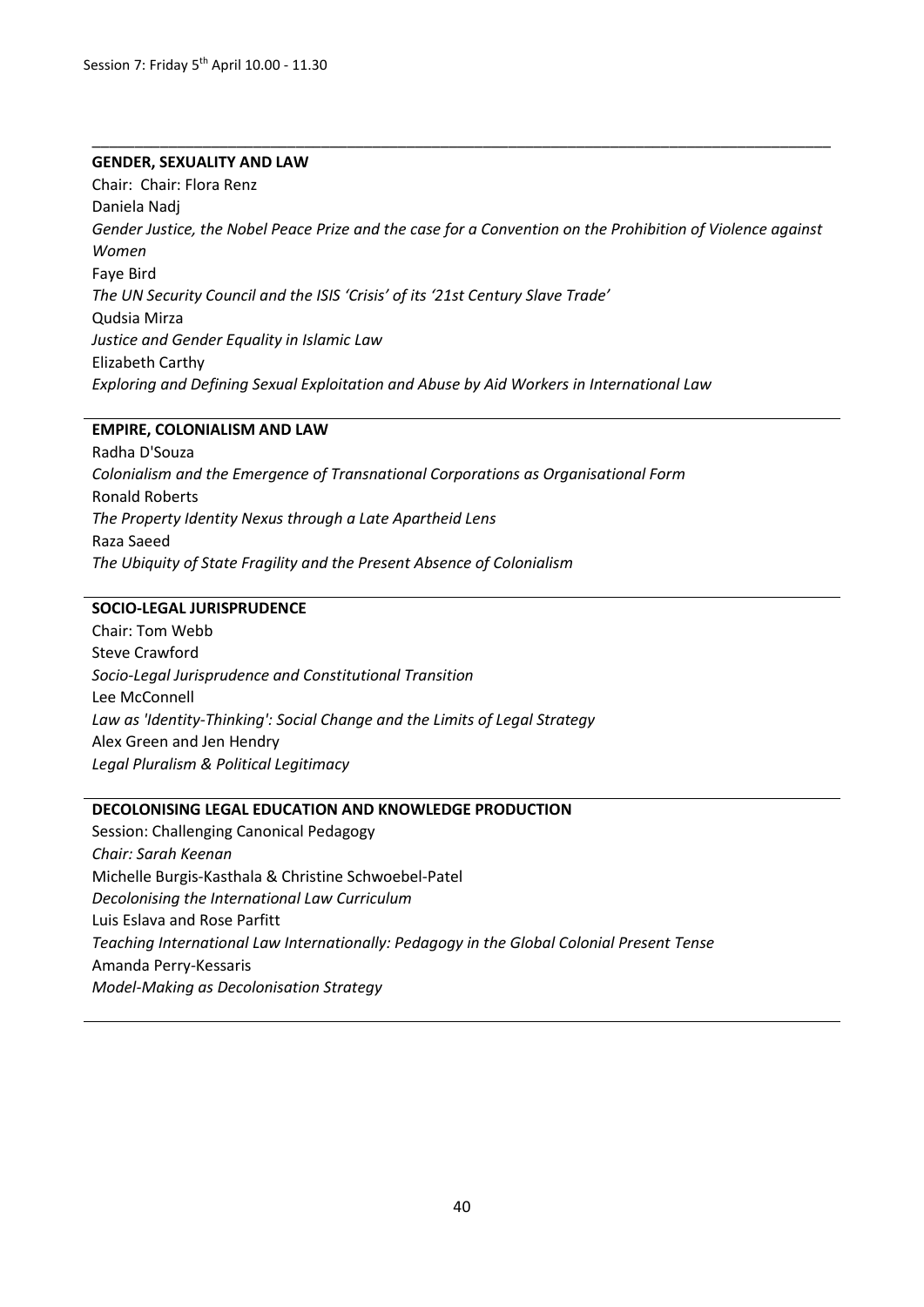#### **MENTAL HEALTH AND MENTAL DISABILITY LAW**

Ailbhe O'Loughlin *The Treatability of Personality Disordered Offenders Under the Mental Health Act 1983: A Malleable Concept* Claire Hogg *Thoughts on Insanity Defence Jurisprudence in Light of Articles 12 and 14 of the CRPD* Leona Mydlowski, Douglas Morrisson *A Qualitative Study into Registered Sexual Offenders Capacity to Respond to Questions under Mental Capacity Act 2005*

\_\_\_\_\_\_\_\_\_\_\_\_\_\_\_\_\_\_\_\_\_\_\_\_\_\_\_\_\_\_\_\_\_\_\_\_\_\_\_\_\_\_\_\_\_\_\_\_\_\_\_\_\_\_\_\_\_\_\_\_\_\_\_\_\_\_\_\_\_\_\_\_\_\_\_\_\_\_\_\_\_\_\_\_\_\_\_

#### **LEGAL EDUCATION**

Simon Sneddon *The Battle for BAT TEL* Sonya Onwin *Marmite Subjects: Teaching Academic Skills to Russell Group Students Blended; Foundational Legal Skills; Transitioning to University* Margaret Downie & Robert Craigmyle *Pathways to Higher Education and the Legal Profession: Transitioning from Further Education to Higher Education*

#### **BREXIT, LAW AND SOCIETY**

Session: Brexit, Governance and Legitimacy Tamara Hervey, Mark Flear and Matthew Wood *Exploring Legitimacy of Health Governance after Brexit through Law and Language: Methodological Reflections* Djordje Sredanovic *Brexit and Naturalisations: The Implementation and the Lived Experiences of Citizenship Laws* Paul James Cardwell *Brexit, Migration and Governance in the UK*

#### **PROPERTY, PEOPLE, POWER AND PLACE**

Chair: Caroline Hunter Dave Cowan and Barbara Hardy *Spatial Precarity: A Case Study of Regulatory Obscurity* Tola Amodu *Where is My/Our Place? The Role of Public Participation in Navigating Plannings Examinations in Public*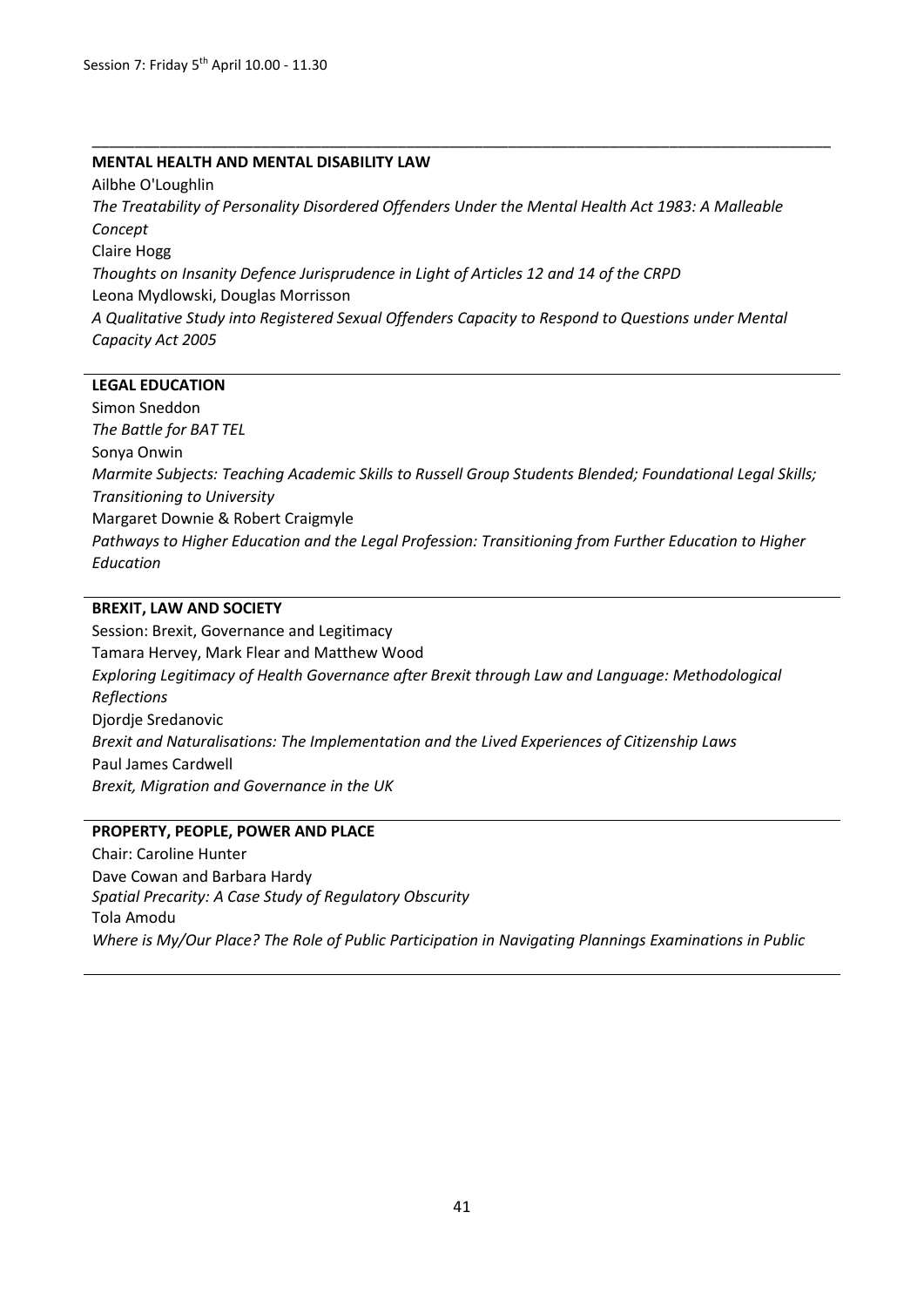# **Session 8: Friday 5 th April 12.00 - 13.30**

#### **CRIMINAL LAW AND CRIMINAL JUSTICE**

Steven Cammiss, Brian Doherty and Graeme Hayes *"This is no more than a litigation of political opinion." The Trial of the Stansted 15: Narrating Politics in the Criminal Trial*  Jen Hendry and Colin King *Procedural Hybrids and the Rule of Law: An Empirical Evaluation of Civil Recovery in Practice*  Colin Moore *The Pre-History of Women Police: Matrons, Welfare, and the Criminal Justice System*

#### **FAMILY LAW AND POLICY**

Session: Changing Families and Changing Law Chair: Mavis Maclean Amy Summerfield *Developing the Family Justice Evidence Base from within the MoJ: The Day Job of a Government Social Researcher* Martha Ceballos *The Silent Change of Parental Orders* Louise Crowley *The Times They Are A-Changin……*

#### **SEXUAL OFFENCES AND OFFENDING**

Chair: Susan Leahy Siobhan Weare *Barriers to Male Victims Engaging with the Criminal Justice System in Forced-to-Penetrate Cases in the UK* Jennifer Hamilton *Intimate Citizenship and Marital Rape: The Institution of the Family and the Oppression of Marital Rape Victims* Hannah Baumeister *Sexualised Crimes, Armed Conflict and the Law: The International Criminal Court and the Definitions of Rape and Forced Marriage*

#### **APOLOGIES, ACKNOWLEDGEMENT AND 'REPAIRING' PAST HARMS IN TRANSITIONAL JUSTICE**

Luke Moffett *Reparations by Non-State Armed Groups during Conflict: Buying off Victims or Building Legitimacy*  Ebba Lekball *Reparation in Transitional Justice: Challenges to the Implementation of International Standards for Reparation Redressing Mass Violations of International Human Rights Law* Sunneva Gilmore *Victim, Survivor or Patient: The Role of Identity in Repairing Conflict-Related Sexual Violence*  Asli Ozcelik-Olcay *Negotiating Justice in the Shadow of International Law* 

\_\_\_\_\_\_\_\_\_\_\_\_\_\_\_\_\_\_\_\_\_\_\_\_\_\_\_\_\_\_\_\_\_\_\_\_\_\_\_\_\_\_\_\_\_\_\_\_\_\_\_\_\_\_\_\_\_\_\_\_\_\_\_\_\_\_\_\_\_\_\_\_\_\_\_\_\_\_\_\_\_\_\_\_\_\_\_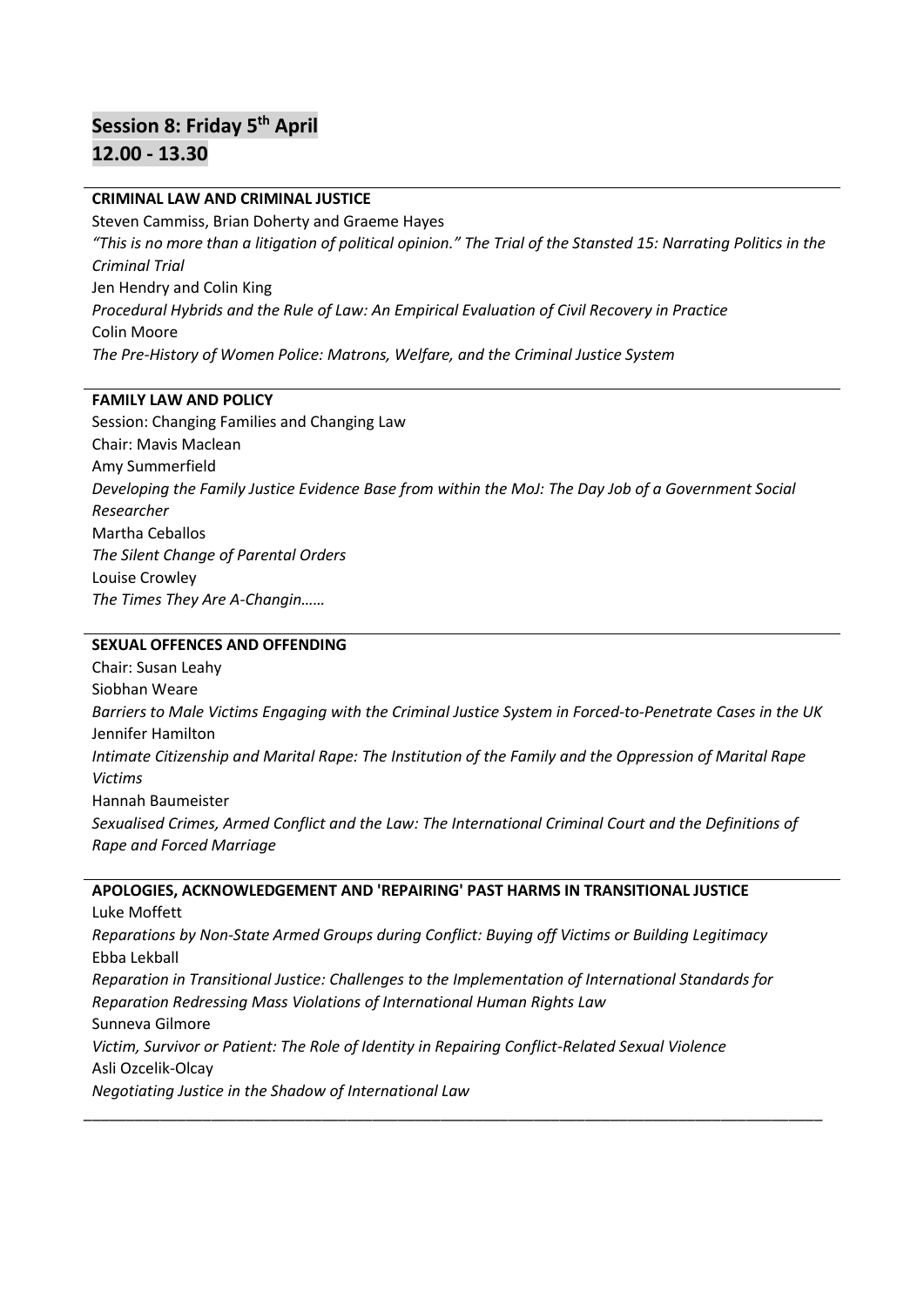#### **EXPLORING LEGAL BORDERLANDS**

Session: Borderlands of Civil Society and Democratic Discourse Chair: Susan Bright Discussant: Ioannis Kampourakis Ashley Rogers and Tony Ward *Legal Consciousness, Civil Society, and Dialogical Spaces*  Maureen Duffy *Immigration and Fear in Global Anti-Democratic Narratives* Sila Ulucay *Civilian Checks on the Exercise of the Freedom of Expression in Turkey* Sapna Reheem Shaila *All Good Things Come to Those Who Wait - Building an 'Independent' Body of Judicial Actors in a Post Independent East Timor*

\_\_\_\_\_\_\_\_\_\_\_\_\_\_\_\_\_\_\_\_\_\_\_\_\_\_\_\_\_\_\_\_\_\_\_\_\_\_\_\_\_\_\_\_\_\_\_\_\_\_\_\_\_\_\_\_\_\_\_\_\_\_\_\_\_\_\_\_\_\_\_\_\_\_\_\_\_\_\_\_\_\_\_\_\_\_\_

#### **SOCIAL RIGHTS, CITIZENSHIP AND THE WELFARE STATE**

Session: Social rights of non-nationals Graham Tegg *Better Out than In? The Rights of EU Citizens Living in the UK to Social Assistance post Brexit* Giulia Dugar *The Empowerment of Local Citizenship in 21st Century Japan - Local Practices Emerging from the CSOs to Ensure Rights for Newcomer Immigrants in the Kōbe Case Study* Claire Lougarre *The Socio-Economic Rights of Non-Nationals in Human Rights Treaties*

#### **BANKING AND FINANCE**

Maria Lucia Passador *In Vogue Again: The Re-Rise of Spacs in the IPO Market* John Wood *Creative Destruction and the Need to Rethink the Value in Corporate Rescue*  Samet Caliskan *Individual Behaviour, Company Liability and Risk: Exposure of Company to Risk of Undesirable Behaviour of Directors* 

#### **JURISPRUDENCE OF THE BODY**

Session: Bodies in and of Time Mitchell Travis and Fae Garland *Bodies in time(s): Intersex Embodiment and the Logic of Emergency* Elizabeth Chloe Romanis and Claire Horn *Artificial Wombs and the Problem with Problematising Abortion* Caterina Milo *Abortion and Autonomy: is Bodily Autonomy Enough? Proposing a Model of Authentic Autonomy* Jonathan Brown *'There can be no property in a corpse'. Venerable Principle, or Communis Error?*

\_\_\_\_\_\_\_\_\_\_\_\_\_\_\_\_\_\_\_\_\_\_\_\_\_\_\_\_\_\_\_\_\_\_\_\_\_\_\_\_\_\_\_\_\_\_\_\_\_\_\_\_\_\_\_\_\_\_\_\_\_\_\_\_\_\_\_\_\_\_\_\_\_\_\_\_\_\_\_\_\_\_\_\_\_\_\_\_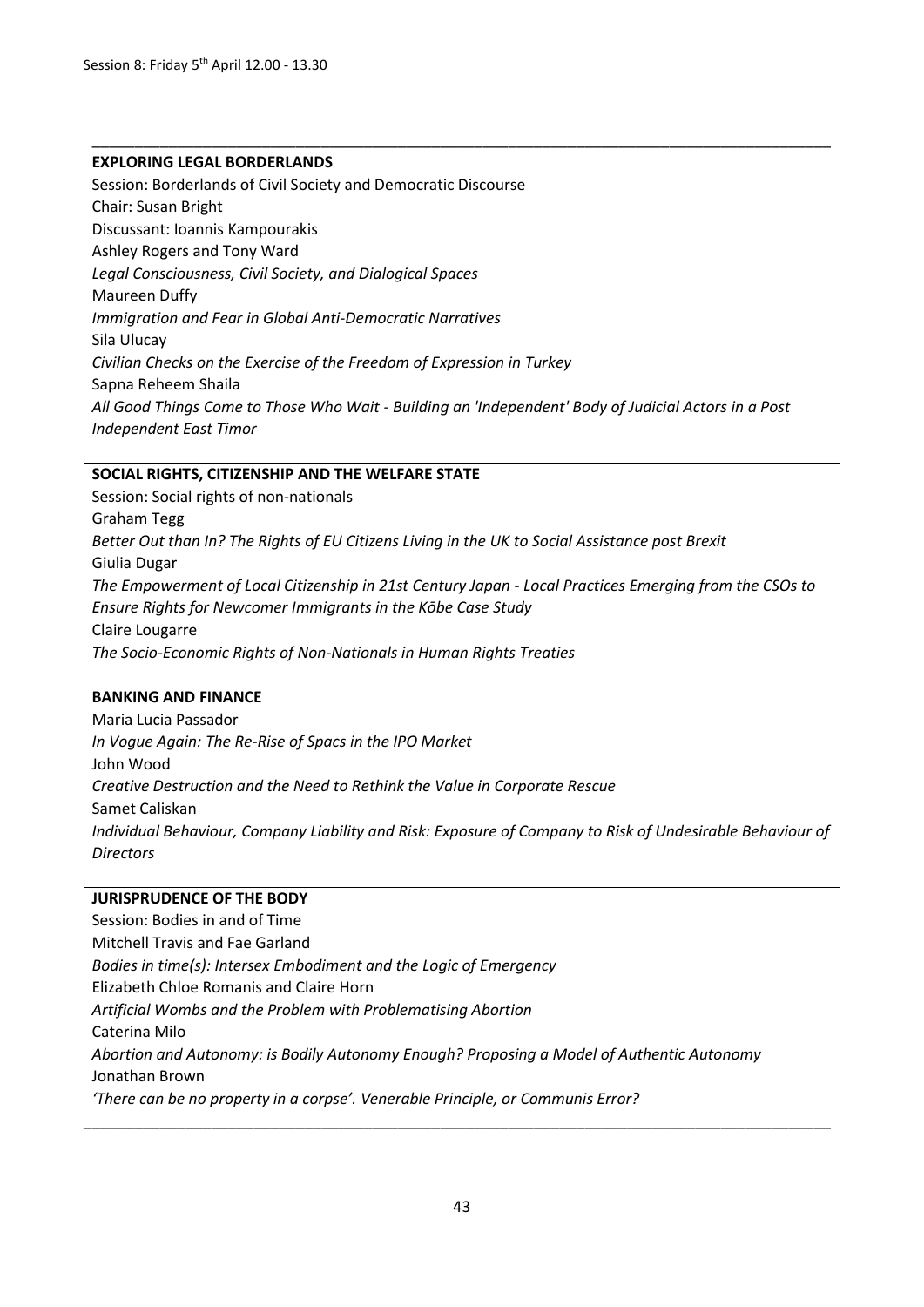#### **INFORMATION TECHNOLOGY, LAW AND CYBERSPACE**

Session: Negligence, Contract and Commerce in Cyberspace Chair: Mark O'Brien Petros Terzis *Centre for Information Rights, 'The reasonable coder'* Robert Herian *Smart Contract Performance and the Rise of Restitution* Hebah Alkhaldi *Cyber Security Threats to Kuwait E-commerce*

#### **GENDER, SEXUALITY AND LAW**

Chair: Flora Renz Kcasey McLoughlin *Women Chief Justices in Australia, New Zealand, Canada and the United Kingdom* JoAnna Wall *How the United States Judiciary Became the Last Hope for Saving Women's Reproductive Rights* Rachel Heah *Reforming Relationships and Sex Education in English Schools – Perspectives from Secondary School Pupils* 

\_\_\_\_\_\_\_\_\_\_\_\_\_\_\_\_\_\_\_\_\_\_\_\_\_\_\_\_\_\_\_\_\_\_\_\_\_\_\_\_\_\_\_\_\_\_\_\_\_\_\_\_\_\_\_\_\_\_\_\_\_\_\_\_\_\_\_\_\_\_\_\_\_\_\_\_\_\_\_\_\_\_\_\_\_\_\_

#### **EMPIRE, COLONIALISM AND LAW**

Louise McNeil *Colonial Impacts on Surveillance Techniques and the Radical Changes of the Twenty-First Century* Jhuma Sen *Early Portias and the Colonial Bar in India: Towards the Legal Practitioners' (Women) Act 1923* Vasja Badalič *The Redefinition of 'Imminent Threat' and the Preventive Use of Force in the 'War on Terror'*

#### **SOCIO-LEGAL JURISPRUDENCE**

Chair: Adrienne Barnett Richard Nobles and David Schiff Applying Systems Theories to Socio-Legal Studies: Complexity Theory vs Autopoietic Theory – What's the *Difference?* William Linton *Legal Validity and Social Modernity - A Luhmannian Approach* Thomas E Webb *Legal Complexity, Myth and Certainty*